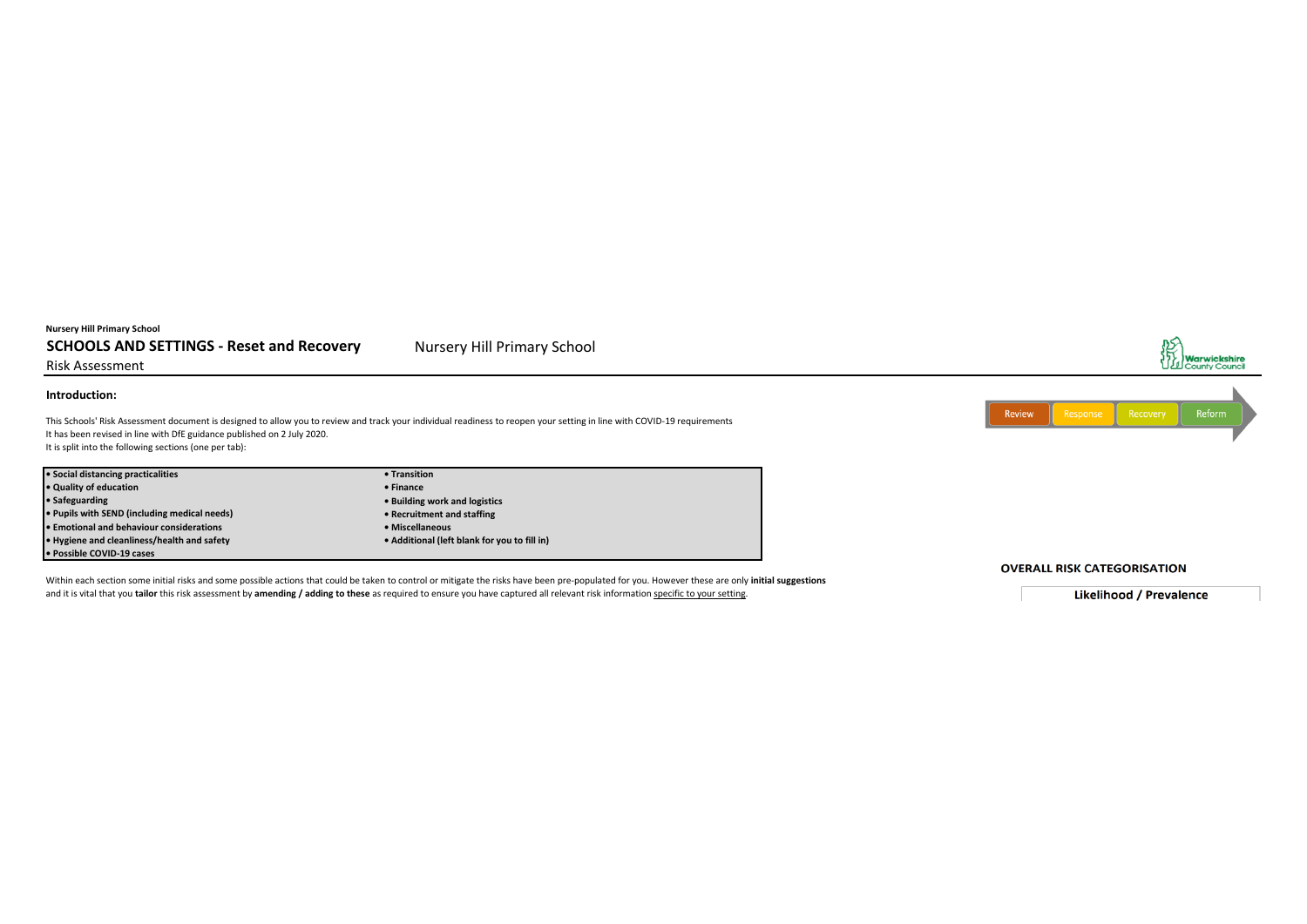**SCHOOLS AND SETTINGS - Reset and Recovery** Risk Assessment

**WIDER GUIDANCE ON THE RISK ASSESSMENT PROCESS**



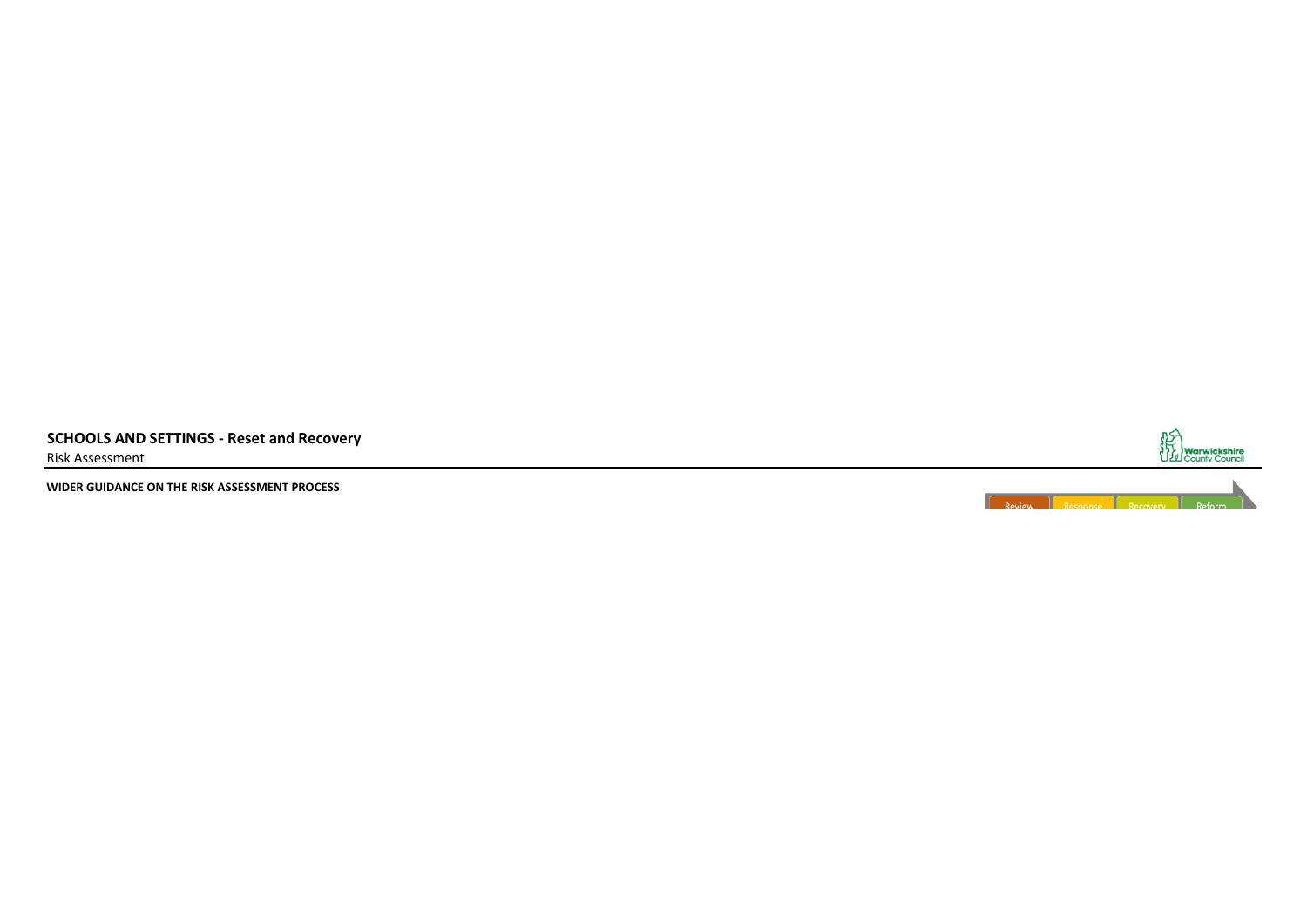**SCHOOLS AND SETTINGS - Reset and Recovery** Risk Assessment

**SYSTEM OF CONTROLS**



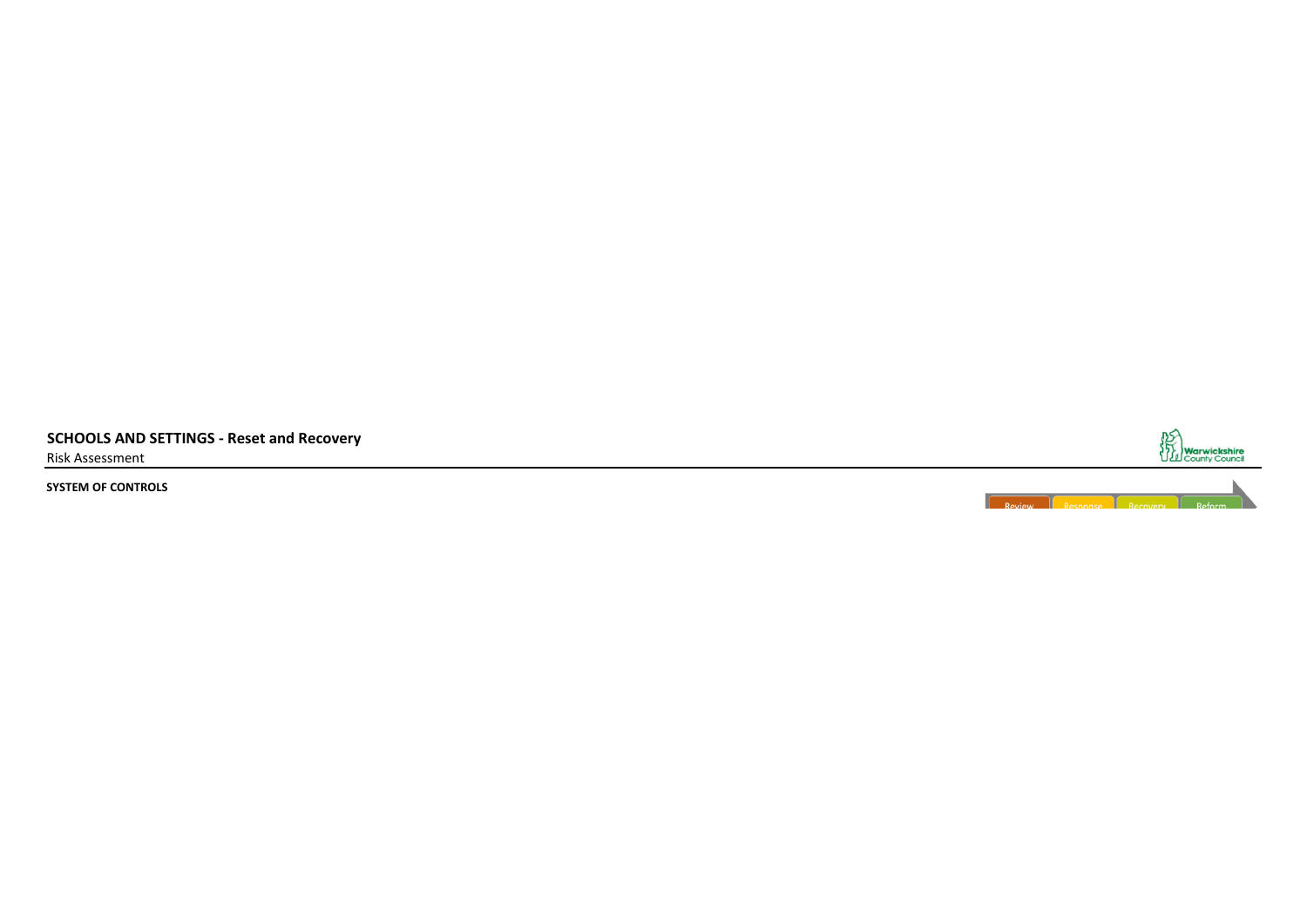**SCHOOLS AND SETTINGS - Reset and Recovery** Risk Assessment

**SUPPORTING GUIDANCE DOCUMENTS AND LINKS**



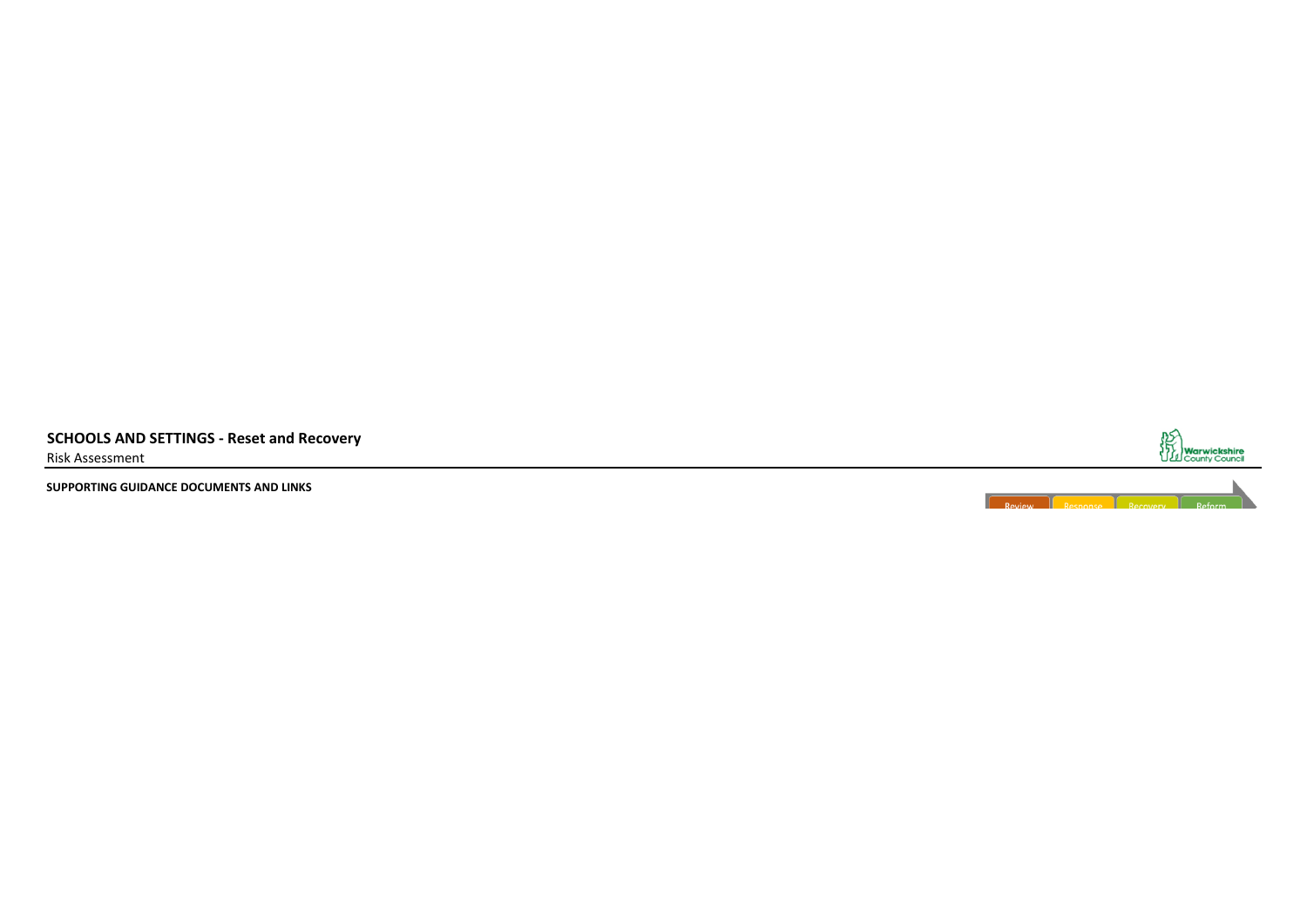Risk Assessment



1 - Social Distancing Practicalities **Note it is considered to be more challenging** to ensure EY children comply with guidance in this section

| <b>NOTES</b>                                                                                                                        |                                             |                                                             |                                                                                                                                                                           | <b>RISK OVERALL</b>              |                       |                                               |                                                                                                                                                               |              | <b>RISK BREAKDOWN</b>                     |                                      |                       |            |                                                                                                                                |                                                   |
|-------------------------------------------------------------------------------------------------------------------------------------|---------------------------------------------|-------------------------------------------------------------|---------------------------------------------------------------------------------------------------------------------------------------------------------------------------|----------------------------------|-----------------------|-----------------------------------------------|---------------------------------------------------------------------------------------------------------------------------------------------------------------|--------------|-------------------------------------------|--------------------------------------|-----------------------|------------|--------------------------------------------------------------------------------------------------------------------------------|---------------------------------------------------|
| · All pre-populated risks / solutions are suggestions only. Please amend / add to for your setting                                  |                                             |                                                             |                                                                                                                                                                           | <b>CURRENT:</b><br>LOW $(1 - 4)$ | EDIUM (5 - 12)        | <b>IIGH (13-25)</b>                           | <b>OVERALL</b>                                                                                                                                                |              |                                           | <b>CURRENT:</b><br>- Very low        | - Low                 |            | 5 - Very high                                                                                                                  |                                                   |
| All identified risks must have Current and Future risk scores completed                                                             |                                             |                                                             |                                                                                                                                                                           |                                  | 13                    |                                               | 8.84                                                                                                                                                          |              | Likelihood                                |                                      | 11                    |            |                                                                                                                                |                                                   |
| Do not delete data in columns I or M as these are formulas                                                                          |                                             |                                                             |                                                                                                                                                                           |                                  |                       |                                               | <b>MEDIUM</b>                                                                                                                                                 |              | Severity                                  |                                      |                       |            |                                                                                                                                |                                                   |
| Do not add rows as the formulas will not be included                                                                                |                                             |                                                             |                                                                                                                                                                           |                                  |                       |                                               |                                                                                                                                                               |              |                                           |                                      |                       |            |                                                                                                                                |                                                   |
| . Do not enter any information below the bottom of the table<br>There are blank rows added at the bottom to add additional risks in |                                             |                                                             |                                                                                                                                                                           | <b>FUTURE:</b>                   |                       |                                               |                                                                                                                                                               |              |                                           | <b>FUTURE:</b>                       |                       |            |                                                                                                                                |                                                   |
| The Overall Risk analysis provides a count of all overall risk levels currently and following                                       |                                             |                                                             |                                                                                                                                                                           | $LOW(1-4)$                       | <b>EDIUM (5 - 12)</b> | <b>HIGH (13-25)</b>                           | OVERALL                                                                                                                                                       |              |                                           | L - Very low                         | - Low                 |            | 5 - Very high                                                                                                                  |                                                   |
| mitigating actions                                                                                                                  |                                             |                                                             |                                                                                                                                                                           |                                  | 13                    |                                               | 6.37<br><b>MEDIUM</b>                                                                                                                                         |              | Likelihood                                |                                      |                       |            |                                                                                                                                |                                                   |
| . The Risk breakdown analysis provides a count of all individual risk likelihood / severity scores                                  |                                             |                                                             |                                                                                                                                                                           |                                  |                       |                                               |                                                                                                                                                               |              | <b>Severity</b>                           |                                      |                       |            |                                                                                                                                |                                                   |
| currently and following mitigating actions                                                                                          |                                             |                                                             |                                                                                                                                                                           |                                  |                       | ormulas                                       |                                                                                                                                                               |              |                                           | <b>Formulas</b>                      |                       |            |                                                                                                                                |                                                   |
|                                                                                                                                     |                                             |                                                             |                                                                                                                                                                           |                                  |                       | Don't delete                                  |                                                                                                                                                               |              |                                           | Don't delete                         |                       |            |                                                                                                                                |                                                   |
| ption of the risk /                                                                                                                 | ho is at risk of                            |                                                             | at EXISTING controls or mitigations are in place                                                                                                                          |                                  |                       | VERALL CURRE                                  | hat <b>FURTHER</b> actions will you take to control / mitigate the                                                                                            |              |                                           | <b>FRAIL</b>                         |                       |            | ks to relevant guidance /                                                                                                      | (hide) Current                                    |
| ard / Challenge                                                                                                                     |                                             | oups be harmed                                              |                                                                                                                                                                           | e of risk                        | erity of Risk if it   | <b>RISK level 1 - 25</b><br>(fills automatica |                                                                                                                                                               |              | erity of Ri <mark>:</mark><br>f it occurs | <b>UTURE RISK</b><br>$rel 1 - 25$ (f |                       |            |                                                                                                                                | Overall risk as<br>ts / sources of suppo<br>umber |
|                                                                                                                                     |                                             |                                                             |                                                                                                                                                                           |                                  |                       |                                               |                                                                                                                                                               |              |                                           |                                      |                       |            |                                                                                                                                |                                                   |
| taining bubbl                                                                                                                       | aff/Pupil                                   | of social distancing / not                                  | Risk of infection due to lack Controls in place for pupils of keyworker / vulnerable families<br>Nurs., Rec., Yr.1 & Yr.6 will continue for these groups of pupils. And   |                                  |                       | <b>MEDIUM</b>                                 | Bubbles will assist of class sizes<br>Staggered start and finish times for each class                                                                         |              |                                           | <b>MEDIUM</b>                        | acher/SL1             | /07/2021   |                                                                                                                                |                                                   |
|                                                                                                                                     |                                             |                                                             | adhering to social distancing will be extended to accommodate all pupils who will attend in<br>eptembe                                                                    |                                  |                       |                                               | Staggered break and lunch times for each class                                                                                                                |              |                                           |                                      |                       |            |                                                                                                                                |                                                   |
|                                                                                                                                     |                                             |                                                             |                                                                                                                                                                           |                                  |                       |                                               |                                                                                                                                                               |              |                                           |                                      |                       |            |                                                                                                                                |                                                   |
| Travel to and from school<br>Dedicated school transport                                                                             | upil/ Bus operative                         | of social distancing / not                                  | Risk of infection due to lack These children have not been attending school during lockdown.                                                                              | 1 - Very low                     | Very high             | <b>MEDIUM</b>                                 | Liaise with bus and train companies and LA school transport to ensure their<br>advice is followed and they are compliant with social distancing guidance      |              |                                           | <b>MEDIUM</b>                        |                       | 31/07/2021 | SLT to lease with transport provide                                                                                            |                                                   |
|                                                                                                                                     |                                             | adhering to social distanci<br>easures.                     |                                                                                                                                                                           |                                  |                       |                                               | - Encourage pupils to walk or cycle, or parents to use car if this is an option<br>-use of hand sanitiser upon boarding and/or disembarking                   |              |                                           |                                      |                       |            |                                                                                                                                |                                                   |
|                                                                                                                                     |                                             |                                                             |                                                                                                                                                                           |                                  |                       |                                               | -additional cleaning of vehicles<br>-organised queuing and boarding where possible                                                                            |              |                                           |                                      |                       |            |                                                                                                                                |                                                   |
|                                                                                                                                     |                                             |                                                             |                                                                                                                                                                           |                                  |                       |                                               | distancing within vehicles wherever possible                                                                                                                  |              |                                           |                                      |                       |            |                                                                                                                                |                                                   |
|                                                                                                                                     |                                             |                                                             |                                                                                                                                                                           |                                  |                       |                                               |                                                                                                                                                               |              |                                           |                                      |                       |            |                                                                                                                                |                                                   |
| Travel to and from school<br>Public transport                                                                                       |                                             | of social distancing / not                                  | upils / Bus Operatives Risk of infection due to lack No pupils currently accessing public transport during this period.                                                   | - Very low                       | Very high             | <b>MEDIUM</b>                                 | Staggered start and finish times for each class<br>Encourage pupils to walk or cycle, or parents to use car if this is an option                              | - Low        |                                           | <b>MEDIUM</b>                        |                       | 31/07/2021 | SLT to liaise with bus companies                                                                                               |                                                   |
|                                                                                                                                     |                                             | adhering to social distanci<br>neasures.                    |                                                                                                                                                                           |                                  |                       |                                               |                                                                                                                                                               |              |                                           |                                      |                       |            |                                                                                                                                |                                                   |
|                                                                                                                                     |                                             |                                                             | Risk of infection due to lack Currently a small number of pupils are on site (keyworker and                                                                               |                                  |                       |                                               | Staggered start and finish times for each class                                                                                                               |              |                                           |                                      |                       | 1/07/2021  |                                                                                                                                |                                                   |
| Beginning of school day                                                                                                             | upils/Parents/Carers/<br>ional adults/Staff | of social distancing /not                                   | vulnerable families). Accessing the building via different drop off                                                                                                       |                                  | Very high             | <b>HIGH</b>                                   | Pupils to go straight into school through a range of pre-determined                                                                                           | - Very low   | Very high                                 | <b>MEDIUM</b>                        | ss Teacher:           |            | Staff will be reminded of this on the staff training day on 1st                                                                | 15                                                |
|                                                                                                                                     |                                             | measures. Large number                                      | adhering to social distancing points pupils immediately access handwashing facilities within the<br>school.                                                               |                                  |                       |                                               | entrances and staff on duty will supervise this.<br>- Limit the gathering of pupils and/or parents on the playground.                                         |              |                                           |                                      |                       |            |                                                                                                                                |                                                   |
|                                                                                                                                     |                                             | arriving at the same time to                                |                                                                                                                                                                           |                                  |                       |                                               | unication of this will be sent to parents well in advance of Septe                                                                                            |              |                                           |                                      |                       |            |                                                                                                                                |                                                   |
|                                                                                                                                     |                                             | drop off pupils.<br>landwashing not                         |                                                                                                                                                                           |                                  |                       |                                               |                                                                                                                                                               |              |                                           |                                      |                       |            |                                                                                                                                |                                                   |
|                                                                                                                                     |                                             | dertaken prior to leaving                                   |                                                                                                                                                                           |                                  |                       |                                               |                                                                                                                                                               |              |                                           |                                      |                       |            |                                                                                                                                |                                                   |
|                                                                                                                                     |                                             |                                                             |                                                                                                                                                                           |                                  |                       |                                               |                                                                                                                                                               |              |                                           |                                      |                       |            |                                                                                                                                |                                                   |
| Parents congregating at the gate Pupils/Parents/Carers/<br>(primary)                                                                | dditional adults/Staff                      | of social distancing /not                                   | Risk of infection due to lack Controls in place for pupils of keyworker / vulnerable families will<br>continue for this group of pupils who are outside of the identified |                                  | Very high             | HIGH                                          | · Stress to parents the importance of the Government's message about<br>social distancing                                                                     | - Very low   | Very high                                 | <b>MEDIUM</b>                        | ass Teachers          | 31/07/2021 | isual presence of teachers to be out there to manage this. Posters<br>to be put up reminding parents of this and communication | 15                                                |
|                                                                                                                                     |                                             |                                                             | adhering to social distancing year groups relating to the wider opening of schools. Current                                                                               |                                  |                       |                                               | . Set out and communicate clear expectations for drop off / pick up                                                                                           |              |                                           |                                      |                       |            | regarding this to be sent via the newsletter and put on the school                                                             |                                                   |
|                                                                                                                                     |                                             |                                                             | practice will extend to pupils due to attend Nurs., Rec., Yr.1 & Yr.6                                                                                                     |                                  |                       |                                               | Leaflet for parents, social media campaign, advice and guidance on websit<br>making parents aware of the rationale for this.                                  |              |                                           |                                      |                       |            |                                                                                                                                |                                                   |
|                                                                                                                                     |                                             |                                                             |                                                                                                                                                                           |                                  |                       |                                               |                                                                                                                                                               |              |                                           |                                      |                       |            |                                                                                                                                |                                                   |
| Cloakroom facilitie                                                                                                                 | pils/Staf                                   | of social distancing / not                                  | Risk of infection due to lack Currently a small number of pupils are on site (keyworker and<br>vulnerable families). Pupils bring lunch boxes into school and these       |                                  | Very high             | <b>AEDIUM</b>                                 | · Close cloakroom facilities or restrict access for a limited number of pupils<br>at a time                                                                   |              | /ery high                                 | <b>MEDIUM</b>                        | ass Teach             | 1/07/2021  | achers to manage this process                                                                                                  | 10                                                |
|                                                                                                                                     |                                             |                                                             | adhering to social distancing are stored in the identified classroom. Cloakrooms are attached to                                                                          |                                  |                       |                                               | Encourage pupils to bring only essential items into school                                                                                                    |              |                                           |                                      |                       |            |                                                                                                                                |                                                   |
|                                                                                                                                     |                                             | easures.                                                    | ndividual classrooms and cleaned at the end of the day.                                                                                                                   |                                  |                       |                                               |                                                                                                                                                               |              |                                           |                                      |                       |            |                                                                                                                                |                                                   |
|                                                                                                                                     | pils/Staff                                  | Increased risk of infection<br>due to social distancing not | No assemblies are currently / have been taking place during the<br>weeks of the lockdown period.                                                                          | Low                              | Very high             | <b>MEDIUM</b>                                 | · Cancel assemblies or broadcast them into each classroom via Teams or                                                                                        | 1 - Very low |                                           | LOW                                  |                       | 31/07/2021 | All assemblies to be held virtually                                                                                            | 10                                                |
|                                                                                                                                     |                                             | being adhered to and large<br>groups of pupils and staff i  |                                                                                                                                                                           |                                  |                       |                                               |                                                                                                                                                               |              |                                           |                                      |                       |            |                                                                                                                                |                                                   |
|                                                                                                                                     |                                             |                                                             |                                                                                                                                                                           |                                  |                       |                                               |                                                                                                                                                               |              |                                           |                                      |                       |            |                                                                                                                                |                                                   |
| Social distancing in classrooms                                                                                                     | Pupils/Staff                                | Risk of infection due to                                    | Currently pupils of key workers and those identified as vulnerable                                                                                                        |                                  | Very high             | <b>MEDIUM</b>                                 | . Maintain bubbles - staff and pupils stay together as much as possible and                                                                                   | ! - Low      |                                           | <b>MEDIUM</b>                        | ass Teacher           | 31/07/2021 | his will be clarified on the training day                                                                                      | 10                                                |
|                                                                                                                                     |                                             | social distancing not being<br>adhered to. Movement         | are on site. Pupils are collected by parents/carers from the main<br>chool entrance at 3.30. Staff ensure social distancing measures                                      |                                  |                       |                                               | stick to DFE advice re seating arrangements, social distancing.<br>. All teachers and other staff can operate across different classes and year               |              |                                           |                                      |                       |            |                                                                                                                                |                                                   |
|                                                                                                                                     |                                             | within a classroom<br>vironment bringing                    | are in place although constant reinforcement of the expectations<br>e required.                                                                                           |                                  |                       |                                               | groups in order to facilitate the delivery of the school timetable.<br>. Where staff need to move between classes and year groups, they should                |              |                                           |                                      |                       |            |                                                                                                                                |                                                   |
|                                                                                                                                     |                                             | children within 2 metres of                                 |                                                                                                                                                                           |                                  |                       |                                               | try and keep their distance from pupils and other staff as much as they can,                                                                                  |              |                                           |                                      |                       |            |                                                                                                                                |                                                   |
|                                                                                                                                     |                                             | each other and enabling<br>them to pass the virus on t      |                                                                                                                                                                           |                                  |                       |                                               | ideally 2 metres from other adults. However, this is not likely to be possible<br>with younger children and teachers in primary schools can still work across |              |                                           |                                      |                       |            |                                                                                                                                |                                                   |
|                                                                                                                                     |                                             | ers (via droplets).                                         |                                                                                                                                                                           |                                  |                       |                                               | groups if that is needed to enable a full educational offer.<br>Schools should make small adaptations to the classroom to support                             |              |                                           |                                      |                       |            |                                                                                                                                |                                                   |
|                                                                                                                                     |                                             |                                                             |                                                                                                                                                                           |                                  |                       |                                               | distancing where possible. That should include seating pupils side by side                                                                                    |              |                                           |                                      |                       |            |                                                                                                                                |                                                   |
|                                                                                                                                     |                                             |                                                             |                                                                                                                                                                           |                                  |                       |                                               | and facing forwards, rather than face to face or side on, and might include<br>moving unnecessary furniture out of classrooms to make more space              |              |                                           |                                      |                       |            |                                                                                                                                |                                                   |
|                                                                                                                                     |                                             |                                                             |                                                                                                                                                                           |                                  |                       |                                               |                                                                                                                                                               |              |                                           |                                      |                       |            |                                                                                                                                |                                                   |
|                                                                                                                                     |                                             |                                                             |                                                                                                                                                                           |                                  |                       |                                               |                                                                                                                                                               |              |                                           |                                      |                       |            |                                                                                                                                |                                                   |
| Lining-up                                                                                                                           | upils / staff                               | Risk of infection due to<br>social distancing not being     | Currently pupils of key workers and those identified as vulnerable<br>are on site. When lining up pupils are expected to maintain a 2                                     |                                  | Very high             | <b>MEDIUM</b>                                 | . Educate pupils about social distancing when lining-up<br>. Use floor markers for younger pupils if possible                                                 | - Low        |                                           | <b>MEDIUM</b>                        | lass Teacher          | 31/07/2021 | Parents and carers to be advised of this via the school website and<br>achers to be informed on the training day.              | 10                                                |
|                                                                                                                                     |                                             | adhered to. Movement                                        | netre social distance and are reminded of this. It may not be                                                                                                             |                                  |                       |                                               | · Limit the need for lining-up                                                                                                                                |              |                                           |                                      |                       |            |                                                                                                                                |                                                   |
|                                                                                                                                     |                                             | within a classroom<br>vironment bringing                    | cossible to maintain this with the youngest pupils, throughout<br>the school day.                                                                                         |                                  |                       |                                               |                                                                                                                                                               |              |                                           |                                      |                       |            |                                                                                                                                |                                                   |
|                                                                                                                                     |                                             | children within 2 metres of                                 |                                                                                                                                                                           |                                  |                       |                                               |                                                                                                                                                               |              |                                           |                                      |                       |            |                                                                                                                                |                                                   |
|                                                                                                                                     |                                             | each other and enabling<br>them to pass the virus on t      |                                                                                                                                                                           |                                  |                       |                                               |                                                                                                                                                               |              |                                           |                                      |                       |            |                                                                                                                                |                                                   |
| Keeping pupils separate at                                                                                                          | upils / staf                                | Risk of infection due to                                    | Currently pupils of key workers and those identified as vulnerable                                                                                                        |                                  | Very high             | <b>MEDIUM</b>                                 | Staggered lunchtimes/rotas to maintain 'bubbles'                                                                                                              |              |                                           | <b>MEDIUM</b>                        | lass Teache           | 1/07/2021  | unch time supervisors will be mixing between bubbles and will                                                                  | 10                                                |
|                                                                                                                                     |                                             | social distancing not being<br>adhered to / compromised     | are on site. Pupils eat together and tables are socially distanced.<br>Il lunches are cold meals. Pupils spend time outside if the weather                                |                                  |                       |                                               | · social distancing guidance to be followed<br>additional supervision might be necessary                                                                      |              |                                           |                                      | unch time<br>ervisors |            | need to observe the social distance 1m+ rule                                                                                   |                                                   |
|                                                                                                                                     |                                             | and virus passed on to                                      | mits and inside when it does not. Reminders are given to all                                                                                                              |                                  |                       |                                               |                                                                                                                                                               |              |                                           |                                      |                       |            |                                                                                                                                |                                                   |
|                                                                                                                                     |                                             | others through coughs,<br>eezes (droplets).                 | oupils to ensure the 2 metre rule is recognised and adhered to. This<br>av be compromised where children wish to play together.                                           |                                  |                       |                                               |                                                                                                                                                               |              |                                           |                                      |                       |            |                                                                                                                                |                                                   |
| Social distancing at breaktimes                                                                                                     | Pupils / staff                              | Risk of infection due to                                    | It break times pupils play outside when the weather allows and in                                                                                                         |                                  | Very high             | <b>HIGH</b>                                   | Staggered breaks for different year groups                                                                                                                    | Low          |                                           | <b>MEDIUM</b>                        | lass teachers         | 31/07/2021 | taggered break times will ensure that the bubbles are maintained                                                               | 15                                                |
|                                                                                                                                     |                                             | social distancing not being<br>adhered to / compromised     | the classroom area when it does not. Reminders are given to all<br>upils in relation to the 2 metre rule but this may be compromi                                         |                                  |                       |                                               | · Provide activities to ensure social distancing (eg Daily Mile, etc)<br>Provide additional supervision to ensure pupils observe social distancing            |              |                                           |                                      |                       |            |                                                                                                                                |                                                   |
|                                                                                                                                     |                                             | and virus passed on to                                      | then young pupils are playing, particularly those within EYFS.                                                                                                            |                                  |                       |                                               |                                                                                                                                                               |              |                                           |                                      |                       |            |                                                                                                                                |                                                   |
|                                                                                                                                     |                                             | others through coughs,<br>eezes (droplets).                 |                                                                                                                                                                           |                                  |                       |                                               |                                                                                                                                                               |              |                                           |                                      |                       |            |                                                                                                                                |                                                   |
|                                                                                                                                     |                                             |                                                             |                                                                                                                                                                           |                                  |                       |                                               |                                                                                                                                                               |              |                                           |                                      |                       |            |                                                                                                                                |                                                   |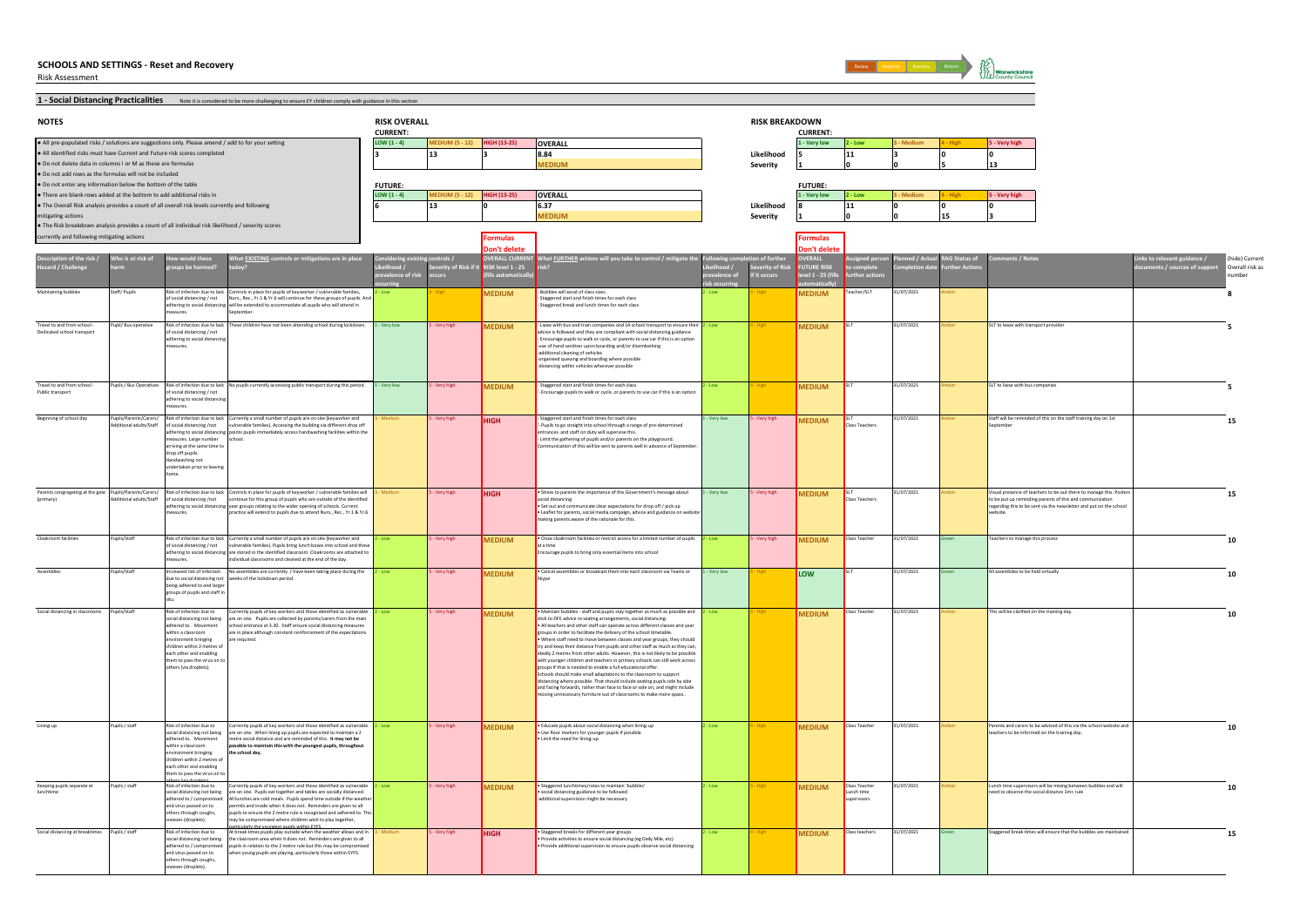| Social distancing - toilets                                             | Pupils / staff           | Risk of infection due to<br>and virus passed on to<br>others through coughs,<br>sneezes (droplets).                                                                                                                        | Pupils use the toilet facilities one at a time and are reminded to<br>social distancing not being wash their hands thoroughly in accordance with current<br>adhered to / compromised guidelines. The process is monitored effectively by TAs.                                        | - Low      | - Very high | MEDIUM        | • Staff limit the number of pupils (eg one in, one out) - see also Hygiene and 1 - Very low<br>cleaning requirements<br>- it is not necessary for bubbles to have different toilet facilities but<br>additional cleaning might be needed                                                                                                                                                                                                                                                                                                                                                        |              |              | LOW           | Class teachers | 31/07/2021 |        | Teachers to manage this process                                    |  |
|-------------------------------------------------------------------------|--------------------------|----------------------------------------------------------------------------------------------------------------------------------------------------------------------------------------------------------------------------|--------------------------------------------------------------------------------------------------------------------------------------------------------------------------------------------------------------------------------------------------------------------------------------|------------|-------------|---------------|-------------------------------------------------------------------------------------------------------------------------------------------------------------------------------------------------------------------------------------------------------------------------------------------------------------------------------------------------------------------------------------------------------------------------------------------------------------------------------------------------------------------------------------------------------------------------------------------------|--------------|--------------|---------------|----------------|------------|--------|--------------------------------------------------------------------|--|
| Staff safety - social distancing                                        | Pupils / staff           | Risk of infection due to<br>social distancing not being<br>adhered to / compromised<br>and virus passed on to<br>others through coughs,<br>sneezes (droplets).                                                             | Staff are reminded to adhere to the rules around social distancing 2 - Low<br>n accordance with national guidelines.                                                                                                                                                                 |            | - Very high | <b>MEDIUM</b> | Ideally, adults should maintain 2 metre distance from each other, and from 2 - Low<br>children. Use of staff rooms should be minimised, although staff must still<br>have a break of a reasonable length during the day.<br>. Limit the number of staff accessing the staff room at the same time<br>. Facilitate staff taking their breaks - supervision of pupils must remain<br>constant if possible<br>· Cancel face-to-face staff meetings<br>· Regular briefings via e-mail<br>· Hold meetings on line                                                                                    |              |              | <b>MEDIUM</b> | Class teachers | 31/07/2021 | mber   |                                                                    |  |
| End of day procedures                                                   | Pupils / staff           | Risk of infection due to<br>social distancing not being<br>adhered to. Handover is<br>not consistently well<br>managed and parents do<br>not adhere to social<br>distancing.                                               | Pupils are collected by parents/carers from the main school<br>entrance at 3.30pm. Staff ensure social distancing measures are in<br>place although constant reinforcement of the expectations are<br>required.                                                                      | - Low      | - Very high | <b>MEDIUM</b> | . Staggered times for exit at the end of the day<br>. Parents to observe social distancing rules when waiting for their child<br>. Leave the school grounds in a timely and orderly manner                                                                                                                                                                                                                                                                                                                                                                                                      | - Very low   |              | LOW           | Class teachers | 31/07/2021 |        | Staggered finish times will ensure that the bubbles are maintained |  |
| Social distancing - trips and<br>events off site                        | Pupils / staff           | Risk of infection due to<br>social distancing not being<br>adhered to. Movement<br>during a school trip or event<br>off site resulting in<br>pupils/staff being within 2<br>metres of each other /<br>spreading the virus. | here are currently no trips or events taking place off site.                                                                                                                                                                                                                         | - Very low |             | LOW           | . Cancel all off-site events including swimming sessions, school trips and<br>local visits. Once social distancing allows, reinstate trips. Risk assessments for<br>visits must include COVID-19 requirements and explain how bubbles will be<br>maintained.                                                                                                                                                                                                                                                                                                                                    | 1 - Very low |              | LOW           |                | 31/07/2021 | mber   | SLT to agree the process for this and inform class teachers        |  |
| Social distancing if parents are in Pupils / staff<br>school            |                          | Risk of infection due to<br>adhered to.                                                                                                                                                                                    | Currently parents do not enter into the wider school unless there is  1 - Very low<br>social distancing not being a safeguarding concern. All interactions are conducted in line with<br>social distancing.                                                                          |            |             | LOW           | · Cancel parents' evening and special assemblies/concerts<br>Arrange meetings with parents online or over the telephone.                                                                                                                                                                                                                                                                                                                                                                                                                                                                        | - Very low   |              | LOW           |                | 31/07/2021 | mber   | SLT to agree the process for this and inform class teachers        |  |
| Close proximity of staff and<br>pupils                                  | Pupils / staff           | Risk of infection due to<br>social distancing not being<br>adhered to.                                                                                                                                                     | urrently pupils and staff are situated 2 metres apart within the<br>classroom environment it is difficult to ensure this practice is<br>maintained by younger pupils within EYFS.                                                                                                    | Low.       | <b>High</b> | <b>MEDIUM</b> | Ideally, adults should maintain 2 metre distance from each other, and from 2 - Low<br>children. We know that this is not always possible, particularly when working<br>with younger children, but if adults can do this when circumstances allow<br>that will help. In particular, they should avoid close face to face contact and<br>minimise time spent within 1 metre of anyone. Similarly, it will not be<br>possible when working with many pupils who have complex needs or who<br>need close contact care. These pupils' educational and care support should<br>be provided as normal". |              | <b>High</b>  | <b>MEDIUM</b> | Class Teachers | 31/07/2021 | Green  | Teachers to stay with their bubbles                                |  |
| Visitors to school                                                      | Pupils / staff / General | Risk of infection due to<br>social distancing not being<br>adhered to. Movement<br>within a classroom<br>environment bringing staff<br>and children within 2<br>metres of each other.                                      | The only visitors to school are linked to essential maintenance<br>which takes place when pupils are not on site or the delivery of<br>school meals.<br>Where safeguarding visits are required these are managed in line<br>with social distancing requirements of 2 metre distance. | Low        |             | <b>MEDIUM</b> | . Limit all but essential visitors to school and do not allow any visitors into 2 - Low<br>school if they are displaying COVID symptoms<br>. Produce clear guidance for any contractors if they have to make essential<br>site visits. Essential maintenance should be accommodated wherever<br>possible and where social distancing can be observed. See joint statement<br>from WCC education and property services teams. See also 'Building work<br>and logistics'.                                                                                                                         |              | <b>High</b>  | <b>MEDIUM</b> |                | 31/07/2021 | Green  | SLT to agree the process for this and inform all staff             |  |
| Pupils who attend more than one N/A<br>setting eg alternative provision |                          | N/A                                                                                                                                                                                                                        | $N/\Delta$                                                                                                                                                                                                                                                                           | - Very low | - Very low  | <b>ILOW</b>   | N/A                                                                                                                                                                                                                                                                                                                                                                                                                                                                                                                                                                                             | - Very low   | 1 - Very low | <b>ILOW</b>   | N/A            | N/A        | ireen. | IN/A                                                               |  |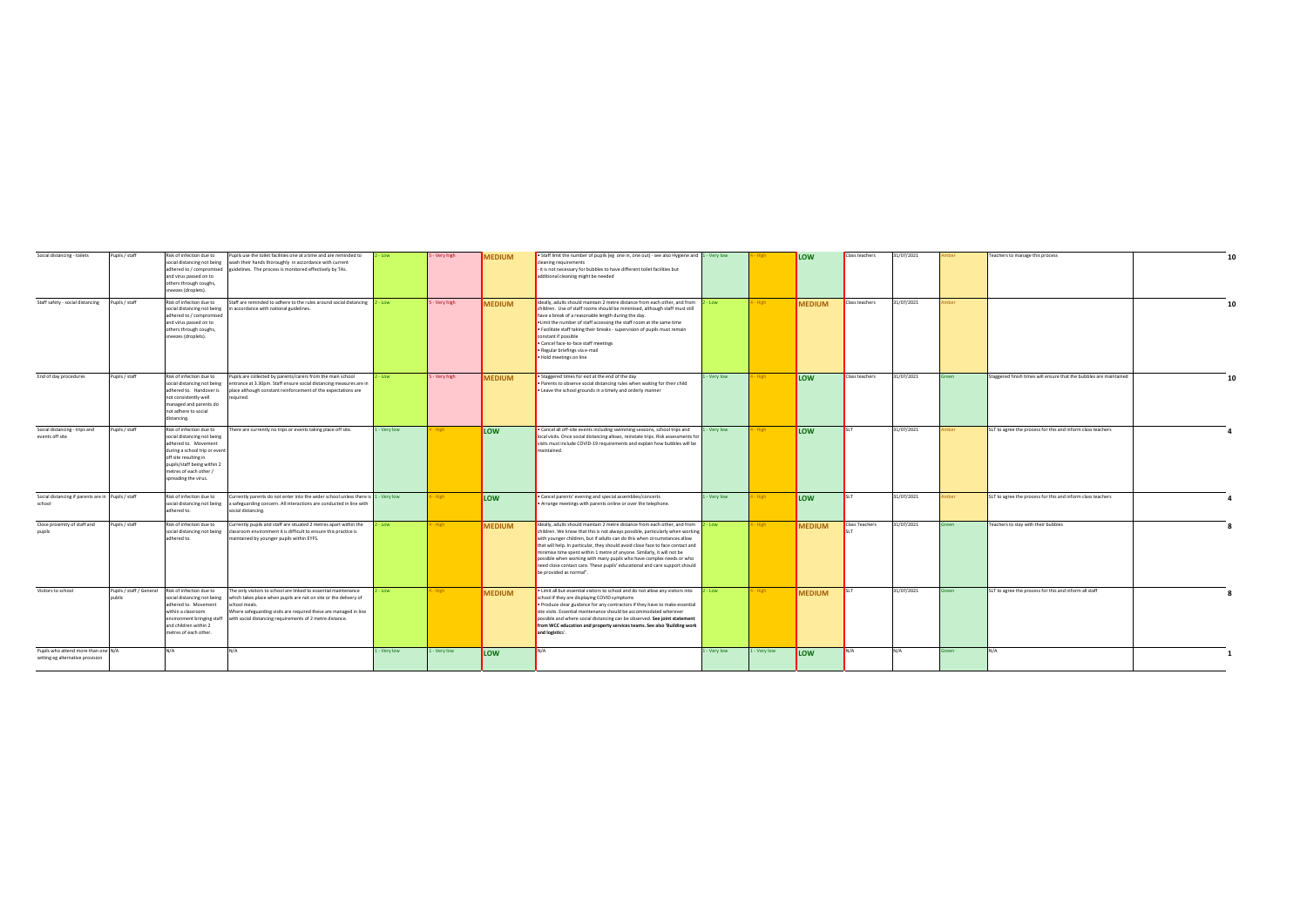Risk Assessment



## **2 - Quality of Education**

| <b>NOTES</b>                                                            |                                                                                                                      |                                                                                                                                                                                                                                                 | <b>RISK OVERALL</b>        |                                        |                     |                                                                                                                                                              |                              | <b>RISK BREAKDOWN</b>                                              |                                      |                               |                          |                                       |                                                                                                                                            |                                                            |
|-------------------------------------------------------------------------|----------------------------------------------------------------------------------------------------------------------|-------------------------------------------------------------------------------------------------------------------------------------------------------------------------------------------------------------------------------------------------|----------------------------|----------------------------------------|---------------------|--------------------------------------------------------------------------------------------------------------------------------------------------------------|------------------------------|--------------------------------------------------------------------|--------------------------------------|-------------------------------|--------------------------|---------------------------------------|--------------------------------------------------------------------------------------------------------------------------------------------|------------------------------------------------------------|
|                                                                         |                                                                                                                      |                                                                                                                                                                                                                                                 | <b>CURRENT:</b>            |                                        |                     |                                                                                                                                                              |                              |                                                                    | <b>CURRENT:</b>                      |                               |                          |                                       |                                                                                                                                            |                                                            |
|                                                                         | . All pre-populated risks / solutions are suggestions only. Please amend / add to for your setting                   |                                                                                                                                                                                                                                                 | LOW $(1 - 4)$              | <b>MEDIUM (5 - 12)</b>                 | <b>HIGH (13-25)</b> | <b>OVERALL</b>                                                                                                                                               |                              |                                                                    | 1 - Very low                         | $2 - Low$                     | - Medium                 | - High                                | 5 - Very high                                                                                                                              |                                                            |
|                                                                         | . All identified risks must have Current and Future risk scores completed                                            |                                                                                                                                                                                                                                                 | ١z                         | 12                                     |                     | 8.40                                                                                                                                                         |                              | Likelihood                                                         |                                      |                               |                          |                                       | U                                                                                                                                          |                                                            |
|                                                                         | . Do not delete data in columns I or M as these are formulas                                                         |                                                                                                                                                                                                                                                 |                            |                                        |                     | <b>MEDIUM</b>                                                                                                                                                |                              | Severity                                                           |                                      |                               | 10                       |                                       |                                                                                                                                            |                                                            |
|                                                                         | . Do not add rows as the formulas will not be included                                                               |                                                                                                                                                                                                                                                 |                            |                                        |                     |                                                                                                                                                              |                              |                                                                    |                                      |                               |                          |                                       |                                                                                                                                            |                                                            |
|                                                                         | . Do not enter any information below the bottom of the table                                                         |                                                                                                                                                                                                                                                 | <b>FUTURE:</b>             |                                        |                     |                                                                                                                                                              |                              |                                                                    | <b>FUTURE:</b>                       |                               |                          |                                       |                                                                                                                                            |                                                            |
|                                                                         | . There are blank rows added at the bottom to add additional risks in                                                |                                                                                                                                                                                                                                                 | LOW $(1 - 4)$              | <b>MEDIUM (5 - 12)</b>                 | HIGH (13-25)        | <b>OVERALL</b>                                                                                                                                               |                              |                                                                    | 1 - Very low                         | 2 - Low                       | - Medium                 | - High                                | 5 - Very high                                                                                                                              |                                                            |
|                                                                         | . The Overall Risk analysis provides a count of all overall risk levels currently and following                      |                                                                                                                                                                                                                                                 | l a                        | 12                                     |                     | 6.73                                                                                                                                                         |                              | Likelihood                                                         |                                      |                               |                          |                                       | U                                                                                                                                          |                                                            |
| mitigating actions                                                      |                                                                                                                      |                                                                                                                                                                                                                                                 |                            |                                        |                     | <b>MEDIUM</b>                                                                                                                                                |                              | Severity                                                           |                                      |                               | 12                       |                                       |                                                                                                                                            |                                                            |
|                                                                         | . The Risk breakdown analysis provides a count of all individual risk likelihood / severity scores                   |                                                                                                                                                                                                                                                 |                            |                                        |                     |                                                                                                                                                              |                              |                                                                    |                                      |                               |                          |                                       |                                                                                                                                            |                                                            |
| currently and following mitigating actions                              |                                                                                                                      |                                                                                                                                                                                                                                                 |                            |                                        | ormulas             |                                                                                                                                                              |                              |                                                                    | <b>Formulas</b>                      |                               |                          |                                       |                                                                                                                                            |                                                            |
|                                                                         |                                                                                                                      |                                                                                                                                                                                                                                                 |                            |                                        | Don't delete        |                                                                                                                                                              |                              |                                                                    | <b>Don't delete</b>                  |                               |                          |                                       |                                                                                                                                            |                                                            |
| scription of the risk /<br>Hazard / Challenge                           |                                                                                                                      | ow would these groups be harmed? What <b>EXISTING</b> controls or mitigations are in place                                                                                                                                                      | dering existing controls / | <b>igations, please assess CURRENT</b> | RISK level 1 - 25   | OVERALL CURRENT What <b>FURTHER</b> actions will you take to control / mitigate the                                                                          |                              | ollowing completion of further<br>ctions, please estimate EXPECTED | <b>OVERALL</b><br><b>FUTURE RISK</b> | igned pers                    | ned / Actua<br>tion date | <b>RAG Status of</b><br>urther Action | ents / Notes                                                                                                                               | inks to relevant guidance /<br>uments / sources of support |
|                                                                         |                                                                                                                      |                                                                                                                                                                                                                                                 | <b>Risk Level (1 - 5)</b>  |                                        | ills automatically  |                                                                                                                                                              | isk level (1 - 5)            |                                                                    | evel 1 - 25 (fill:                   | mplet<br><b>irther</b> action |                          |                                       |                                                                                                                                            |                                                            |
|                                                                         |                                                                                                                      |                                                                                                                                                                                                                                                 | kelihood                   | Severity of Risk if it                 |                     |                                                                                                                                                              |                              | everity of Risk                                                    | omatically                           |                               |                          |                                       |                                                                                                                                            |                                                            |
|                                                                         |                                                                                                                      |                                                                                                                                                                                                                                                 | revalence of risk occurs   |                                        |                     |                                                                                                                                                              | revalence of<br>isk occurrir | f it occurs                                                        |                                      |                               |                          |                                       |                                                                                                                                            |                                                            |
| How do we compensate for the                                            |                                                                                                                      | . Gaps will be wide for some pupils and less so Pupils of key workers and vulnerable families are currently on site.                                                                                                                            |                            |                                        | <b>HIGH</b>         | Identify key component knowledge and skills within individual year groups                                                                                    | Medium                       | Medium                                                             | <b>MEDIUM</b>                        | <b>Class Teachers</b>         | 31/08/2021               |                                       | Class teachers to use the data to identify the gaps.                                                                                       |                                                            |
| gaps in pupils' knowledge and<br>skills that will have developed        | for others depending upon the quality and                                                                            | Staff are skilfully differentiating activities for pupils throughout the<br>antity of home learning that has taken place. day but this does not match the requirement of each curriculum                                                        |                            |                                        |                     | and subjects areas (ie the non-negotiables)<br>Prioritise these when pupils return to school in the first half of the autumn                                 |                              |                                                                    |                                      |                               |                          |                                       | Class teachers to base line the pupils on their return to school.<br>Class teachers to plan, write and deliver a differentiated curriculum |                                                            |
|                                                                         |                                                                                                                      | following their extended absence . Where learning was not secure foundations pathway. Pupils who are currently learning from home have a wide                                                                                                   |                            |                                        |                     |                                                                                                                                                              |                              |                                                                    |                                      |                               |                          |                                       |                                                                                                                                            |                                                            |
| from school?                                                            |                                                                                                                      | will lack stability - consolidation or re-teaching range of age appropriate resources and these are updated daily.<br>will be essential and individual needs will need Staff use Class Dojo to deliver online learning. Content is available in |                            |                                        |                     | . Baseline pupils on re-entry in an efficient, timely manner, so as not to<br>further delay teaching and learning. Be mindful of pupils' mental health and   |                              |                                                                    |                                      |                               |                          |                                       |                                                                                                                                            |                                                            |
|                                                                         | to be swiftly identified.                                                                                            | a range of medium eg. online, paper copies, access to televised                                                                                                                                                                                 |                            |                                        |                     | wellbeing.                                                                                                                                                   |                              |                                                                    |                                      |                               |                          |                                       |                                                                                                                                            |                                                            |
|                                                                         | risk of further gaps appearing and                                                                                   | . Pupils who do not return to school will be at learning and daily tasks. School communicates regularly with pupils<br>and families via newsletters, letters, texts and telephone calls.                                                        |                            |                                        |                     | . Take into account the online learning that pupils may have engaged in<br>during the school closure (in some areas there may have been a high level of      |                              |                                                                    |                                      |                               |                          |                                       |                                                                                                                                            |                                                            |
|                                                                         | most at risk are those identified as being                                                                           | opportunities to practise skills reduced. Pupils The risk assessment is based on the majority of pupils rather than all<br>pupils. Where children are currently attending school or who are                                                     |                            |                                        |                     | engagement and this should not be ignored)<br>. Use pupil premium and catch-up funding to provide disadvantaged pupils                                       |                              |                                                                    |                                      |                               |                          |                                       |                                                                                                                                            |                                                            |
|                                                                         |                                                                                                                      | disadvantaged and those pupils who are SEND. able to successfully access the home learning resources the risk is                                                                                                                                |                            |                                        |                     | with more intensive catch up support                                                                                                                         |                              |                                                                    |                                      |                               |                          |                                       |                                                                                                                                            |                                                            |
|                                                                         | will be compromised for all pupils.                                                                                  | .non-negotiable, next year group ready skills reduced. This does not, however, compensate for the lack of<br>teacher input, feedback and marking.                                                                                               |                            |                                        |                     | · Provide after-school catch-up clubs/holiday clubs if possible<br>· Target those pupils with greatest need of additional support                            |                              |                                                                    |                                      |                               |                          |                                       |                                                                                                                                            |                                                            |
|                                                                         |                                                                                                                      |                                                                                                                                                                                                                                                 |                            |                                        |                     |                                                                                                                                                              |                              |                                                                    |                                      |                               |                          |                                       |                                                                                                                                            |                                                            |
|                                                                         |                                                                                                                      |                                                                                                                                                                                                                                                 |                            |                                        |                     |                                                                                                                                                              |                              |                                                                    |                                      |                               |                          |                                       |                                                                                                                                            |                                                            |
|                                                                         |                                                                                                                      |                                                                                                                                                                                                                                                 |                            |                                        |                     |                                                                                                                                                              |                              |                                                                    |                                      |                               |                          |                                       |                                                                                                                                            |                                                            |
| Covering the full range of<br>subjects - staff moving from class        | Increase risk of infection for themselves and<br>others.                                                             | All staff and pupils have their temperature checked twice a day and<br>hand sanitisers are strategically placed around the site and all staff                                                                                                   |                            |                                        | <b>MEDIUM</b>       | upply teachers, peripatetic teachers and/or other temporary staff can move<br>tween schools. They should ensure they minimise contact and maintain as        |                              |                                                                    | <b>MEDIUM</b>                        |                               | 31/08/2021               |                                       | SLT to Coordinate this                                                                                                                     |                                                            |
| to class, peripatetic teachers,                                         |                                                                                                                      | and children are reminded to wash their hands regularly. And all                                                                                                                                                                                |                            |                                        |                     | much distance as possible from other staff. Specialists, therapists, clinicians                                                                              |                              |                                                                    |                                      |                               |                          |                                       |                                                                                                                                            |                                                            |
| supply staff                                                            |                                                                                                                      | areas of high touch are disinfected frequently.                                                                                                                                                                                                 |                            |                                        |                     | and other support staff for pupils with SEND should provide interventions as<br>usual. Staff who visit more than one setting should ensure they are familiar |                              |                                                                    |                                      |                               |                          |                                       |                                                                                                                                            |                                                            |
|                                                                         |                                                                                                                      |                                                                                                                                                                                                                                                 |                            |                                        |                     | with and abide by the social distancing and hygiene requirements in each                                                                                     |                              |                                                                    |                                      |                               |                          |                                       |                                                                                                                                            |                                                            |
|                                                                         |                                                                                                                      |                                                                                                                                                                                                                                                 |                            |                                        |                     | individual setting. Schools should make their requirements available.                                                                                        |                              |                                                                    |                                      |                               |                          |                                       |                                                                                                                                            |                                                            |
| Preparations for the changes to                                         |                                                                                                                      | There will be a delay in teaching and learning SRE programme of study is in place, however there will be a delay in                                                                                                                             |                            | - Medium                               | <b>MEDIUM</b>       | Communication with parents and Governors in relation to the SRE                                                                                              | - Low                        | Medium                                                             | <b>MEDIUM</b>                        |                               | 31/08/2021               |                                       | SLT to devise plan of action for this to be implemented by the                                                                             |                                                            |
| SRE that come into effect in<br>September 2020                          | be taken into consideration when planning                                                                            | response to SRE education. This will need to implementing new aspects of the curriculum. Consultation with<br>parents will be a priority area for the Autumn term.                                                                              |                            |                                        |                     | urriculum will be a key focal area of teaching and learning in the Autumn                                                                                    |                              |                                                                    |                                      | SRE Coordinator               |                          |                                       | ummer 2021.                                                                                                                                |                                                            |
|                                                                         | steps in September.                                                                                                  |                                                                                                                                                                                                                                                 |                            |                                        |                     | Relationships and health education (RHE) for primary aged pupil schools and                                                                                  |                              |                                                                    |                                      |                               |                          |                                       |                                                                                                                                            |                                                            |
|                                                                         |                                                                                                                      |                                                                                                                                                                                                                                                 |                            |                                        |                     | elationships, sex and health education (RSHE) for secondary aged pupils<br>ecomes compulsory from September 2020, and schools are expected to start          |                              |                                                                    |                                      |                               |                          |                                       |                                                                                                                                            |                                                            |
|                                                                         |                                                                                                                      |                                                                                                                                                                                                                                                 |                            |                                        |                     | eaching by at least the start of the summer term 2021.                                                                                                       |                              |                                                                    |                                      |                               |                          |                                       |                                                                                                                                            |                                                            |
| Online or home learning may                                             | All pupils have access to a range of home                                                                            | Currently the quality of home learning materials has been high.                                                                                                                                                                                 | Medium                     | - Medium                               | <b>MEDIUM</b>       | · Make sure teacher workload is managed well<br>. Plan a bridging unit that pupils in school and at home could all work on at                                | Medium                       | - Medium                                                           | <b>MEDIUM</b>                        | <b>Class Teachers</b>         | 31/08/2021               |                                       | Class teachers to include online home learning when planning and                                                                           |                                                            |
| running alongside return to                                             | need to continue for some pupils, learning opportunities using a range of<br>dium eg. online/paper copies/televised. | Pupils have had access to Class Doio and Microsoft Teams. Those<br>pupils who have had difficulty accessing Class Dojo or Microsoft                                                                                                             |                            |                                        |                     | the same time - consider guidance such as the EEF rapid evidence review of                                                                                   |                              |                                                                    |                                      |                               |                          |                                       | setting work for pupils.                                                                                                                   |                                                            |
| school for other pupils. Plan this<br>for contingency if a fourth wave, | These are differentiated where possible to<br>ensure curriculum access is maximised.                                 | Teams have been offered the naner conjes to aid learning PSHE<br>lessons will be taught to support pupils socially and emotionally.                                                                                                             |                            |                                        |                     | remote learning<br>Where a class, group or small number of pupils need to self-isolate, or                                                                   |                              |                                                                    |                                      |                               |                          |                                       |                                                                                                                                            |                                                            |
| lockdown measures or a local                                            |                                                                                                                      | Direction will be taken on the advice of Government guidelines.                                                                                                                                                                                 |                            |                                        |                     | there is a local lockdown requiring pupils to remain at home, we expect                                                                                      |                              |                                                                    |                                      |                               |                          |                                       |                                                                                                                                            |                                                            |
| outbreak of COVID necessitates<br>school closure.                       |                                                                                                                      | which will give additional clarity to schools, pupils and parents as to<br>what remote education will be provided. However the curriculum                                                                                                       |                            |                                        |                     | schools to have the capacity to offer immediate remote education. Schools<br>are expected to consider how to continue to improve the quality of their        |                              |                                                                    |                                      |                               |                          |                                       |                                                                                                                                            |                                                            |
|                                                                         |                                                                                                                      | will remain broad and ambitious. Remote education will be of high                                                                                                                                                                               |                            |                                        |                     | existing offer and have a strong contingency plan in place for remote                                                                                        |                              |                                                                    |                                      |                               |                          |                                       |                                                                                                                                            |                                                            |
|                                                                         |                                                                                                                      | quality and align as closely as possible with in school provision                                                                                                                                                                               |                            |                                        |                     | education provision by the end of September. This planning will be<br>particularly important to support a scenario in which the logistical                   |                              |                                                                    |                                      |                               |                          |                                       |                                                                                                                                            |                                                            |
|                                                                         |                                                                                                                      |                                                                                                                                                                                                                                                 |                            |                                        |                     | challenges of remote provision are greatest, for example where large                                                                                         |                              |                                                                    |                                      |                               |                          |                                       |                                                                                                                                            |                                                            |
|                                                                         |                                                                                                                      |                                                                                                                                                                                                                                                 |                            |                                        |                     | numbers of pupils are required to remain at home. In developing these<br>contingency plans, we expect schools to follow the detailed expectations            |                              |                                                                    |                                      |                               |                          |                                       |                                                                                                                                            |                                                            |
|                                                                         |                                                                                                                      |                                                                                                                                                                                                                                                 |                            |                                        |                     | set out in guidance released on February 2021. Schools are expected to                                                                                       |                              |                                                                    |                                      |                               |                          |                                       |                                                                                                                                            |                                                            |
|                                                                         |                                                                                                                      |                                                                                                                                                                                                                                                 |                            |                                        |                     | consider these expectations in relation to the pupils' age, stage of<br>development and/or special educational needs, for example where this                 |                              |                                                                    |                                      |                               |                          |                                       |                                                                                                                                            |                                                            |
|                                                                         |                                                                                                                      |                                                                                                                                                                                                                                                 |                            |                                        |                     | would place significant demands on parents' help or support. Schools are                                                                                     |                              |                                                                    |                                      |                               |                          |                                       |                                                                                                                                            |                                                            |
|                                                                         |                                                                                                                      |                                                                                                                                                                                                                                                 |                            |                                        |                     | expected to avoid an over-reliance on long-term projects or internet<br>research activities. The government will also explore making a temporary             |                              |                                                                    |                                      |                               |                          |                                       |                                                                                                                                            |                                                            |
|                                                                         |                                                                                                                      |                                                                                                                                                                                                                                                 |                            |                                        |                     | continuity direction in the autumn term, to give additional clarity to<br>schools, pupils and parents as to what remote education should be                  |                              |                                                                    |                                      |                               |                          |                                       |                                                                                                                                            |                                                            |
|                                                                         |                                                                                                                      |                                                                                                                                                                                                                                                 |                            |                                        |                     | pebivone                                                                                                                                                     |                              |                                                                    |                                      |                               |                          |                                       |                                                                                                                                            |                                                            |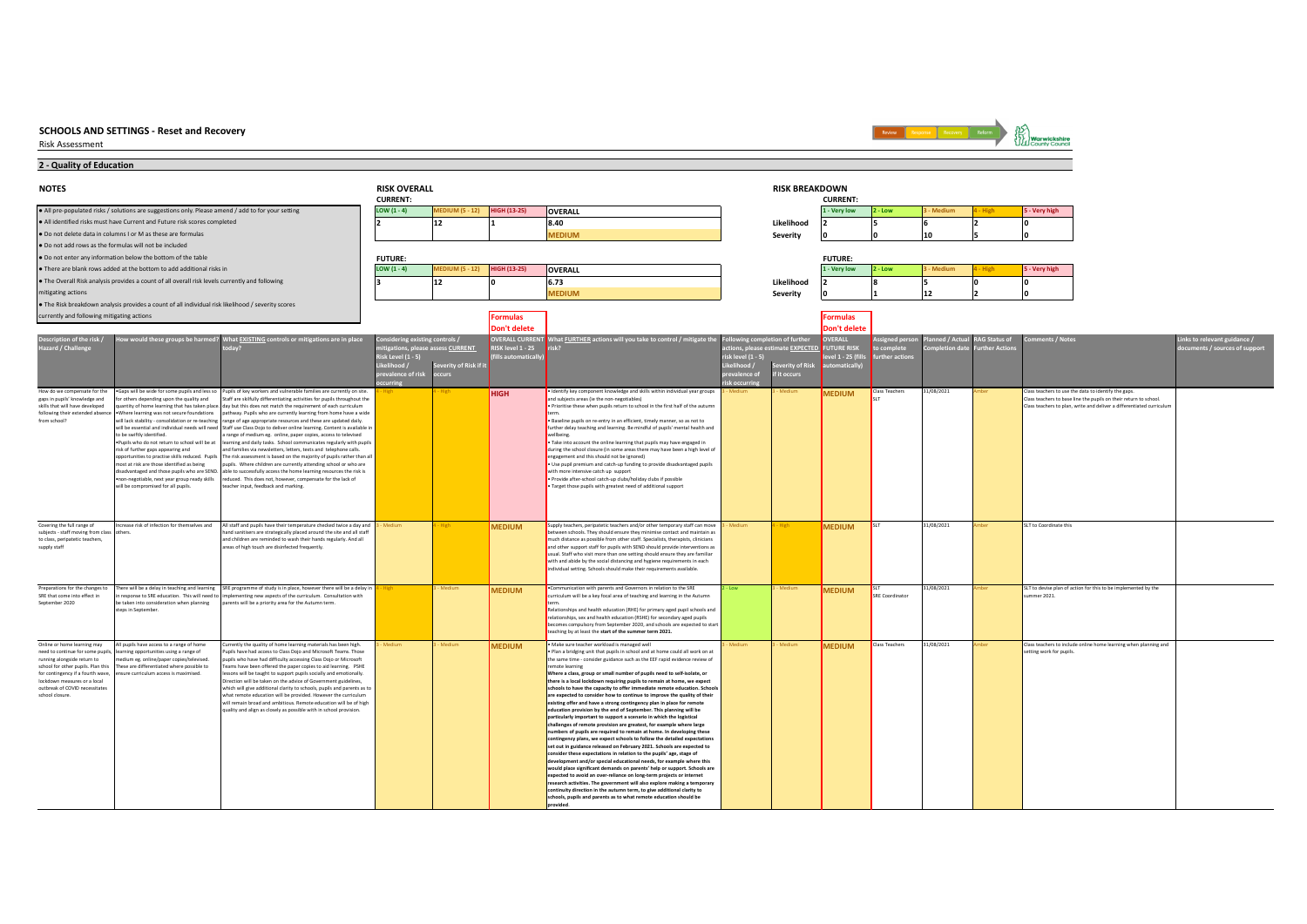| Curriculum adaptations                                     | for those children who fall into the category of ascertain where they are at.<br>disadvantaged or SEND.                                                                                    | educing the subjects taught will disadvantage Assessments were undertaken just before lockdown and will be<br>the children's knowledge and will be greater done again for all children when they return to school as to                      |            |          | <b>MEDIUM</b> | Teach an ambitious and broad curriculum in all subjects from the start of the<br>autumn term, but make use of existing flexibilities to create time to cover the<br>nost important missed content.<br>Up to and including key stage 3, prioritisation within subjects of the most<br>important components for progression is likely to be more effective than<br>removing subjects, which pupils may struggle to pick up again later. In<br>particular, schools may consider how all subjects can contribute to the filling<br>of gaps in core knowledge, for example through an emphasis on reading<br>Aim to return to the school's normal curriculum in all subjects by summer<br>term 2021.<br>Substantial modification to the curriculum may be needed at the start of the<br>year, so teaching time should be prioritised to address significant gaps in<br>pupils' knowledge with the aim of returning to the school's normal curriculur<br>content by no later than summer term 2021.<br>Schools may consider it appropriate to suspend some subjects for some pupils<br>in exceptional circumstances. Schools should be able to show that this is in<br>the best the interests of these pupils and be subject to discussion with<br>parents during the autumn term. They should also have a coherent plan for<br>eturning to their normal curriculum for all pupils by the summer term 2021.                                                                                                                                                                                           | Low        |          | <b>MEDIUM</b> | Class Teachers        | 31/08/2021 |                                                                                                                                                                                                                |                                                                                                     |
|------------------------------------------------------------|--------------------------------------------------------------------------------------------------------------------------------------------------------------------------------------------|----------------------------------------------------------------------------------------------------------------------------------------------------------------------------------------------------------------------------------------------|------------|----------|---------------|-------------------------------------------------------------------------------------------------------------------------------------------------------------------------------------------------------------------------------------------------------------------------------------------------------------------------------------------------------------------------------------------------------------------------------------------------------------------------------------------------------------------------------------------------------------------------------------------------------------------------------------------------------------------------------------------------------------------------------------------------------------------------------------------------------------------------------------------------------------------------------------------------------------------------------------------------------------------------------------------------------------------------------------------------------------------------------------------------------------------------------------------------------------------------------------------------------------------------------------------------------------------------------------------------------------------------------------------------------------------------------------------------------------------------------------------------------------------------------------------------------------------------------------------------------------------------------------------------|------------|----------|---------------|-----------------------|------------|----------------------------------------------------------------------------------------------------------------------------------------------------------------------------------------------------------------|-----------------------------------------------------------------------------------------------------|
| Addressing the needs of all<br>children                    | Not addressing the needs of all children will<br>result in them falling further behind and not                                                                                             | Teachers are able to monitor those children who have been<br>undertaking the work placed online. Regular welfare calls have also<br>being able to catch up to where they should be highlighted what area(s) children have found challenging. |            |          | <b>MEDIUM</b> | Plan on the basis of the educational needs of pupils - Curriculum planning<br>should be informed by an assessment of pupils' starting points and addressir<br>the gaps in their knowledge and skills, in particular making effective use of<br>regular formative assessment (for example, quizzes, observing pupils in class,<br>talking to pupils to assess understanding, scrutiny of pupils' work) while<br>voiding the introduction of unnecessary tracking systems.                                                                                                                                                                                                                                                                                                                                                                                                                                                                                                                                                                                                                                                                                                                                                                                                                                                                                                                                                                                                                                                                                                                        |            |          | <b>MEDIUM</b> | Class Teachers        | 31/08/2021 | Class teachers to use the data to identify the gaps and needs of<br>Class teachers to base line the pupils on their return to school.<br>Class teachers to plan, write and deliver a differentiated curriculur |                                                                                                     |
| Remote learning                                            | o motivate their child and keep them engaged the engagement of learning.<br>in their learning.                                                                                             | arents/carers find it increasingly challenging Third party online educational resources have been used to increase                                                                                                                           | - Low      | Medium   | <b>MEDIUM</b> | Develop remote education so that it is integrated into school curriculum<br>Remote education may need to be an essential component in the delivery of<br>the school curriculum for some pupils, alongside classroom teaching, or in the<br>case of a local lockdown. All schools are therefore expected to plan to ensure<br>any pupils educated at home for some of the time are given the support they<br>need to master the curriculum and so make good progress.                                                                                                                                                                                                                                                                                                                                                                                                                                                                                                                                                                                                                                                                                                                                                                                                                                                                                                                                                                                                                                                                                                                            | - Low      |          | <b>MEDIUM</b> | Class Teachers        | 31/08/2021 | Class teachers to include remote learning when planning and setting<br>work for pupils.<br>Remote learning will be the same quality and will align as closely as<br>ossible with school provision.             | <b>ICTDS</b> - reviews of home learning<br>sources<br><b>WCC ICT support for blended</b><br>earning |
| Early Years                                                | Pupils have missed a significant amount of<br>nmunication, language, personal, social,<br>notional and physical development time.                                                          | Teachers have been providing interative work for their pupils online $2 - Low$<br>aid them with their development.                                                                                                                           |            | - Medium | <b>MEDIUM</b> | For children in nursery settings, teachers should focus on the prime areas of $2 - Low$<br>learning, including: communication and language, personal, social and<br>emotional development (PSED) and physical development. For pupils in<br>Reception Year, teachers should also assess and address gaps in language.<br>early reading and mathematics, particularly ensuring children's acquisition of<br>phonic knowledge and extending their vocabulary. Settings should follow<br>updates to the EYFS disapplication guidance. For nursery settings and<br>Reception, consider how all groups of children can be given equal<br>opportunities for outdoor learning.                                                                                                                                                                                                                                                                                                                                                                                                                                                                                                                                                                                                                                                                                                                                                                                                                                                                                                                         |            | - Medium | <b>MEDIUM</b> | <b>Class Teachers</b> | 31/08/2021 | Class teachers to use the data to identify the gaps.<br>Class teachers to base line the pupils on their return to school.<br>Class teachers to plan, write and deliver a differentiated curriculur             |                                                                                                     |
| Key stage 1 & 2                                            | Pupils have missed a significant amount of<br>earning relating to reading, maths and                                                                                                       | Teachers have been providing interative work for their pupils online 2 - Low<br>to aid them with their learning.                                                                                                                             |            | - Medium | <b>MEDIUM</b> | For pupils in key stages 1 and 2, school leaders will prioritise identifying gaps $2 - \text{Low}$<br>and re-establish good progress in the essentials (phonics and reading,<br>ncreasing vocabulary, writing and mathematics), identifying opportunities<br>across the curriculum so they read widely, and developing their knowledge<br>and vocabulary. The curriculum will remain broad, so that the vast majority of<br>pupils are taught a full range of subjects over the year, including sciences,<br>humanities, the arts, PE/sport, RE and RHE.                                                                                                                                                                                                                                                                                                                                                                                                                                                                                                                                                                                                                                                                                                                                                                                                                                                                                                                                                                                                                                        |            | - Medium | <b>MEDIUM</b> | <b>Class Teachers</b> | 31/08/2021 | Class teachers to use the data to identify the gaps.<br>Class teachers to base line the pupils on their return to school.<br>Class teachers to plan, write and deliver a differentiated curriculun             |                                                                                                     |
| passing on any infection could be others<br>higher - music | Specific subjects where the risk of Increase risk of infection to themselves and Music lessons will be taking place.                                                                       |                                                                                                                                                                                                                                              | - Very low |          | LOW           | There will be no one to one music lessons taking place for the foreseeable<br>All other music lessons follow the Charanga musical school programme                                                                                                                                                                                                                                                                                                                                                                                                                                                                                                                                                                                                                                                                                                                                                                                                                                                                                                                                                                                                                                                                                                                                                                                                                                                                                                                                                                                                                                              | - Very low | Medium   | LOW           | Class Teachers        | 31/08/2021 | Music programme has been restrcted to stop the risk of                                                                                                                                                         |                                                                                                     |
| higher - sport                                             | Specific subjects where the risk of Increase risk of infection to themselves and PE lessons will be taking place.<br>passing on any infection could be others through close contact sports |                                                                                                                                                                                                                                              | - Very low |          | LOW           | Schools have the flexibility to decide how physical education, sport and<br>physical activity will be provided whilst following the measures in their<br>system of controls. Pupils should be kept in consistent groups, sports<br>equipment thoroughly cleaned between each use by different individual<br>groups, and contact sports avoided. Outdoor sports should be prioritised<br>where possible, and large indoor spaces used where it is not, maximising<br>distancing between pupils and paying scrupulous attention to cleaning and<br>hygiene. This is particularly important in a sports setting because of the way<br>in which people breathe during exercise. External facilities can also be used in<br>line with government guidance for the use of, and travel to and from, those<br>facilities Schools should refer to the following advice:<br>· guidance on the phased return of sport and recreation and guidance from<br>Sport England for grassroot sport<br>· advice from organisations such as the Association for Physical Education and<br>the Youth Sport Trust<br>Schools are able to work with external coaches, clubs and organisations for<br>curricular and extra-curricular activities where they are satisfied that this is<br>safe to do so. Schools should consider carefully how such arrangements can<br>operate within their wider protective measures. Activities such as active<br>miles, making break times and lessons active and encouraging active travel<br>help enable pupils to be physically active while encouraging physical<br>distancing. | - Very low |          | LOW           | <b>Class Teachers</b> | 31/08/2021 | PE will be done in their bubbles                                                                                                                                                                               |                                                                                                     |
| Catch up                                                   | upils but in particular those children who fall<br>into the category of disadvantaged or have<br>SEND needs                                                                                | Loss of educational time has impacted on all Teachers have been allocating work to the pupils based on their<br>needs as to maintain their standard of knowledge                                                                             | - Medium   | - Medium | <b>MEDIUM</b> | Schools will receive catch up funding - exact allocations to be $2 - \text{Low}$<br>decided. Schools can use this funding as they see fit to support<br>pupils' catch up. Alongside this, the DFE National Tutoring<br>Programme which will deliver I tuition to the most<br>disadvantaged and vulnerable young people, accelerating their<br>academic progress and preventing the gap between them and<br>their more affluent peers widening. The evidence shows that<br>tutoring is an effective way to accelerate learning, and we<br>therefore believe a targeted tutoring offer is the best way to<br>narrow the gaps that risk opening up due to attendance at<br>school being restricted.                                                                                                                                                                                                                                                                                                                                                                                                                                                                                                                                                                                                                                                                                                                                                                                                                                                                                                |            | Medium   | <b>MEDIUM</b> | Governors             | 31/08/2021 | Class teachers to identify pupils through the use of baseline testing<br>and data on their return to school<br>SLT to apportion funding as appropriate.                                                        |                                                                                                     |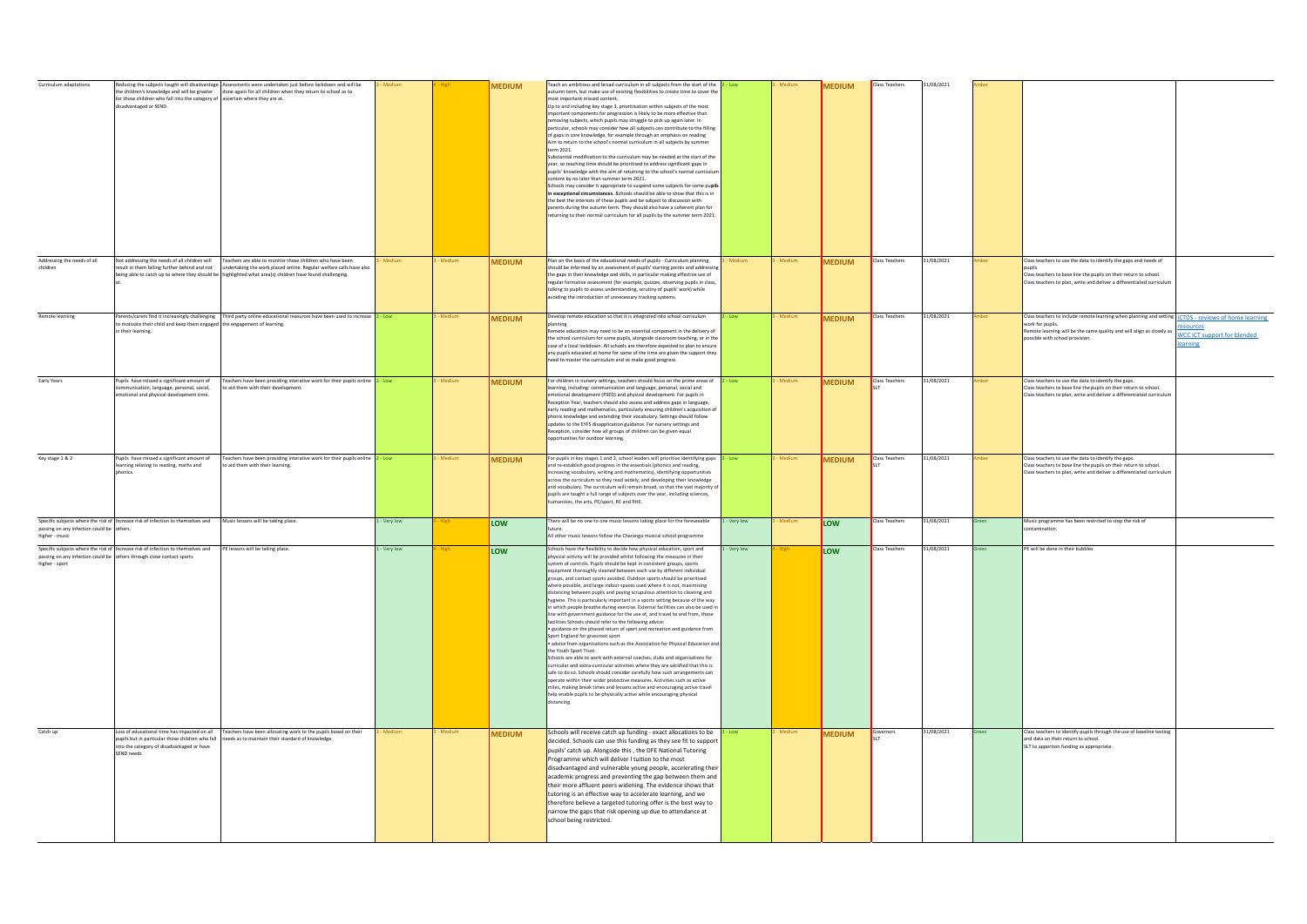| Ofsted inspections           | The school's improved performance may be     | Staff have been following government guidence and the guidence                                                             | Medium | 3 - Medium | <b>MEDIUM</b> | For state-funded schools, routine Ofsted inspections will remain                 | - Medium | 3 - Medium | <b>MEDIUM</b> | <b>ISIT</b>           | 31/08/2021 | mher | Monitoring visit is due in October                                  |  |
|------------------------------|----------------------------------------------|----------------------------------------------------------------------------------------------------------------------------|--------|------------|---------------|----------------------------------------------------------------------------------|----------|------------|---------------|-----------------------|------------|------|---------------------------------------------------------------------|--|
|                              | impacted because of this situation.          | from the local authority to insure that all pupils are receiveing the                                                      |        |            |               | suspended for the autumn term. However, during the autumn term,                  |          |            |               |                       |            |      |                                                                     |  |
|                              |                                              | best learning they can under these circumstances.                                                                          |        |            |               | inspectors will visit a sample of schools to discuss how they are                |          |            |               |                       |            |      |                                                                     |  |
|                              |                                              |                                                                                                                            |        |            |               | managing the return to education of all their pupils. These will be              |          |            |               |                       |            |      |                                                                     |  |
|                              |                                              |                                                                                                                            |        |            |               | collaborative discussions, taking into account the curriculum and                |          |            |               |                       |            |      |                                                                     |  |
|                              |                                              |                                                                                                                            |        |            |               | remote education expectations set out in this document, and will not             |          |            |               |                       |            |      |                                                                     |  |
|                              |                                              |                                                                                                                            |        |            |               | result in a judgement. A brief letter will be published following the            |          |            |               |                       |            |      |                                                                     |  |
|                              |                                              |                                                                                                                            |        |            |               | visit. The insights that inspectors gather will also be aggregated               |          |            |               |                       |            |      |                                                                     |  |
|                              |                                              |                                                                                                                            |        |            |               | nationally to share learning with the sector, the government and the             |          |            |               |                       |            |      |                                                                     |  |
|                              |                                              |                                                                                                                            |        |            |               | wider public. In addition, Ofsted has the power to inspect a school in           |          |            |               |                       |            |      |                                                                     |  |
|                              |                                              |                                                                                                                            |        |            |               | response to any significant concerns, such as safeguarding. It is                |          |            |               |                       |            |      |                                                                     |  |
|                              |                                              |                                                                                                                            |        |            |               | anticipated that Ofsted inspections will begin again in the summer               |          |            |               |                       |            |      |                                                                     |  |
|                              |                                              |                                                                                                                            |        |            |               | term, however this may be revised. Ofsted inspection are being                   |          |            |               |                       |            |      |                                                                     |  |
|                              |                                              |                                                                                                                            |        |            |               | conducted remotely.                                                              |          |            |               |                       |            |      |                                                                     |  |
|                              |                                              |                                                                                                                            |        |            |               |                                                                                  |          |            |               |                       |            |      |                                                                     |  |
| <b>Statutory Assessments</b> | Pupils have missed a significant amount of   | Teachers have been allocating work to the pupils based on their                                                            | Low -  | 3 - Medium | <b>MEDIUM</b> | All statutory testing has been postponed until further notice. Schools await     | - Low    | $-$ Low    | <b>ILOW</b>   |                       | 31/08/2021 | nber | SLT to make class teachers aware of the the furthcoming assessment  |  |
|                              | learning to confidently undertake any        | needs as to maintain their standard of knowledge.                                                                          |        |            |               |                                                                                  |          |            |               | <b>Class Teachers</b> |            |      |                                                                     |  |
|                              | coeconent                                    |                                                                                                                            |        |            |               |                                                                                  |          |            |               |                       |            |      |                                                                     |  |
| Accountability               |                                              | Data has not been collected during this period Teachers have been using previous years data to guide them on their 2 - Low |        | 3 - Medium | <b>MEDIUM</b> | Performance tables are suspended for the 2020 to 2021 academic year, and 2 - Low |          | - Medium   | <b>MEDIUM</b> | <b>SIT</b>            | 31/08/2021 | nber | SLT to analyse all data and prepare report for the impending Ofsted |  |
|                              | of time and therefore an accurate picture of | pupils knowledge                                                                                                           |        |            |               | no school or college will be judged on data based on exams and assessments       |          |            |               | <b>Class Teachers</b> |            |      | montoring inspection.                                               |  |
|                              | pupils levels can not determined.            |                                                                                                                            |        |            |               | from 2021. Until the new data release is available, all those working with       |          |            |               |                       |            |      |                                                                     |  |
|                              |                                              |                                                                                                                            |        |            |               | schools, including Ofsted and DfE regional teams, should refer to the 2019       |          |            |               |                       |            |      |                                                                     |  |
|                              |                                              |                                                                                                                            |        |            |               | data. The Department for Education will continue to use 2019 data as a           |          |            |               |                       |            |      |                                                                     |  |
|                              |                                              |                                                                                                                            |        |            |               | starting point for any conversation about support for schools with Ofsted        |          |            |               |                       |            |      |                                                                     |  |
|                              |                                              |                                                                                                                            |        |            |               | judgements below good. More information is set out at coronavirus (COVID-        |          |            |               |                       |            |      |                                                                     |  |
|                              |                                              |                                                                                                                            |        |            |               | 19): school and college accountability.                                          |          |            |               |                       |            |      |                                                                     |  |
|                              |                                              |                                                                                                                            |        |            |               |                                                                                  |          |            |               |                       |            |      |                                                                     |  |
|                              |                                              |                                                                                                                            |        |            |               |                                                                                  |          |            |               |                       |            |      |                                                                     |  |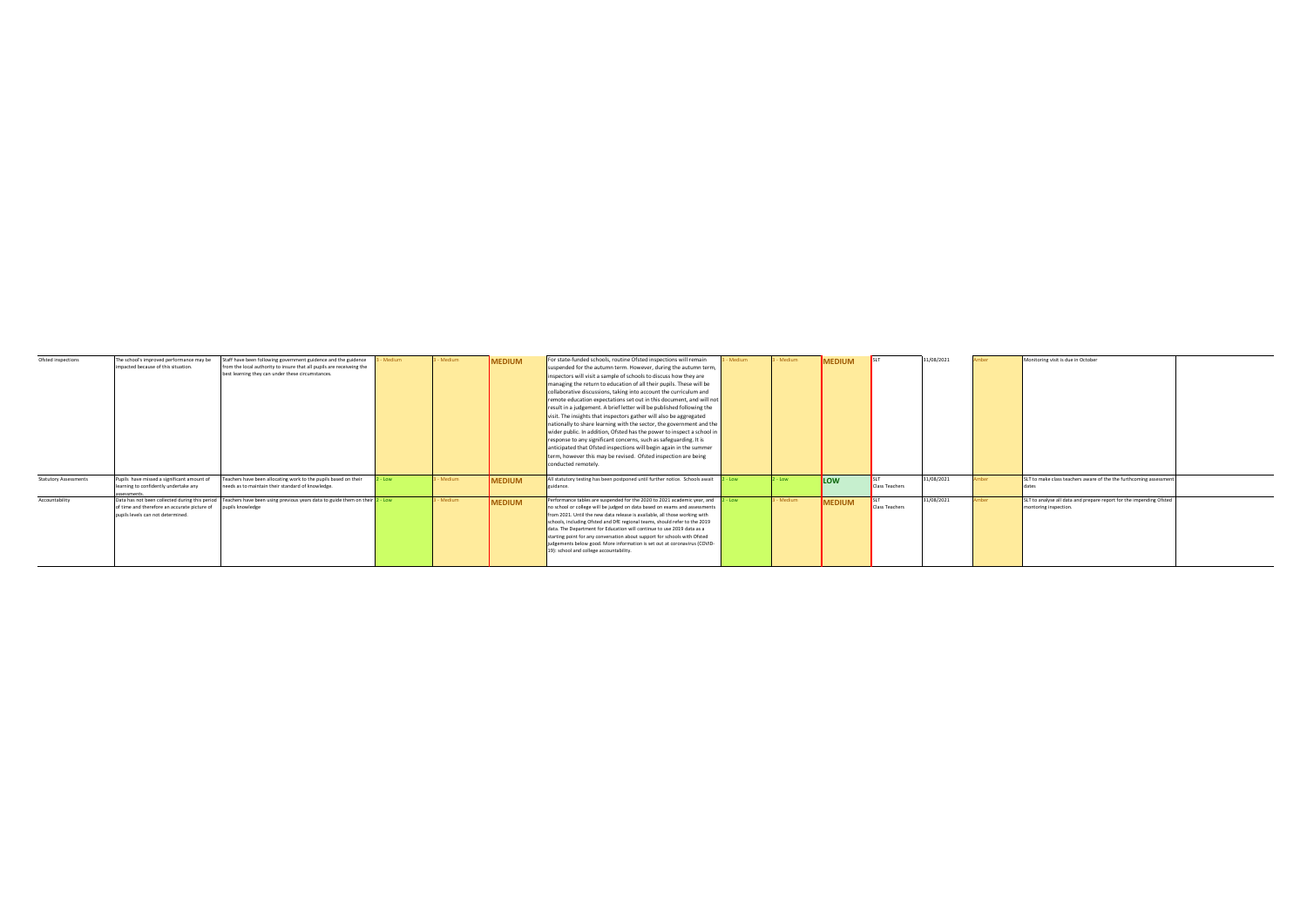Risk Assessment



Review Response Recovery Reform

Warwicksh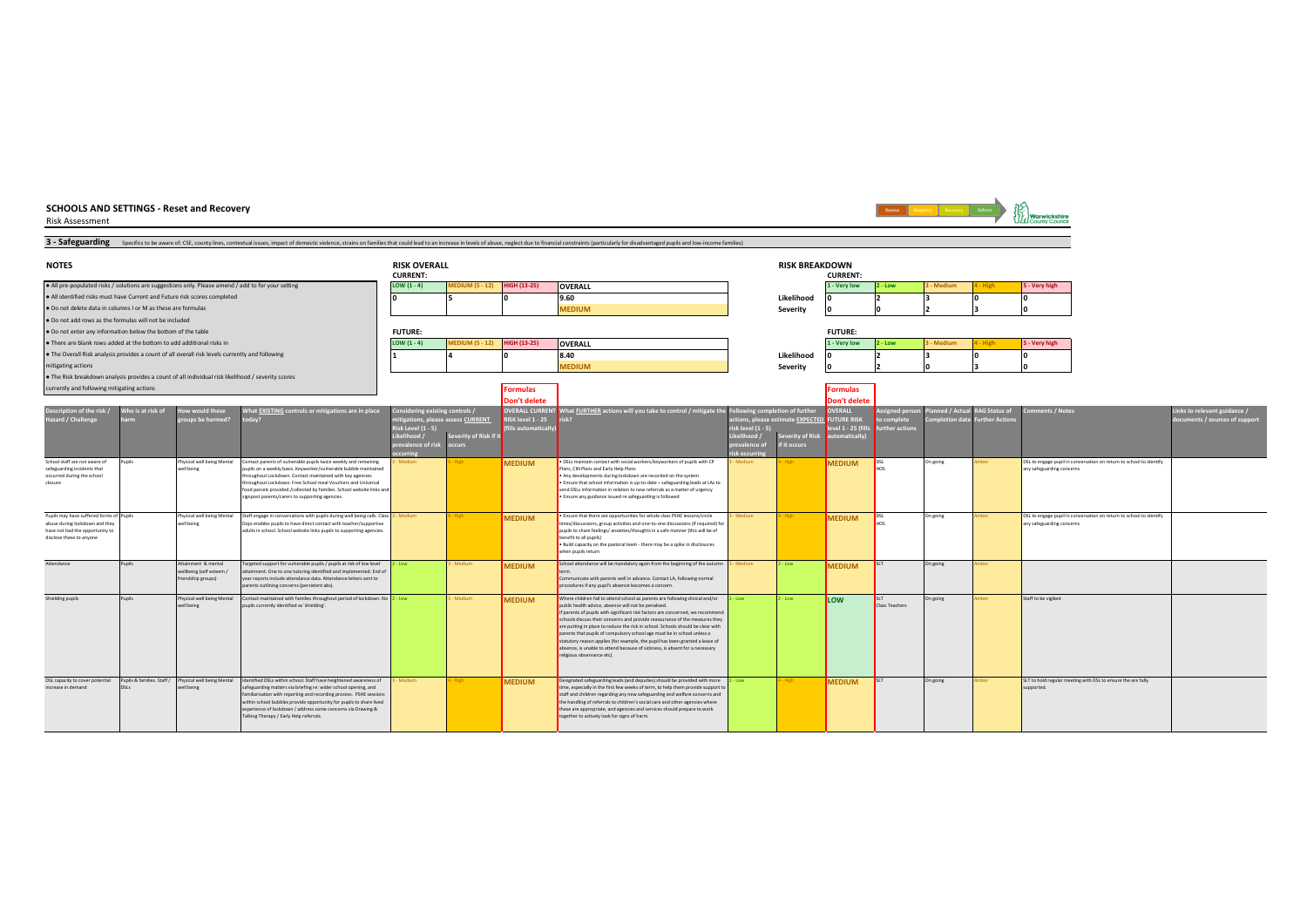Risk Assessment

#### **4 - Pupils with SEND (including medical needs)**



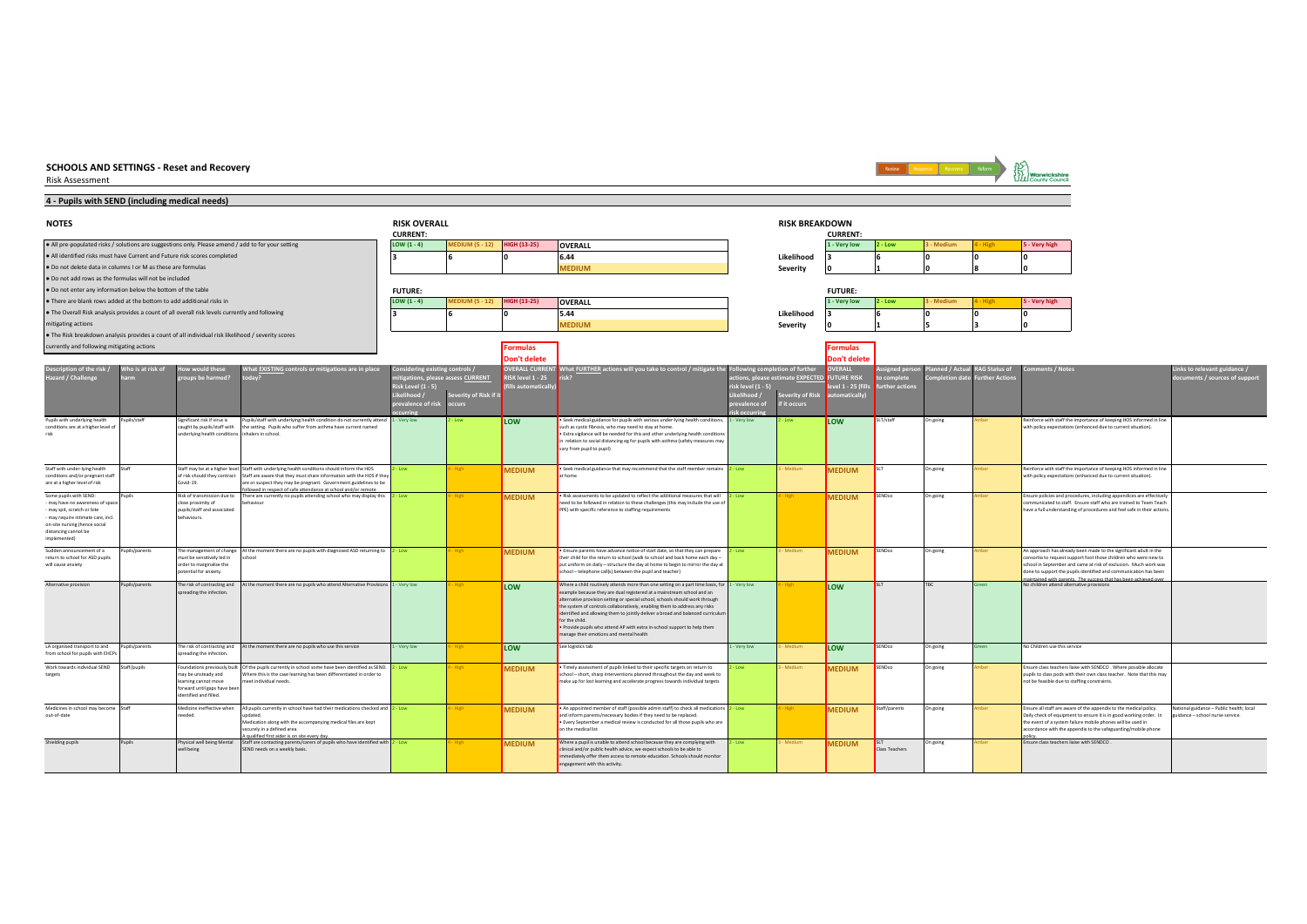Risk Assessment



**5 - Emotional and Behavioural Considerations** ● All pre-populated risks / solutions are suggestions only. Please amend / add to for your setting the state of the state of the state of the state of the state of the state of the state of the state of the state of the s ● All identified risks must have Current and Future risk scores completed **4.57 Likelihood 2 5 0 0 0** ● Do not delete data in columns I or M as these are formulas **MEDIUM Severity 2 0 5 0 0** ● Do not add rows as the formulas will not be included ● Do not enter any information below the bottom of the table ●There are blank rows added at the bottom to add additional risks in the state of the state of the state of the state of the state of the state of the state of the state of the state of the state of the state of the state ● The Overall Risk analysis provides a count of all overall risk levels currently and following **3.43 Likelihood 2 5 0 0 0** mitigating actions **LOW Severity 2 4 1 0 0** ● The Risk breakdown analysis provides a count of all individual risk likelihood / severity scores currently and following mitigating actions **Formulas Formulas Don't delete Don't delete Likelihood / prevalence of risk occurring Severity of Risk if it occurs Likelihood / risk level (1 - 5) prevalence of risk occurring Severity of Risk if it occurs** Some pupils may have<br>experienced a bereave experienced a bereavement in their family during the school's sure (possibly in relation to COVID-19) Pupils/parents and carers Anxiety/mental health/lack ...<br>derstanding and support around bereavement 2 - Low 3 - Medium **MEDIUM** • Prior to opening, encourage parents to share any significant information about their child with the school (via e-mail/telephone if possible) • Provide in-school support and a named person (someone the pupil is close to support the pupil when they need it. • If required, access specialist support for the pupil, and if need be their family We acknowledge that some pupils will return to school having been exposed to a range of adversity and trauma including bereavement, anxiety and in some cases increased welfare and safeguarding risks. This may lead to an increase in social, emotional and mental health concerns and some children, particularly vulnerable groups such as children with a social worker and young<br>carers, will need additional support and access to services such as educational<br>psychologists, social workers, and counsellors. Additionally, p ildren who have SEND may have been disrupted during partial school closure and there may be an impact on their behaviour. Schools will need to work with local services (such as health and the local authority) to ensure the services and support are in place for a smooth return to schools for pupils. 2 - Low **LOW** SLT On-going Amber Pupils with social and emotional difficulties may struggle with managing their behaviour when returning to school and the routines of school life (particularly pupils who attend PRUs) pils/parents and ers/staf emes of behaviour has been witnessed in the past that has required a Team Teach approach. 1 - Very low 1 - Very low **LOW** • Ensure that these pupils are closely monitored and provided with the evant support to help them to manage their emotions (ie pre etter than cure) It is likely that adverse experiences and/or lack of routines of regular attendance and classroom discipline may contribute to disengagement with education upon return to school, resulting in increased incidence of poor behaviour. Schools should work with those pupils who may struggle to reengage in school and are at risk of being absent and/or persistently disruptive, including providing support for overcoming barriers to attendance and behaviour and to help them reintegrate back into school life. 1 - Very low 1 - Very low **LOW** SLT On-going Amber Some pupils may be more vulnerable to exclusion. Your behaviour policy may need to be reviewed to reflect the additional support needs of your pupils? Pupils/parents and pang pana Extremes of behaviour has been witnessed in the past that has required a Team each approach. 1 - Very low 1 - Very low **LOW** • Identify the particular pupils who could be vulnerable to exclusion. • Facilitate a phased return to meet their needs. Review your behaviour policy to reflect the additional support you might b providing. The disciplinary powers that schools currently have, including exclusion, remain in place. Permanent exclusion should only be used as a last resort. Where a child with a social worker is at risk of exclusion, their social worker should be informed and involved in relevant conversations. Any disciplinary exclusion of a pupil, even for short periods of time, must be consistent with the relevant legislation. Ofsted will continue to consider exclusions, including the rates, patterns and reasons for exclusion and to look for any evidence of the rates, patterns and reasons for exclusion and to look for any evidence of frequiling. Off-rolling is never acceptable. Ofsted is clear that off-rolling. Off-rolling is never acceptable. Ofsted is clear that pressuring a parent to remove their child from the school (including to home educate their child) is a form of off-rolling. Elective home education should always be a positive choice taken by parents without pressure from their school. 1 - Very low 1 - Very low **LOW** SLT On-going Amber EY children may struggle with the return to routine and full-time education (almost like a second September start) Pupils Pupils may find the routines of school difficult and the change from March lenging to understand 2 - Low 3 - Medium **MEDIUM** • Liaise with parents prior to the start date so that parents can prepare the<br>
children (walk them to school and back home each day – practise putting their uniform on – structure the day at home to begin to mirror the day at school – annom on Taracture the day at none to degin to n<br>get children excited about seeing their friends again) 2 - Low 2 - Low **LOW** SLT On-going Amber Some pupils will not have had an social contact with anyone out of their immediate family (some may not even have had the use of social media) and hence seeing their friends may be emotional overwhelming Pupils Pupils may experience deb 2 - Low 3 - Medium **MEDIUM** • Plan some social 'catching up' time for pupils and their friends that observe social is that observe social distancing rules (almost a type of speed dating/rotational activity) so that the distancing rates (almost a type of 2 - Low 2 - Low **LOW** SLT On-going Amber Some parents may be reluctant send their children back to scho because of the risk of infection and bringing the virus back into the family home Pupils/parents and carers Parents and pupils will be tremely anxious and may decide not to send their children back before they feel it is safe to do so. **MEDIUM** • Reassure parents of the social distancing strategies that are being followed in school and the social, emotional and academic benefits associated with their child being back in school • Provide extra capacity to the attendance team/family support workers, so that they can work with and support relevant families to get their pupils back<br>that they can work with and support relevant families to get their pupils back into school 2 - Low **LOW S**LT On-going Amber 2 - Low National guidance Local – Leaflet for parents with consistent ssages on social distancing. ere are currently no pupils in school who are at risk of exclusion. **RAG Status of Further Actions Comments / Notes** There are currently pupils in school. Their parents/carers feel<br>confident that school are using best endeavours to keep children a confident that school are using best endeavours to keep children and adults safe and accept that school can only mitigate the risks rather n eradicate them There are currently pupils in school from Nursery and Reception. The school routines have been adapted to accommodate the current situation. eturning to School video on school website tact has been made via class dojo Weekly keeping in touch telephone Weekly newsletter ool staff have been able to support and signpost pupils and<br>nilies where bereavement has been identified and is located ent has been identified and is located on the school website **VERALL CURR RISK level 1 - 25 (fills automatically) EURTHER actions will you take to control / mitigate risk? Following completion of further actions, please estimate EXPECTED OVERALL FUTURE RISK level 1 - 25 (fills automatically) Assigned person to complete further actions Planned / Actual Completion date Links to relevant guidance / documents / sources of support FUTURE: FUTURE: 6 1 0 NOTES RISK OVERALL RISK BREAKDOWN CURRENT: CURRENT: Description of the risk / Hazard / Challenge Who is at risk of harm How would these groups be harmed? What EXISTING controls or mitigations are in place today? Considering existing controls / mitigations, please assess CURRENT Risk Level (1 - 5) 2 5 0** oupils returning in this category.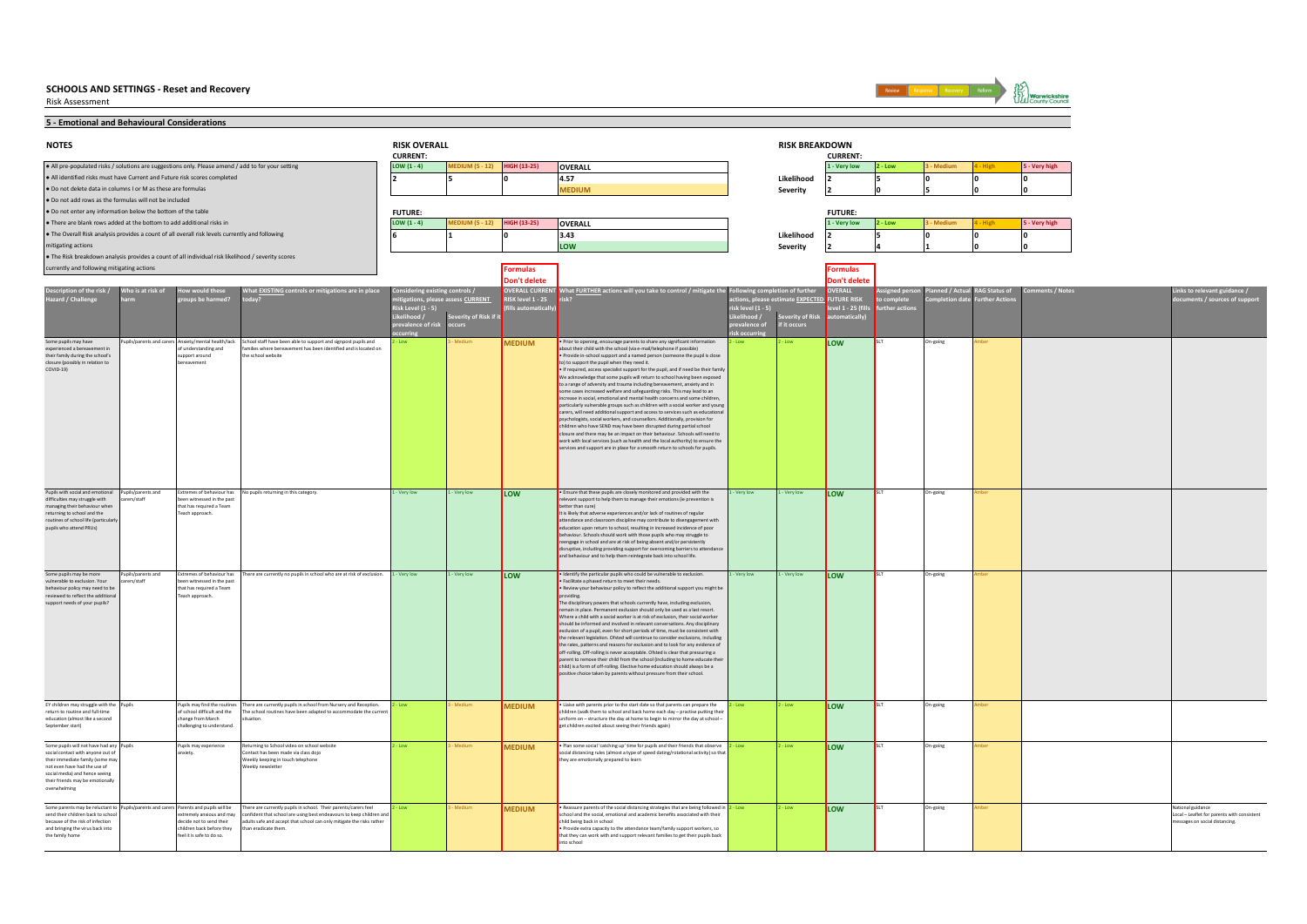| Support for emotional wellbeing Pupils/parents and |              |                                                   | The unusual circumstances School staff have been able to support and signpost pupils and           | - Low | - Medium | <b>MEDIUM</b> | Schools should consider the provision of pastoral and extra-curricular activities $2 - Low$ | 3 - Medium | <b>MEDIUM</b> | <b>ISIT</b> | On-going | mher |  |
|----------------------------------------------------|--------------|---------------------------------------------------|----------------------------------------------------------------------------------------------------|-------|----------|---------------|---------------------------------------------------------------------------------------------|------------|---------------|-------------|----------|------|--|
|                                                    | carers/staff |                                                   | that pupils, parents, carers families where emotional wellbeing has been identified and is located |       |          |               | to all pupils designed to: - support the rebuilding of friendships and social               |            |               |             |          |      |  |
|                                                    |              | and staff have experienced on the school website. |                                                                                                    |       |          |               | engagement -address and equip pupils to respond to issues linked to                         |            |               |             |          |      |  |
|                                                    |              |                                                   | over the last few months can Staff who have identified with emotional wellbeing concerns have      |       |          |               | coronavirus (COVID-19) - support pupils with approaches to improving their                  |            |               |             |          |      |  |
|                                                    |              | impact on their emotional                         | access to occupational support through Wes services                                                |       |          |               | physical and mental wellbeing. Schools should also provide more focused                     |            |               |             |          |      |  |
|                                                    |              | wellbeing, through increased                      |                                                                                                    |       |          |               | pastoral support where issues are identified that individual pupils may need                |            |               |             |          |      |  |
|                                                    |              | uncertainty, lack of                              |                                                                                                    |       |          |               | help with, drawing on external support where necessary and possible. Schools                |            |               |             |          |      |  |
|                                                    |              | socialisation and lack of                         |                                                                                                    |       |          |               | should also consider support needs of particular groups they are already                    |            |               |             |          |      |  |
|                                                    |              | routine.                                          |                                                                                                    |       |          |               | aware need additional help (for example, children in need), and any groups                  |            |               |             |          |      |  |
|                                                    |              |                                                   |                                                                                                    |       |          |               | they identify as newly vulnerable on their return to school. To support this.               |            |               |             |          |      |  |
|                                                    |              |                                                   |                                                                                                    |       |          |               | teachers may wish to access the free MindEdlearning platform for                            |            |               |             |          |      |  |
|                                                    |              |                                                   |                                                                                                    |       |          |               | professionals, which includes a coronavirus (COVID-19) staff resilience hub                 |            |               |             |          |      |  |
|                                                    |              |                                                   |                                                                                                    |       |          |               | with materials on peer support, stress, fear and trauma and bereavement.                    |            |               |             |          |      |  |
|                                                    |              |                                                   |                                                                                                    |       |          |               | Schools should consider how they are working with school nursing services to                |            |               |             |          |      |  |
|                                                    |              |                                                   |                                                                                                    |       |          |               | support the health and wellbeing of their pupils; school nursing services have              |            |               |             |          |      |  |
|                                                    |              |                                                   |                                                                                                    |       |          |               | continued to offer support as pupils return to school - school nurses as                    |            |               |             |          |      |  |
|                                                    |              |                                                   |                                                                                                    |       |          |               | leaders of the healthy child programme can offer a range of support including: -            |            |               |             |          |      |  |
|                                                    |              |                                                   |                                                                                                    |       |          |               | support for resilience, mental health and wellbeing including anxiety,                      |            |               |             |          |      |  |
|                                                    |              |                                                   |                                                                                                    |       |          |               | bereavement and sleep issues - support for pupils with additional and complex               |            |               |             |          |      |  |
|                                                    |              |                                                   |                                                                                                    |       |          |               | health needs- supporting vulnerable children and keeping children safe.                     |            |               |             |          |      |  |
|                                                    |              |                                                   |                                                                                                    |       |          |               | Schools and school nurses need to work together to ensure delivery of the                   |            |               |             |          |      |  |
|                                                    |              |                                                   |                                                                                                    |       |          |               | healthy child programme (which includes immunisation), identifying health and               |            |               |             |          |      |  |
|                                                    |              |                                                   |                                                                                                    |       |          |               | wellbeing needs which will underpin priorities for service delivery.                        |            |               |             |          |      |  |
|                                                    |              |                                                   |                                                                                                    |       |          |               |                                                                                             |            |               |             |          |      |  |
|                                                    |              |                                                   |                                                                                                    |       |          |               |                                                                                             |            |               |             |          |      |  |
|                                                    |              |                                                   |                                                                                                    |       |          |               |                                                                                             |            |               |             |          |      |  |
|                                                    |              |                                                   |                                                                                                    |       |          |               |                                                                                             |            |               |             |          |      |  |
|                                                    |              |                                                   |                                                                                                    |       |          |               |                                                                                             |            |               |             |          |      |  |
|                                                    |              |                                                   |                                                                                                    |       |          |               |                                                                                             |            |               |             |          |      |  |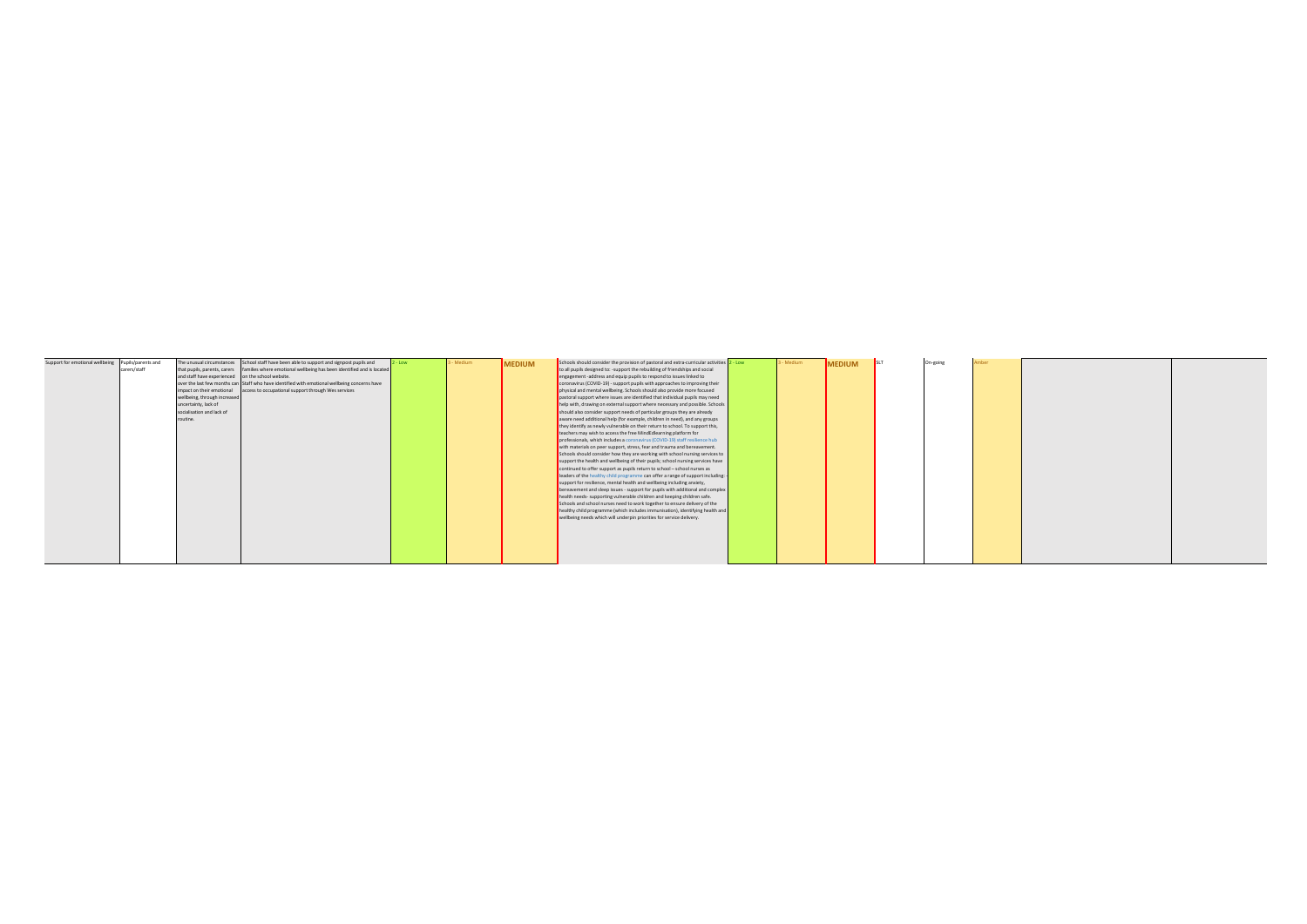Risk Assessment

Spread of infection including asymptonatic



2 - Low **LOW S**LT On-going Amber 2 - Low National Guidance

**6 - Hygiene / Cleanliness and Health & Safety** ● All pre-populated risks / solutions are suggestions only. Please amend / add to for your setting the state of the state of the state of the state of the state of the state of the state of the state of the state of the s ● All identified risks must have Current and Future risk scores completed **5.25 Likelihood 0 8 0 0 0** ● Do not delete data in columns I or M as these are formulas **MEDIUM Severity 0 3 5 0 0** ● Do not add rows as the formulas will not be included ● Do not enter any information below the bottom of the table ●There are blank rows added at the bottom to add additional risks in the state of the state of the state of the state of the state of the state of the state of the state of the state of the state of the state of the state ● The Overall Risk analysis provides a count of all overall risk levels currently and following **4.50 Likelihood 0 8 0 0 0** mitigating actions **MEDIUM Severity 0 6 2 0 0** ● The Risk breakdown analysis provides a count of all individual risk likelihood / severity scores currently and following mitigating actions **Formulas Formulas Don't delete Don't delete Likelihood / prevalence of risk occurring Severity of Risk if it occurs Likelihood / risk level (1 - 5) prevalence of risk occurring Severity of Risk if it occurs** aining regular levels of h washing/hygiene Publishabitable and the controller and sun the current of the state of the state of the state of the state of the state of the state of the state of the state of the state of the state of the day and because of the day and opportunities (20 seconds) to be timetabled into daily routines – ensure there are adequate supplies of anti-bacterial hand gel and soap 2-Low <mark>LOW S</mark>LT On-going Amber National guidance National guidance National guidance ional guidance<br>al – supplies of hand gel When pupils sneeze or cough they will spread germs/bacteria especially younger pupils/child Pupils/staff Risk of Infection transmission Pupils about the need to up the set of the set of the coupler of the set of the set of the set of the set of the set of the set of the set of the set of the set of the set of the ands for 20 seconds 2 - Low **LOW S**LT On-going Amber 1999 and the experimental guidance of the Mational guidance Local – consistent messages, frequent inders through social media Keeping the school clean to higher level of cleanliness Pupils/staff Risk of infection transmission Cleaning transmission Cleaning transmission 2 - Low 3 - Medium **MEDIUM** 4. Introduce enhanced cleaning including tensoring and a subscribed by the such as detergents and bleach<br>A Points to consider and implement: putting in place a cleaning schedule that ensures cleaning is generally enhanced and includes: more frequent cleaning of rooms / shared areas that are used by different .<br>roups<br>requently to: المحامد<br>requently touched surfaces being cleaned more often than normal<br>ifferent groups don't need to be allocated their own toilet blocks. but toilet different groups don't need to be allocated their own tollet blocks, but to<br>lies will need to be cleaned regularly and puplis must be encouraged to clean their<br>hands thoroughly affer using the toilet<br>by the end of the summ 2 - Low 3 - Medium **MEDIUM <sup>SLT</sup> <sup>On-going Amber National guidance and annual guidance and annual guidance** and the</sup> Local – supplies of wipes, consistent messages to cleaners and caretakers. What if there are a shortage of cleaners due to self-isolation or illness? Pupils/staff | Risk of infection transmission Careback and the continually under the search of the case in advance of the case in advance of the case in advance of the case in advance of the case in advance of the same in arned warned and the contract of the company of the contract of the contract of the contract of the contract of • Individual cleaners may be able to extend their hours or work more flexibly if other cleaners are absent (eg working before and after school operating hours) • Additional cleaners can be sourced if required • Check terms of the contract , if appropriate 2 - Low 3 - Medium **MEDIUM <sup>SLT</sup> O**n-going Amber National guidance of National guidance National guidance of National guidance tional guidance<br>cal H&S guidance How can schools limit the 'surfaces' that are shared tween home and school t reduce the spread of any infection? Pupils/staff Risk of infection transmission Pupils unrestyling that the website and the website and the website and the set of the set of the set of the set of the set of the set of the set of the set of the set of the set correspondence into school to come via a phone call or e mail • All monetary transactions to be done via bank transfer whenever possible Encourage pupils to bring only essential items into school. Communicate this to ents well in advance. It is still recommended that pupils limit the amount of equipment they bring into school each day, to essentials such as lunch boxes, hats, coats, books, stationery and mobile phones. Bags are allowed. Pupils and teachers can take books and other shared resources home, although unnecessary sharing should be avoided, especially where this does not contribute to pupil education and development. Similar rules on hand cleaning, cleaning of the resources and and the summarized on numerical 2 - Low 2 - Low **LOW** SLT On-going Amber Face coverings Pupils/staff Risk of infection trans face masks are shared 2 - Low 2 - Low **LOW**<br>**EXECUTE:** Schools should also have a process for removing face coverings when pupils<br>Pupils must be instructed not to touch the front of their face covering submanicate it clearly to them. se or when removing them. They must wash their hands immediately on arrival (as is the case for all pupils), dispose of temporary face coverings in a<br>covered bin or place reusable face coverings in a plastic bag they can take<br>home with them, and then wash their hands again before heading t classroom. 2 - Low 2 - Low **LOW** SLT On-going Amber Shared equipment Pupils/staff Risk of infection transmis if the the shared is the shared of the theorem is a shared of the shared of the shared of the shared of the sh<br>In the shared of the shared of the shared of the shared of the shared of the shared of the shared of the shared 2 - Low 2 - Low **LOW** For individual and very frequently used equipment, such as pencils and pens, it and pens, it is recommended that staff and pupils have their own items that are not shared. Classroom based resources, such as books and games, can be used and shared within the bubble; these should be cleaned regularly, along with all frequently touched surfaces. Resources that are shared between classes or bubbles, such as sports, art and science equipment should be cleaned<br>frequently and meticulously and always between bubbles, or rotated to allow<br>them to be left unused and out of reach for a period of 48 hours (72 hours fo 2 - Low 2 - Low **LOW** SLT On-going Amber rently disposable face masks are available to all those who wish to we are one. They are all aware that they are to be used by themselves  $\gamma$  and are Not to be shared. Pupils and staff have been instructed to not share equipment. But if<br>he need to move equipment from one to another they are the need to move equipment from one to another they are nfected before being passed on to the next person. Pupils who are currently on site are taught to sneeze or cough into a tie or the crook of the arm and to thrown away tissues and wash ds immediately. been adjusted to meet the needs of the sch tring this period of wider opening. A list of cleaning require has been developed by SLT and is overseen by the site manager. Caretaker undertakes cleaning duties on a regular basis. Staff Pupils who are currently on site use hand sanitizer immediately on entry and receive constant reminders to wash their hands. Good hygiene is taught and practised throughout the day and hands are washed before and after break and lunch. **VERALL CURR RISK level 1 - 25 (fills automatically) What FURTHER actions will you take to control / mitigate the risk? Following completion of further actions, please estimate EXPECTED OVERALL FUTURE RISK level 1 - 25 (fills automatically) Assigned person to complete further actions Planned / Actual Completion date RAG Status of Further Actions Comments / Notes Links to relevant guidance / documents / sources of support FUTURE: FUTURE: 6 2 0 NOTES RISK OVERALL RISK BREAKDOWN CURRENT: CURRENT: Description of the risk / Hazard / Challenge Who is at risk of harm How would these groups be harmed? What EXISTING controls or mitigations are in place today? Considering existing controls / mitigations, please assess CURRENT Risk Level (1 - 5) 3 5 0**

as outlined on gov.uk

Risk of infection Staff complete LFD testing twice weekly **2** - Low **2** - Low **LOW** For all staff to complete LFD testing twice per week, staff will follow guidelines

Staff complete LFD testing twice weekly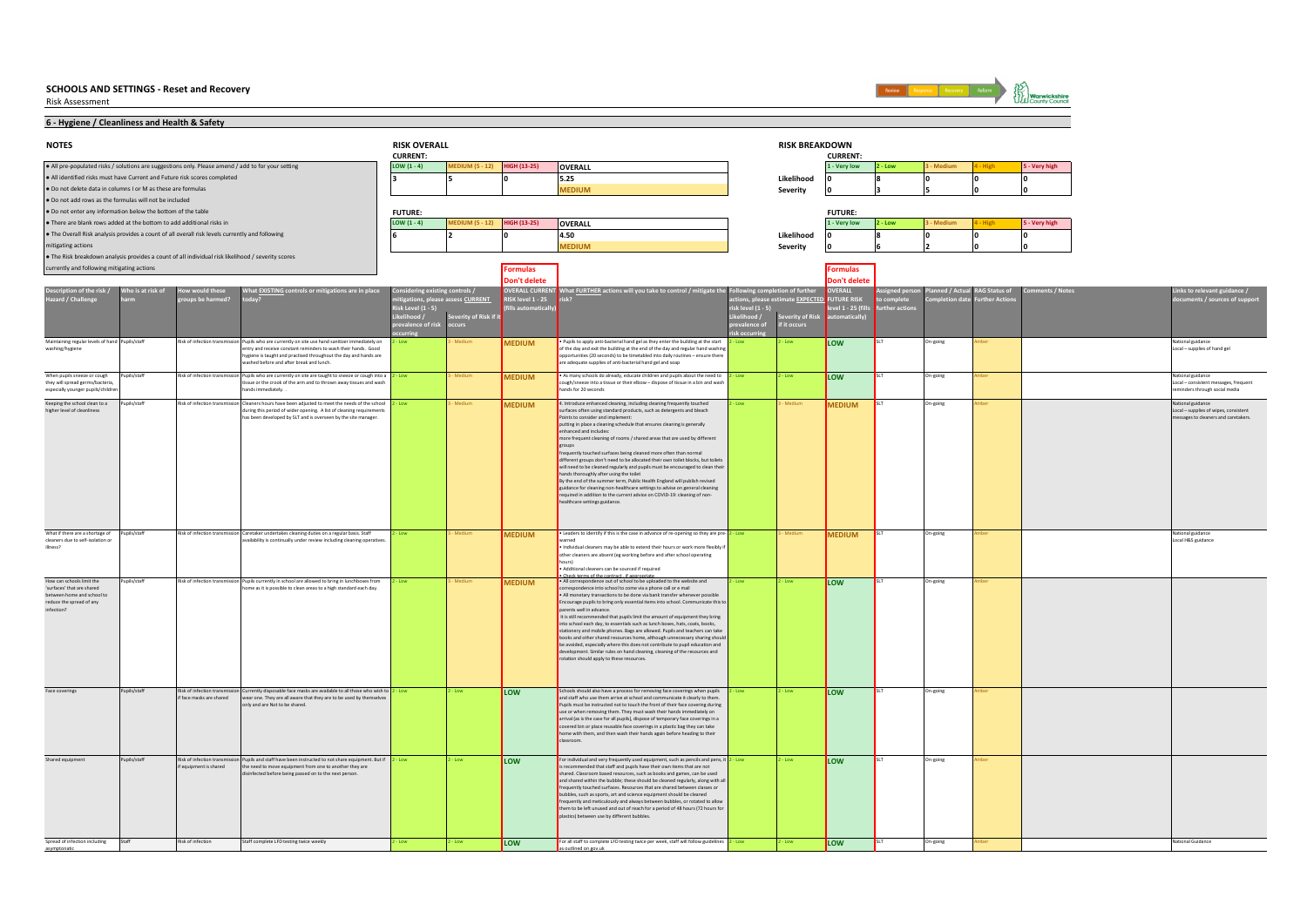Risk Assessment



**7 - Possible COVID-19 Cases**

| <b>NOTES</b>                                                                                       |                   |                                                          |                                                                                                                                                                              | <b>RISK OVERALL</b><br><b>CURRENT:</b> |                                   |                     |                                                                                                                                                                |                                    | <b>RISK BREAKDOWN</b>       | <b>CURRENT</b>                        |                      |            |              |                                                                                                                                      |                                         |
|----------------------------------------------------------------------------------------------------|-------------------|----------------------------------------------------------|------------------------------------------------------------------------------------------------------------------------------------------------------------------------------|----------------------------------------|-----------------------------------|---------------------|----------------------------------------------------------------------------------------------------------------------------------------------------------------|------------------------------------|-----------------------------|---------------------------------------|----------------------|------------|--------------|--------------------------------------------------------------------------------------------------------------------------------------|-----------------------------------------|
| . All pre-populated risks / solutions are suggestions only. Please amend / add to for your setting |                   |                                                          |                                                                                                                                                                              | LOW $(1 - 4)$                          | <b>IEDIUM (5 - 12)</b>            | <b>HIGH (13-25)</b> | OVERALL                                                                                                                                                        |                                    |                             | 1 - Very low                          | $2 - Low$            | - Mediun   |              | 5 - Very high                                                                                                                        |                                         |
| . All identified risks must have Current and Future risk scores completed                          |                   |                                                          |                                                                                                                                                                              |                                        |                                   |                     | 8.78                                                                                                                                                           |                                    | Likelihood                  |                                       | l2                   |            |              | ١o                                                                                                                                   |                                         |
| . Do not delete data in columns I or M as these are formulas                                       |                   |                                                          |                                                                                                                                                                              |                                        |                                   |                     | <b>MEDIUM</b>                                                                                                                                                  |                                    | <b>Severity</b>             |                                       |                      |            |              |                                                                                                                                      |                                         |
| . Do not add rows as the formulas will not be included                                             |                   |                                                          |                                                                                                                                                                              |                                        |                                   |                     |                                                                                                                                                                |                                    |                             |                                       |                      |            |              |                                                                                                                                      |                                         |
| . Do not enter any information below the bottom of the table                                       |                   |                                                          |                                                                                                                                                                              | <b>FUTURE:</b>                         |                                   |                     |                                                                                                                                                                |                                    |                             | <b>FUTURE:</b>                        |                      |            |              |                                                                                                                                      |                                         |
| . There are blank rows added at the bottom to add additional risks in                              |                   |                                                          |                                                                                                                                                                              | LOW $(1 - 4)$                          | <b>MEDIUM (5 - 12)</b>            | <b>HIGH (13-25)</b> | OVERALL                                                                                                                                                        |                                    |                             | 1 - Very low                          | $2 - Low$            | 3 - Medium | - High       | 5 - Very high                                                                                                                        |                                         |
| . The Overall Risk analysis provides a count of all overall risk levels currently and following    |                   |                                                          |                                                                                                                                                                              |                                        |                                   |                     | 8.33                                                                                                                                                           |                                    | Likelihood                  |                                       | 2                    |            |              | n                                                                                                                                    |                                         |
| mitigating actions                                                                                 |                   |                                                          |                                                                                                                                                                              |                                        |                                   |                     | <b>MEDIUM</b>                                                                                                                                                  |                                    | <b>Severity</b>             |                                       |                      |            |              |                                                                                                                                      |                                         |
| . The Risk breakdown analysis provides a count of all individual risk likelihood / severity scores |                   |                                                          |                                                                                                                                                                              |                                        |                                   |                     |                                                                                                                                                                |                                    |                             |                                       |                      |            |              |                                                                                                                                      |                                         |
| currently and following mitigating actions                                                         |                   |                                                          |                                                                                                                                                                              |                                        |                                   | <b>Formulas</b>     |                                                                                                                                                                |                                    |                             | <b>Formulas</b>                       |                      |            |              |                                                                                                                                      |                                         |
| scription of the risk /                                                                            | Who is at risk of | w would these                                            | Vhat EXISTING controls or mitigations are in place                                                                                                                           | onsidering existing controls /         |                                   | <b>Don't delete</b> | <b>DVERALL CURRENT What EURTHER actions will you take to control / mitigate the Following completion of further</b>                                            |                                    |                             | <b>Don't delete</b><br><b>OVERALL</b> | gned pers            | ed / Acti  | AG Status of | nments / Notes                                                                                                                       | nks to relevant guidance /              |
| Description of the rise<br>Hazard / Challenge                                                      |                   | ups be harmed?                                           | odav?                                                                                                                                                                        |                                        | itigations, please assess CURRENT | RISK level 1 - 25   | ick?                                                                                                                                                           |                                    |                             |                                       |                      | tion dat   | urther Actio |                                                                                                                                      | ents / sources of suppor                |
|                                                                                                    |                   |                                                          |                                                                                                                                                                              |                                        |                                   | ills automatica     |                                                                                                                                                                | risk level (1 - 5)<br>Likelihood / |                             | evel 1 - 25 (fi                       | ther actio           |            |              |                                                                                                                                      |                                         |
|                                                                                                    |                   |                                                          |                                                                                                                                                                              | kisk Level (1 - 5)<br>Likelihood /     | rerity of Risk if it              |                     |                                                                                                                                                                | revalence of                       | erity of Ris <mark>l</mark> |                                       |                      |            |              |                                                                                                                                      |                                         |
|                                                                                                    |                   |                                                          |                                                                                                                                                                              | valence of risk                        |                                   |                     |                                                                                                                                                                |                                    | if it occurs                |                                       |                      |            |              |                                                                                                                                      |                                         |
| Pupil begins to show sympto                                                                        | ipils / staf      | isk to individual pupil and                              | If a pupil becomes unwell and presents Covid-19 symptoms the class                                                                                                           |                                        |                                   | <b>MEDIUM</b>       | Pupil isolated and sent home as soon as possibl                                                                                                                |                                    |                             | <b>MEDIUM</b>                         | tified First         | Dn-going   |              | ure all stakeholders are fully aware of the procedure should a                                                                       | onal guidanc                            |
| when in school (cough and/or<br>temperature developing)                                            |                   | and staff.                                               | risk of transmission to pupils teacher will alert SLT immediately via the walkie talkie in each cohort<br>The child will be collected by an identified adult wearing PPE and |                                        |                                   |                     | Parents of classmates informed so they can be extra vigilant with their<br>itoring                                                                             |                                    |                             |                                       |                      |            |              | bupil or member of staff feel unwell with symptoms of Covid-19.<br>Pupils must inform a member of staff and staff members must       |                                         |
|                                                                                                    |                   |                                                          | taken to the Isolation Room within school until collected by a parent                                                                                                        |                                        |                                   |                     |                                                                                                                                                                |                                    |                             |                                       |                      |            |              | inform a member of SLT.                                                                                                              |                                         |
|                                                                                                    |                   |                                                          | carer. The parent will be contacted by the admin team and advised t<br>request testing in line with the guidance and the pupil will be                                       |                                        |                                   |                     |                                                                                                                                                                |                                    |                             |                                       |                      |            |              |                                                                                                                                      |                                         |
|                                                                                                    |                   |                                                          | required to self isolate for 14 days as per Government guidelines                                                                                                            |                                        |                                   |                     |                                                                                                                                                                |                                    |                             |                                       |                      |            |              |                                                                                                                                      |                                         |
|                                                                                                    |                   |                                                          | Within the Isolation Room, windows should be open for ventilation.<br>the pupil needs to go to the toilet while waiting to be collected, they                                |                                        |                                   |                     |                                                                                                                                                                |                                    |                             |                                       |                      |            |              |                                                                                                                                      |                                         |
|                                                                                                    |                   |                                                          | hould use a separate bathroom if possible. The bathroom should be                                                                                                            |                                        |                                   |                     |                                                                                                                                                                |                                    |                             |                                       |                      |            |              |                                                                                                                                      |                                         |
| We do not have any PPE in school                                                                   | Pupils / staff    | Risk to individual pupil and                             | PPE is available for all staff within the school. The Isolation Room ha                                                                                                      |                                        |                                   | LOW                 | PPE has been sourced and supplies are adequate for the school.                                                                                                 | - Low                              | $-Low$                      | LOW                                   | SLT/Identified First | On-going   |              | nsure all stakeholders are fully aware of the procedure should a                                                                     | National guidance                       |
| and we may require this if pupils                                                                  |                   |                                                          | risk of transmission to pupils been identified and appropriate equipment in place - visor,                                                                                   |                                        |                                   |                     |                                                                                                                                                                |                                    |                             |                                       |                      |            |              | oupil or member of staff feel unwell with symptoms of Covid-19.                                                                      | Local authority procurement might be an |
| develop symptoms and need<br>assistance (particularly pupils w                                     |                   | and staff.                                               | protective mask, apron and gloves.                                                                                                                                           |                                        |                                   |                     |                                                                                                                                                                |                                    |                             |                                       |                      |            |              | upils must inform a member of staff and staff members must<br>inform a member of SLT                                                 | tion?                                   |
| SEND)                                                                                              |                   |                                                          |                                                                                                                                                                              |                                        |                                   |                     |                                                                                                                                                                |                                    |                             |                                       |                      |            |              |                                                                                                                                      |                                         |
|                                                                                                    |                   |                                                          |                                                                                                                                                                              |                                        |                                   |                     |                                                                                                                                                                |                                    |                             |                                       |                      |            |              |                                                                                                                                      |                                         |
| Member of staff begins to show                                                                     | Pupils / staff    |                                                          | Risk to individual pupil and If a member of staff becomes unwell and presents Covid-19                                                                                       | Medium                                 |                                   |                     | . Member of staff isolated and sent home and encouraged to use the NHS                                                                                         | Medium                             |                             |                                       |                      |            |              |                                                                                                                                      |                                         |
| symptoms when in school (cougl                                                                     |                   |                                                          | risk of transmission to pupils symptoms they will alert SLT immediately. The member of staff will                                                                            |                                        |                                   | <b>MEDIUM</b>       | vebsite to arrange a test (may then be able to return to work if negative - ser                                                                                |                                    |                             | <b>MEDIUM</b>                         |                      | On-going   |              | Ensure all stakeholders are fully aware of the procedure should a<br>pupil or member of staff feel unwell with symptoms of Covid-19. | National guidance                       |
| and/or temperature developing                                                                      |                   | and staff.                                               | exit the building by the nearest door and return home to request a<br>test and initiate a period of self isolation.                                                          |                                        |                                   |                     | funi-                                                                                                                                                          |                                    |                             |                                       |                      |            |              | Pupils must inform a member of staff and staff members must<br>nform a member of SLT.                                                |                                         |
| Staffing shortages as a result of                                                                  | Pupils / staff    | Lack of consistent staff in                              | Currently it is possible to cover absence as staff are working in                                                                                                            | Low                                    | Medium                            | <b>MEDIUM</b>       | . The introduction of testing for staff who have symptoms (cough and/or                                                                                        |                                    | Low                         | LOW                                   |                      | On-going   |              | Ensure all stakeholders are fully aware of the procedure should a                                                                    | tional guidance                         |
| staff self-isolating                                                                               |                   | chorts impacts on pupils<br>well being and effective     |                                                                                                                                                                              |                                        |                                   |                     | mperature) should ensure that only staff with COVID-19 symptoms are                                                                                            |                                    |                             |                                       |                      |            |              | bupil or member of staff feel unwell with symptoms of Covid-19.<br>Pupils must inform a member of staff and staff members must       |                                         |
|                                                                                                    |                   | practice.                                                |                                                                                                                                                                              |                                        |                                   |                     | . Cover internally where possible to reduce the risk of bringing the infection                                                                                 |                                    |                             |                                       |                      |            |              | inform a member of SLT.                                                                                                              |                                         |
|                                                                                                    |                   |                                                          |                                                                                                                                                                              |                                        |                                   |                     | into the school. This may be preferable to bringing in supply staff who will not<br>be aware of the social distancing rules that are in operation              |                                    |                             |                                       |                      |            |              |                                                                                                                                      |                                         |
|                                                                                                    |                   |                                                          |                                                                                                                                                                              |                                        |                                   |                     | . Consider the implications of sharing staff between schools in the same MAT                                                                                   |                                    |                             |                                       |                      |            |              |                                                                                                                                      |                                         |
|                                                                                                    |                   |                                                          |                                                                                                                                                                              |                                        |                                   |                     | this is common practice.                                                                                                                                       |                                    |                             |                                       |                      |            |              |                                                                                                                                      |                                         |
| <b>Test and Trace</b>                                                                              | Pupils / staff    | Can affect pupils and staff<br>attendance at work if the | Teachers will send work home to those pupils who are required to<br>self isolate.                                                                                            | Medium                                 | Medium                            | <b>MEDIUM</b>       | Anyone who displays symptoms of coronavirus (COVID-19) can and should get<br>test. Tests can be booked online through the NHS testing and tracing for          | Medium                             | Medium                      | <b>MEDIUM</b>                         |                      | On going   |              | nsure all stakeholders are fully aware of the procedure should a<br>pupil or member of staff feel unwell with symptoms of Covid-19.  |                                         |
|                                                                                                    |                   | result is positive.                                      | or staff who are required to self isolate agency staff will be sourced                                                                                                       |                                        |                                   |                     | onavirus website, or ordered by telephone via NHS 119 for those without                                                                                        |                                    |                             |                                       |                      |            |              | Pupils must inform a member of staff and staff members must                                                                          |                                         |
|                                                                                                    |                   | Lack of consistent staff in<br>cohorts impacts on pupils | cover their class if needed.                                                                                                                                                 |                                        |                                   |                     | ccess to the internet. Essential workers, which includes anyone involved in<br>ucation or childcare, have priority access to testing                           |                                    |                             |                                       |                      |            |              | inform a member of SLT.                                                                                                              |                                         |
|                                                                                                    |                   | well being and effective                                 |                                                                                                                                                                              |                                        |                                   |                     |                                                                                                                                                                |                                    |                             |                                       |                      |            |              |                                                                                                                                      |                                         |
|                                                                                                    |                   | practice.                                                |                                                                                                                                                                              |                                        |                                   |                     |                                                                                                                                                                |                                    |                             |                                       |                      |            |              |                                                                                                                                      |                                         |
|                                                                                                    |                   |                                                          |                                                                                                                                                                              |                                        |                                   |                     |                                                                                                                                                                |                                    |                             |                                       |                      |            |              |                                                                                                                                      |                                         |
| What to do if anyone shows                                                                         | upils / staff     | Can affect pupils and staff                              | The individual will be sent home immediately                                                                                                                                 |                                        |                                   | <b>MEDIUM</b>       | chools should contact the local health protection team when they become                                                                                        |                                    |                             | <b>MEDIUM</b>                         |                      | On going   |              | Ensure all stakeholders are fully aware of the procedure should a                                                                    |                                         |
| symptoms of Coronavirus                                                                            |                   | attendance at work if the<br>result is positive.         | All those who have come into contract with them will be required to<br>self isolate.                                                                                         |                                        |                                   |                     | ware of a confirmed case of Coronavirus. This team will also contact school<br>lirectly if they become aware that someone who has tested positive for          |                                    |                             |                                       |                      |            |              | pupil or member of staff feel unwell with symptoms of Covid-19.<br>Pupils must inform a member of staff and staff members must       |                                         |
|                                                                                                    |                   | Lack of consistent staff in                              | Teachers will send work home to those pupils who are required to                                                                                                             |                                        |                                   |                     | oronavirus (COVID-19) attended the school - as identified by NHS Test and                                                                                      |                                    |                             |                                       |                      |            |              | inform a member of SLT.                                                                                                              |                                         |
|                                                                                                    |                   | cohorts impacts on pupils<br>well being and effective    | self isolate.<br>For staff who are required to self isolate agency staff will be sourced                                                                                     |                                        |                                   |                     | Trace. The health protection team will<br>carry out a rapid risk assessment to confirm who has been in close contact                                           |                                    |                             |                                       |                      |            |              |                                                                                                                                      |                                         |
|                                                                                                    |                   | practice.                                                | to cover their class if needed.                                                                                                                                              |                                        |                                   |                     | with the person during the period that they were infectious, and ensure they                                                                                   |                                    |                             |                                       |                      |            |              |                                                                                                                                      |                                         |
|                                                                                                    |                   |                                                          | Areas that the individual has been/touched will be deep cleaned.                                                                                                             |                                        |                                   |                     | re asked to self-isolate                                                                                                                                       |                                    |                             |                                       |                      |            |              |                                                                                                                                      |                                         |
|                                                                                                    |                   |                                                          |                                                                                                                                                                              |                                        |                                   |                     | work with schools in this situation to guide them through the actions they<br>eed to take.                                                                     |                                    |                             |                                       |                      |            |              |                                                                                                                                      |                                         |
|                                                                                                    |                   |                                                          |                                                                                                                                                                              |                                        |                                   |                     | provide definitive advice on who must be sent home.                                                                                                            |                                    |                             |                                       |                      |            |              |                                                                                                                                      |                                         |
|                                                                                                    |                   |                                                          |                                                                                                                                                                              |                                        |                                   |                     | sed on the advice from the health protection team, schools must send hon<br>those people who have been in close contact with the person who has tested         |                                    |                             |                                       |                      |            |              |                                                                                                                                      |                                         |
|                                                                                                    |                   |                                                          |                                                                                                                                                                              |                                        |                                   |                     | ositive, advising them to self-isolate for 14 days since they were last in close                                                                               |                                    |                             |                                       |                      |            |              |                                                                                                                                      |                                         |
|                                                                                                    |                   |                                                          |                                                                                                                                                                              |                                        |                                   |                     | contact with that person when they were infectious. See guidance for<br>definition of close contact.                                                           |                                    |                             |                                       |                      |            |              |                                                                                                                                      |                                         |
|                                                                                                    |                   |                                                          |                                                                                                                                                                              |                                        |                                   |                     | ichools should keep a record of pupils and staff in each group, and any close                                                                                  |                                    |                             |                                       |                      |            |              |                                                                                                                                      |                                         |
|                                                                                                    |                   |                                                          |                                                                                                                                                                              |                                        |                                   |                     | ontact that takes places between children and staff in different groups (see<br>ection 5 of system of control for more on grouping pupils). This should be a   |                                    |                             |                                       |                      |            |              |                                                                                                                                      |                                         |
|                                                                                                    |                   |                                                          |                                                                                                                                                                              |                                        |                                   |                     | roportionate recording process. Schools do not need to ask pupils to record                                                                                    |                                    |                             |                                       |                      |            |              |                                                                                                                                      |                                         |
|                                                                                                    |                   |                                                          |                                                                                                                                                                              |                                        |                                   |                     | veryone they have spent time with each day or ask staff to keep definitive<br>ecords in a way that is overly burdensome. A template letter will be provided    |                                    |                             |                                       |                      |            |              |                                                                                                                                      |                                         |
|                                                                                                    |                   |                                                          |                                                                                                                                                                              |                                        |                                   |                     | schools, on the advice of the health protection team, to send to parents an                                                                                    |                                    |                             |                                       |                      |            |              |                                                                                                                                      |                                         |
|                                                                                                    |                   |                                                          |                                                                                                                                                                              |                                        |                                   |                     | staff if needed. Schools must not share the names or details of people with<br>oronavirus (COVID-19) unless essential to protect others.                       |                                    |                             |                                       |                      |            |              |                                                                                                                                      |                                         |
|                                                                                                    |                   |                                                          |                                                                                                                                                                              |                                        |                                   |                     | busehold members of those contacts who are sent home do not need to self                                                                                       |                                    |                             |                                       |                      |            |              |                                                                                                                                      |                                         |
|                                                                                                    |                   |                                                          |                                                                                                                                                                              |                                        |                                   |                     | solate themselves unless the child, young person or staff member who is self-<br>blating subsequently develops symptoms. If someone in a class or group that   |                                    |                             |                                       |                      |            |              |                                                                                                                                      |                                         |
|                                                                                                    |                   |                                                          |                                                                                                                                                                              |                                        |                                   |                     | as been asked to self-isolate develops symptoms themselves within their 14                                                                                     |                                    |                             |                                       |                      |            |              |                                                                                                                                      |                                         |
|                                                                                                    |                   |                                                          |                                                                                                                                                                              |                                        |                                   |                     | day isolation period they should follow 'stay at home: guidance for household<br>with possible or confirmed coronavirus (COVID-19) infection'. They should get |                                    |                             |                                       |                      |            |              |                                                                                                                                      |                                         |
|                                                                                                    |                   |                                                          |                                                                                                                                                                              |                                        |                                   |                     | a test, and:                                                                                                                                                   |                                    |                             |                                       |                      |            |              |                                                                                                                                      |                                         |
|                                                                                                    |                   |                                                          |                                                                                                                                                                              |                                        |                                   |                     | . If the test delivers a negative result, they must remain in isolation for the                                                                                |                                    |                             |                                       |                      |            |              |                                                                                                                                      |                                         |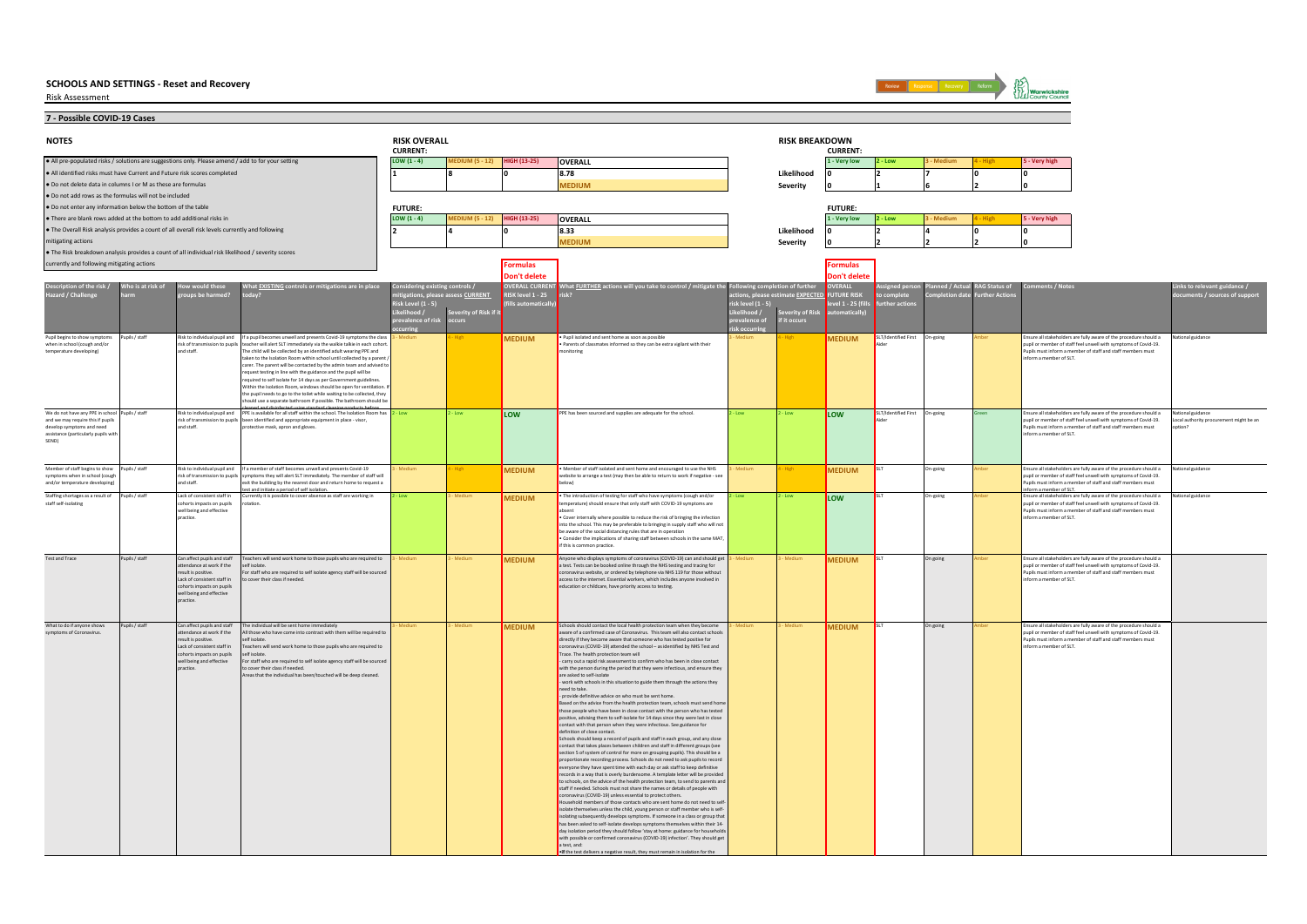| Multiple suspected cases or<br>increased absence | Pupils       | amount of learning which<br>can overall affect their<br>knowledge and lead to them increased absence<br>falling further behind                 | Pupils will miss a significant SLT to confirm and track attendance daily. Staff working within the<br>cohort to ensure compliance.<br>Communication to be made to parent/care as to understand the | - Medium | 3 - Medium | <b>MEDIUM</b> | lif schools have two or more confirmed cases within 14 days, or an overall rise<br>in sickness absence where coronavirus (COVID-19) is suspected, they may have<br>an outbreak, and must continue to work with their local health protection<br>team who will be able to advise if additional action is required.<br>In some cases, health protection teams may recommend that a larger number<br>of other pupils self-isolate at home as a precautionary measure - perhaps the<br>whole site or year group. If schools are implementing controls from this list,<br>addressing the risks they have identified and therefore reducing transmission<br>risks, whole school closure based on cases within the school will not generally<br>be necessary, and should not be considered except on the advice of health<br>protection teams.                                                                                        |  | On going | nber | Ensure all stakeholders are fully aware of the procedure should a<br>pupil or member of staff feel unwell with symptoms of Covid-19.<br>Pupils must inform a member of staff and staff members must<br>inform a member of SLT. |  |
|--------------------------------------------------|--------------|------------------------------------------------------------------------------------------------------------------------------------------------|----------------------------------------------------------------------------------------------------------------------------------------------------------------------------------------------------|----------|------------|---------------|--------------------------------------------------------------------------------------------------------------------------------------------------------------------------------------------------------------------------------------------------------------------------------------------------------------------------------------------------------------------------------------------------------------------------------------------------------------------------------------------------------------------------------------------------------------------------------------------------------------------------------------------------------------------------------------------------------------------------------------------------------------------------------------------------------------------------------------------------------------------------------------------------------------------------------|--|----------|------|--------------------------------------------------------------------------------------------------------------------------------------------------------------------------------------------------------------------------------|--|
| What if an outbreak occurs?                      | Pupils/Staff | Pupils will miss a significant<br>amount of learning which<br>can overall affect their<br>knowledge and lead to them<br>falling further behind | The school will follow government guidelines as how best to deal<br>with this.                                                                                                                     | Medium   | 3 - Medium | <b>MEDIUM</b> | Schools should follow Public Health England guidance and support. In<br>consultation with the local Director of Public Health, where an outbreak in a<br>school is confirmed, a mobile testing unit may be dispatched to test others<br>who may have been in contact with the person who has tested positive.<br>Testing will first focus on the person's class, followed by their year group, then<br>the whole school if necessary, in line with routine public health outbreak<br>control practice.                                                                                                                                                                                                                                                                                                                                                                                                                         |  | On going | nher | Ensure all stakeholders are fully aware of the procedure should a<br>pupil or member of staff feel unwell with symptoms of Covid-19.<br>Pupils must inform a member of staff and staff members must<br>inform a member of SLT. |  |
| Outbreak in local area                           |              | amount of learning which with this.<br>can overall affect their<br>knowledge and lead to them<br>falling further behind                        | Pupils will miss a significant The school will follow government guidelines as how best to deal                                                                                                    | Medium   | 3 - Medium | <b>MEDIUM</b> | If a local area sees a spike in infection rates that is resulting in localised<br>community spread, appropriate authorities will decide which measures to<br>implement to help contain the spread. The Department for Education will be<br>involved in decisions at a local and national level affecting a geographical area,<br>and will support appropriate authorities and individual settings to follow the<br>health advice. As above, follow local Public Health England guidance.<br>In the event of a local outbreak, the PHE health protection team or local<br>authority may advise a school or number of schools to close temporarily to<br>help control transmission. Schools will also need a contingency plan for this<br>eventuality. This may involve a return to remaining open only for vulnerable<br>children and the children of critical workers, and providing remote education<br>for all other pupils. |  | On going | mher | Ensure all stakeholders are fully aware of the procedure should a<br>pupil or member of staff feel unwell with symptoms of Covid-19.<br>Pupils must inform a member of staff and staff members must<br>inform a member of SLT. |  |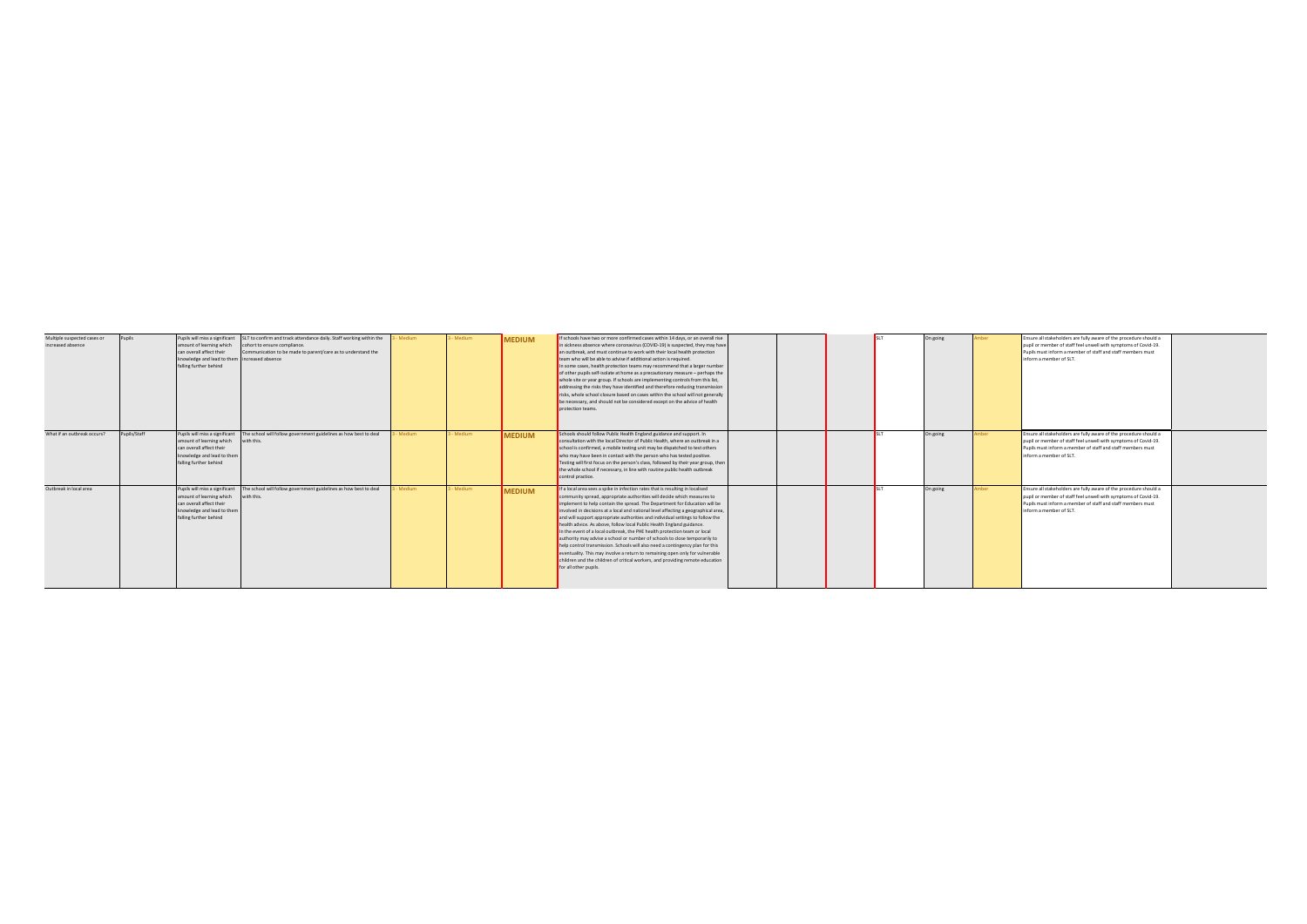## Risk Assessment





#### ● All pre-populated risks / solutions are suggestions only. Please amend / add to for your setting the butter history our setting the state of the state of the state of the state of the state of the state of the state of ● All identified risks must have Current and Future risk scores completed **4.40 Likelihood 1 3 1 0 0** ● Do not delete data in columns I or M as these are formulas **MEDIUM Severity 1 3 1 0 0** ● Do not add rows as the formulas will not be included ● Do not enter any information below the bottom of the table ●There are blank rows added at the bottom to add additional risks in the stery high stery high stery high stery high stery high stery high stery high stery high stery high stery high stery high stery high stery high stery ● The Overall Risk analysis provides a count of all overall risk levels currently and following **3.80 Likelihood 1 3 1 0 0** mitigating actions **LOW Severity 1 4 0 0 0** ● The Risk breakdown analysis provides a count of all individual risk likelihood / severity scores currently and following mitigating actions **Formulas Formulas Don't delete Don't delete Likelihood / prevalence of risk occurring Severity of Risk if it occurs Likelihood / risk level (1 - 5) prevalence of risk occurring Severity of Risk if it occurs Transition into EYFS** upils<br>arents School staff are unable to meet their new pupils - Pupils will not be able to meet eir new teachers - Pupils will not be able to view eir new school - Pupils will not be able to mee their new class mates Transition into Y1 Pupils Feeling of not being prepared for 2 - Low 2 - Low **2 - Low LOW** • Phone calls between the school and the parent/carer – information pack 2 - Low **COW** posted to the home address/sent electronically • Share information from parent/carer electronically if possible Virtual videos for new pupils PowerPoint of new starter presentation to be uploaded to the school website Liaise with other early year settings 2 - Low **LOW** EYFS Lead/SLT Ongoing throughout and the summer term Green ang or not see.<br>ew school year 2 - Low 2 - Low **LOW FIEY** children start to return before the summer break, they will be able to a between the summer break, they will be able to a set the meet that the interior periodic transfersional consideration part their children at home (inc photos of the school setting and key members of staff) • From September, Y1 may need to be more EY based initially to support nsition, as many pupils will not be ready for a more formal education 2 - Low **2** - Low **LOW** EYFS Lead/ Yr.1 Ongoing throughout summer term Green National guidance re social distancing Information packs – school level ination<br>rmation Local and national guidance on curriculum adaptations – 'recovery curriculum'. Transition into other year groups within the same school Pupils Feeling of not being prepared for a new school year. 2 - Low 2 - Low **LOW F** If pupils start to return before the summer break, they will be able to meet<br>their new teacher in a manner that respects social distancing.<br>Fif not, teachers to produce a letter/information leaflet **a** if not, teachers to produce a letter/information resource or puremay. **• Set a summer break task(s) that can be celebrated and revisited in the** tumn term. 2 - Low **LOW** Teaching Staff/SLT Ongoing throughout **2** - Low **LOW** Teaching Staff/SLT Ongoing throughout Green Transition from Y6 to Y7 Pupils/ New School Staff - Emotional wellbeing from terransitioning from<br>stitioning from Key stage 2 to Key stage 3 - New School staff are unable to meet their new students - Pupils will not be able to meet teir new teachers - Pupils will not be able to view their new school - Pupils will not be able to meet their new class mates - Pupils may experience ipiis inay exper<br>eased anxiety **3 - MEDIUM** • Phone calls between relevant primary school and secondary school staff (inc. SERIC) SENCo) • If Y6 pupils return to school before the summer break, they will be able to visit their new school and staff from the secondary school will be able to visit the primary school in a manner that respects social distancing • If not, Y7 form tutors to arrange phone calls with individual pupils and their parents • Virtual tours and podcasts from members of staff of secondary schools to be placed on the secondary school's website • Relevant information to be posted on the secondary school's website Low **MEDIUM** SLT/SENDCO Ongoing through sung<br>mer term tional guidance al guidance re tra Transition into specialist provision where a place has been secure motional wellbeing from sitioning from current sch o a specialist provision<br>- New School staff are unable - New School staff are unable to meet their new students - Pupils will not be able to meet their new teachers en new teacners<br>Pupils will not be able to view .<br>ir new school - Pupils will not be able to meet the plus will have been ap-Pupils may experience .<br>reased anxiety There are currently no pupils transition to a specialist provision 1-Very low 1-Very low 1-Very low 100 1-Very low 100 1-Very low 1-Very low 1-Very low 1-Very low 1-Very 100 1-Very 100 1-Very 100 1-Very 100 1-Very 100 1-Ve wed. • If this is not possible, staff from the mainstream and special school to liaise closely to ensure that all relevant information is shared. • Pupil to experience a virtual tour of the specialist provision and if possible speak to staff using facetime/Skype • Special school staff to put together a transition pack that parents can share special school start to put together a transition pack that parents can share<br>ith their children at home (inc photos of the school setting and key memb of staff) Contact with all receiving schools Transition Passports insition Passports<br>ecialist teaching service to support children with high level of dety Insition materials to support child in school and/or home learning. New Schools are contacting the parents/children with packs and video to aid with transitioning Senco to senco meetings EHCP children Reception pupils are familiar with the teaching staff. They will move up as a peer group. Pupils across school are familiar with staff and there will be very little change in September. When possible any new staff will be asked to communicate with their new class via letter and an online introduction. **RAG Status of Further Actions Comments / Notes** Pupils in nursery have been part of the whole school provision since September 2019. They have remotely attended assemblies and celebrations an have been part of a staged approach to EYFS. **ERALL CURRE RISK level 1 - 25 (fills automatically) What FURTHER actions will you take to control / mitigate the risk? Following completion of further actions, please estimate EXPECTED OVERALL FUTURE RISK level 1 - 25 (fills automatically) Assigned person to complete further actions Planned / Actual Completion date 4 1 0 Links to relevant guidance / documents / sources of support FUTURE: FUTURE: 4 1 0 Description of the risk / Hazard / Challenge Who is at risk of harm How would these groups be harmed? What EXISTING controls or mitigations are in place today? Considering existing controls / mitigations, please assess CURRENT Risk Level (1 - 5) NOTES RISK OVERALL RISK BREAKDOWN CURRENT: CURRENT:**

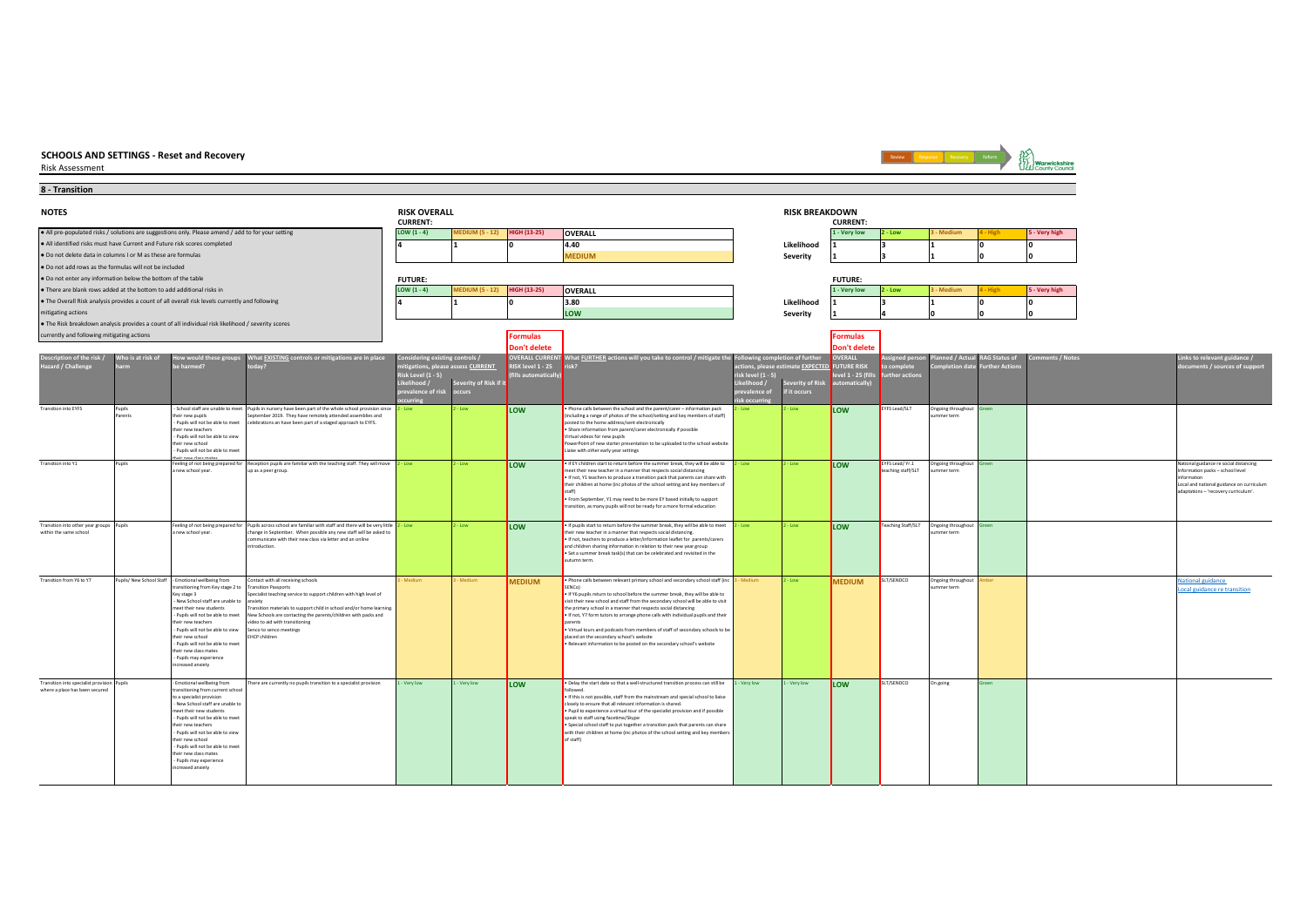| SCHOOLS AND SETTINGS - Reset and Recovery<br><b>Risk Assessment</b>                                |                   |                                                         |                                                                                                           |                                        |                        |                     |                                                                                                                                                                |                                 |                                   |                    |                       | Review Response Recovery Reform |                       | Warwickshire                                                                                             |                              |
|----------------------------------------------------------------------------------------------------|-------------------|---------------------------------------------------------|-----------------------------------------------------------------------------------------------------------|----------------------------------------|------------------------|---------------------|----------------------------------------------------------------------------------------------------------------------------------------------------------------|---------------------------------|-----------------------------------|--------------------|-----------------------|---------------------------------|-----------------------|----------------------------------------------------------------------------------------------------------|------------------------------|
| 9 - Finance                                                                                        |                   |                                                         |                                                                                                           |                                        |                        |                     |                                                                                                                                                                |                                 |                                   |                    |                       |                                 |                       |                                                                                                          |                              |
| <b>NOTES</b>                                                                                       |                   |                                                         |                                                                                                           | <b>RISK OVERALL</b><br><b>CURRENT:</b> |                        |                     |                                                                                                                                                                |                                 | <b>RISK BREAKDOWN</b>             | <b>CURRENT:</b>    |                       |                                 |                       |                                                                                                          |                              |
| . All pre-populated risks / solutions are suggestions only. Please amend / add to for your setting |                   |                                                         |                                                                                                           | LOW $(1 - 4)$                          | <b>IEDIUM (5 - 12)</b> | <b>HIGH (13-25)</b> | <b>OVERALL</b>                                                                                                                                                 |                                 |                                   | 1 - Very low       | $2 - Low$             | 3 - Medium                      | - High                | 5 - Very high                                                                                            |                              |
| . All identified risks must have Current and Future risk scores completed                          |                   |                                                         |                                                                                                           |                                        |                        |                     | 5.75                                                                                                                                                           |                                 | Likelihood                        |                    |                       |                                 |                       |                                                                                                          |                              |
| . Do not delete data in columns I or M as these are formulas                                       |                   |                                                         |                                                                                                           |                                        |                        |                     | <b>MEDIUM</b>                                                                                                                                                  |                                 | Severity                          |                    |                       |                                 |                       |                                                                                                          |                              |
| . Do not add rows as the formulas will not be included                                             |                   |                                                         |                                                                                                           |                                        |                        |                     |                                                                                                                                                                |                                 |                                   |                    |                       |                                 |                       |                                                                                                          |                              |
| . Do not enter any information below the bottom of the table                                       |                   |                                                         |                                                                                                           | <b>FUTURE:</b>                         |                        |                     |                                                                                                                                                                |                                 |                                   | <b>FUTURE:</b>     |                       |                                 |                       |                                                                                                          |                              |
| . There are blank rows added at the bottom to add additional risks in                              |                   |                                                         |                                                                                                           | LOW $(1 - 4)$                          | <b>IEDIUM (5 - 12)</b> | <b>HIGH (13-25)</b> | <b>OVERALL</b>                                                                                                                                                 |                                 |                                   | 1 - Very low       | $2 - Low$             | 3 - Medium                      | - High                | 5 - Very high                                                                                            |                              |
| . The Overall Risk analysis provides a count of all overall risk levels currently and following    |                   |                                                         |                                                                                                           |                                        |                        |                     | 4.25                                                                                                                                                           |                                 | Likelihood                        |                    |                       |                                 |                       |                                                                                                          |                              |
| mitigating actions                                                                                 |                   |                                                         |                                                                                                           |                                        |                        |                     | <b>MEDIUM</b>                                                                                                                                                  |                                 | Severity                          |                    |                       |                                 |                       |                                                                                                          |                              |
| . The Risk breakdown analysis provides a count of all individual risk likelihood / severity scores |                   |                                                         |                                                                                                           |                                        |                        |                     |                                                                                                                                                                |                                 |                                   |                    |                       |                                 |                       |                                                                                                          |                              |
| currently and following mitigating actions                                                         |                   |                                                         |                                                                                                           |                                        |                        | <b>Formulas</b>     |                                                                                                                                                                |                                 |                                   | <b>Formulas</b>    |                       |                                 |                       |                                                                                                          |                              |
|                                                                                                    |                   |                                                         |                                                                                                           |                                        |                        | Don't delete        |                                                                                                                                                                |                                 |                                   | Don't delete       |                       |                                 |                       |                                                                                                          |                              |
| escription of the risk /                                                                           | Vho is at risk of | low would these                                         | What <b>EXISTING</b> controls or mitigations are in place                                                 | Considering existing controls /        |                        |                     | OVERALL CURRENT What FURTHER actions will you take to control / mitigate the                                                                                   | Following completion of further |                                   | OVERALL            | ssigned perse         | lanned / Actu                   | <b>RAG Status of</b>  | omments / Notes                                                                                          | inks to relevant guidance /  |
| lazard / Challenge                                                                                 | arm               | roups be harmed?                                        |                                                                                                           | nitigations, please assess CURRENT     |                        | RISK level 1 - 25   |                                                                                                                                                                |                                 | actions, please estimate EXPECTED | <b>FUTURE RISK</b> | o complete            | Completion date                 | <b>Further Action</b> |                                                                                                          | ocuments / sources of suppor |
|                                                                                                    |                   |                                                         |                                                                                                           | isk Level (1 - 5)                      |                        | fills automatically |                                                                                                                                                                | isk level (1 - 5)               |                                   | evel 1 - 25 (fill  | <b>Irther</b> actions |                                 |                       |                                                                                                          |                              |
|                                                                                                    |                   |                                                         |                                                                                                           | kelihood /                             | Severity of Risk if it |                     |                                                                                                                                                                | kelihood                        | everity of Risk                   | utomatically)      |                       |                                 |                       |                                                                                                          |                              |
|                                                                                                    |                   |                                                         |                                                                                                           | revalence of risk occurs<br>centrit    |                        |                     |                                                                                                                                                                | revalence of<br>sk occurri      | it occurs                         |                    |                       |                                 |                       |                                                                                                          |                              |
| The budget for 2020/2021 has                                                                       | Head of           | School may over estimate                                | The School Budget for 2020/2021 has been set                                                              | - Low                                  | - Low                  | <b>ILOW</b>         | . Governing bodies has arranged virtual meetings so that they have been                                                                                        | - Very low                      | - Very low                        | LOW                | Governing Body        | Ongoing throughout Green        |                       | The Budget for 2020/2021 has been ratified by the school governors Extension to budget setting deadlines |                              |
| been following a Microsoft Teams School/Governors<br>meeting with WCC and the                      |                   | the amount of funds that<br>they have and therefore     |                                                                                                           |                                        |                        |                     | quorate                                                                                                                                                        |                                 |                                   |                    |                       | summer term                     |                       |                                                                                                          | onfirmed by WCC              |
| finance committe                                                                                   |                   | ver allocate expenditure                                |                                                                                                           |                                        |                        |                     |                                                                                                                                                                |                                 |                                   |                    |                       |                                 |                       |                                                                                                          |                              |
| Cancelled trips need to be<br>refunded, but venues/coach                                           | School/pupils     | They will be out of pocket<br>until the refund has been | No School trips were paid for                                                                             | $2 - Low$                              | $2 - Low$              | LOW                 | . Reimburse the money to families as they may be in financial difficulty and<br>this will maintain positive relationships (the school should be able to secure | Very low                        | - Very low                        | LOW                | <b>SIT</b>            | N/A                             | Green                 | All trips were provisionally planned and not confirmed.                                                  |                              |
| companies have not yet issued                                                                      |                   | received, which could put                               |                                                                                                           |                                        |                        |                     | refunds in the long term)                                                                                                                                      |                                 |                                   |                    |                       |                                 |                       |                                                                                                          |                              |
| refunds                                                                                            |                   | families financial hardship                             |                                                                                                           |                                        |                        |                     |                                                                                                                                                                |                                 |                                   |                    |                       |                                 |                       |                                                                                                          |                              |
| Reimbursement of COVID-related School stakeholders                                                 |                   |                                                         | Additional expenditure that Followed government guidelines with regards to ensuring the safety 3 - Medium |                                        | - Medium               | <b>MEDIUM</b>       | Schools should use their existing resources to make arrangements to welcome $3 -$ Medium                                                                       |                                 | - Medium                          | <b>MEDIUM</b>      |                       | On going                        | mher.                 | Following Government guidelines may impact the budget with all the                                       |                              |
|                                                                                                    |                   | has not been budgeted for of stakeholders               |                                                                                                           |                                        |                        |                     | all children back. There are no plans at present to reimburse additional costs                                                                                 |                                 |                                   |                    |                       |                                 |                       | additional cost associated with providing PPE for staff and/or pupils                                    |                              |
|                                                                                                    |                   |                                                         |                                                                                                           |                                        |                        |                     | incurred as part of that process.                                                                                                                              |                                 |                                   |                    |                       |                                 |                       |                                                                                                          |                              |
| Governors unaware of potential                                                                     | Governors.        | Unaware that the relaxed                                | Attendance policy can be viewed on the website.                                                           | $2 - Low$                              | - Medium               |                     | HT to inform governors DFE will not be reimbursing extra COVID 19 costs from 2 - Low                                                                           |                                 | - Medium                          |                    |                       | On going                        | mber                  | Following Government guidelines may impact the budget with all the                                       |                              |
| impact of full time attendance in                                                                  | Parents/carers    | mandatory attendance is                                 | Communication has been sent to parents of the changes                                                     |                                        |                        | <b>MEDIUM</b>       | September. Finance governors, LA Finance Officer and relevant staff to                                                                                         |                                 |                                   | <b>MEDIUM</b>      | overning Body         |                                 |                       | additional cost associated with providing PPE for staff and/or pupils                                    |                              |
| September on 2020/21 budget                                                                        |                   | result in financial                                     | now back in place which will Governors made aware of new attendance policy and government<br>guidelines.  |                                        |                        |                     | include potential new costs in budget update Autumn 2020.                                                                                                      |                                 |                                   |                    |                       |                                 |                       |                                                                                                          |                              |
|                                                                                                    |                   | implications for                                        |                                                                                                           |                                        |                        |                     |                                                                                                                                                                |                                 |                                   |                    |                       |                                 |                       |                                                                                                          |                              |
|                                                                                                    |                   | parents/carers                                          |                                                                                                           |                                        |                        |                     |                                                                                                                                                                |                                 |                                   |                    |                       |                                 |                       |                                                                                                          |                              |

 $\overline{\phantom{0}}$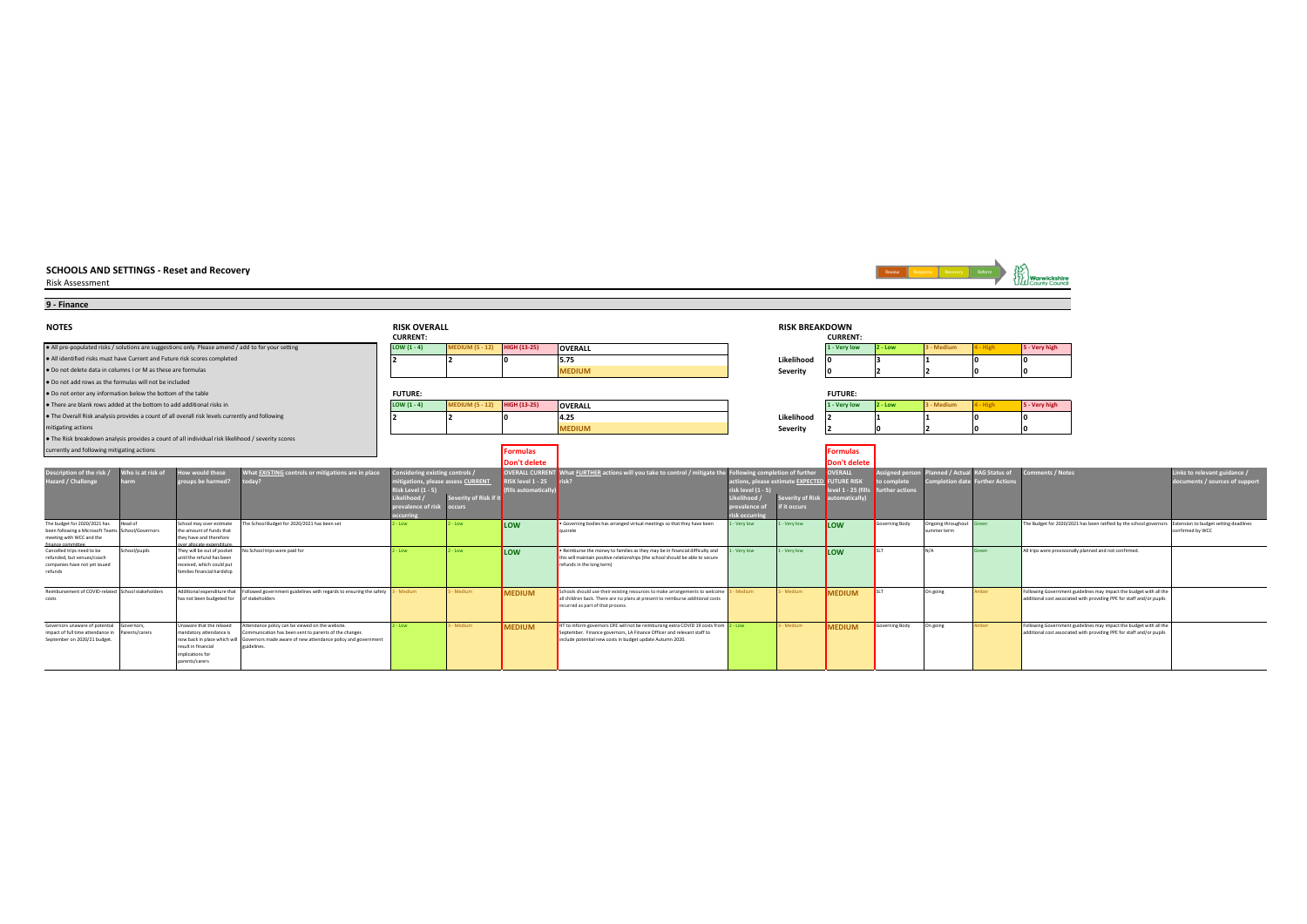

Review Response Recovery Reform **ASS**<br>STY Warwickshire

**10 - Building Work & Logistics**

| <b>NOTES</b>                                                                                              |                                 |                                                         |                                                                                               | <b>RISK OVERALL</b><br><b>CURRENT:</b> |                                   |                     |                                                                                                                                                                 |                  | <b>RISK BREAKDOWN</b>                 | <b>CURRENT:</b>    |                |               |               |                                                                 |                                     |
|-----------------------------------------------------------------------------------------------------------|---------------------------------|---------------------------------------------------------|-----------------------------------------------------------------------------------------------|----------------------------------------|-----------------------------------|---------------------|-----------------------------------------------------------------------------------------------------------------------------------------------------------------|------------------|---------------------------------------|--------------------|----------------|---------------|---------------|-----------------------------------------------------------------|-------------------------------------|
| . All pre-populated risks / solutions are suggestions only. Please amend / add to for your setting        |                                 |                                                         |                                                                                               | LOW $(1 - 4)$                          | <b>MEDIUM (5 - 12)</b>            | <b>HIGH (13-25)</b> | OVERALL                                                                                                                                                         |                  |                                       | 1 - Very low       | $2 - Low$      | 3 - Medium    | - High        | 5 - Very high                                                   |                                     |
| . All identified risks must have Current and Future risk scores completed                                 |                                 |                                                         |                                                                                               |                                        |                                   |                     | 4.33                                                                                                                                                            |                  | Likelihood                            |                    |                |               |               |                                                                 |                                     |
| . Do not delete data in columns I or M as these are formulas                                              |                                 |                                                         |                                                                                               |                                        |                                   |                     | <b>MEDIUM</b>                                                                                                                                                   |                  | Severity                              |                    |                |               |               |                                                                 |                                     |
| . Do not add rows as the formulas will not be included                                                    |                                 |                                                         |                                                                                               |                                        |                                   |                     |                                                                                                                                                                 |                  |                                       |                    |                |               |               |                                                                 |                                     |
| . Do not enter any information below the bottom of the table                                              |                                 |                                                         |                                                                                               | <b>FUTURE:</b>                         |                                   |                     |                                                                                                                                                                 |                  |                                       | <b>FUTURE:</b>     |                |               |               |                                                                 |                                     |
| . There are blank rows added at the bottom to add additional risks in                                     |                                 |                                                         |                                                                                               | LOW $(1 - 4)$                          | <b>EDIUM (5 - 12)</b>             | <b>HIGH (13-25)</b> | <b>OVERALL</b>                                                                                                                                                  |                  |                                       | 1 - Very low       | $2 - Low$      | - Medium      |               | - Very high                                                     |                                     |
| . The Overall Risk analysis provides a count of all overall risk levels currently and following           |                                 |                                                         |                                                                                               |                                        |                                   |                     | 4.33                                                                                                                                                            |                  | Likelihood                            |                    |                |               |               |                                                                 |                                     |
| mitigating actions                                                                                        |                                 |                                                         |                                                                                               |                                        |                                   |                     | <b>MEDIUM</b>                                                                                                                                                   |                  | Severity                              |                    |                |               |               |                                                                 |                                     |
| . The Risk breakdown analysis provides a count of all individual risk likelihood / severity scores        |                                 |                                                         |                                                                                               |                                        |                                   |                     |                                                                                                                                                                 |                  |                                       |                    |                |               |               |                                                                 |                                     |
| currently and following mitigating actions                                                                |                                 |                                                         |                                                                                               |                                        |                                   | <b>Formulas</b>     |                                                                                                                                                                 |                  |                                       | Formulas           |                |               |               |                                                                 |                                     |
|                                                                                                           |                                 |                                                         |                                                                                               |                                        |                                   | <b>Don't delete</b> |                                                                                                                                                                 |                  |                                       | Don't delet        |                |               |               |                                                                 |                                     |
| Description of the risk /                                                                                 | Who is at risk of               | w would these                                           | That EXISTING controls or mitigations are in place                                            | sidering existing controls /           |                                   |                     | VERALL CURRENT What FURTHER actions will you take to control / mitigate the                                                                                     | wing com         | letion of further                     | VERALL             | signed per     | ned / Acti    | AG Status of  | ments / Notes                                                   | nks to relevant guidance /          |
| Hazard / Challenge                                                                                        |                                 | roups be harmed?                                        | odav?                                                                                         |                                        | itigations, please assess CURRENT | RISK level 1 - 25   | risk?                                                                                                                                                           |                  | ions, please estimate <u>EXPECTED</u> | <b>FUTURE RISK</b> | o complete     | mpletion date | urther Action |                                                                 | ments / sources of support          |
|                                                                                                           |                                 |                                                         |                                                                                               | Risk Level (1 - 5)                     |                                   | fills automaticall  |                                                                                                                                                                 | isk level (1 - 5 |                                       | evel 1 - 25 (fil   | urther action: |               |               |                                                                 |                                     |
|                                                                                                           |                                 |                                                         |                                                                                               | Likelihood /                           | Severity of Risk if it            |                     |                                                                                                                                                                 |                  | everity of Risk                       | matically          |                |               |               |                                                                 |                                     |
|                                                                                                           |                                 |                                                         |                                                                                               | revalence of risk                      | occurs                            |                     |                                                                                                                                                                 | evalence of      | it occurs                             |                    |                |               |               |                                                                 |                                     |
| Accommodating staggered starts Pupils                                                                     |                                 | Pupils will be unable to                                | Staggered start and finish times for each class                                               |                                        |                                   | <b>MEDIUM</b>       | . Liaise with LA-operated transport companies to ensure they have enough                                                                                        | Low              | - Low                                 | LOW                |                | 31/08/2020    |               |                                                                 |                                     |
| and finish times - Reduced public<br>transport service / LA organised                                     |                                 | attend school and find it<br>difficult to return home   | Staggered break and lunch times for each class                                                |                                        |                                   |                     | notice to restart their services safely.<br>. Develop an action plan which identifies and assesses the risks and                                                |                  |                                       |                    |                |               |               |                                                                 |                                     |
| transport                                                                                                 |                                 |                                                         |                                                                                               |                                        |                                   |                     | mitigations                                                                                                                                                     |                  |                                       |                    |                |               |               |                                                                 |                                     |
|                                                                                                           |                                 |                                                         |                                                                                               |                                        |                                   |                     | Talk to bus companies about staggered start and finish times - it may not be<br>possible for them to accommodate your requests if this would have a knock-      |                  |                                       |                    |                |               |               |                                                                 |                                     |
|                                                                                                           |                                 |                                                         |                                                                                               |                                        |                                   |                     | on effect on other schools.                                                                                                                                     |                  |                                       |                    |                |               |               |                                                                 |                                     |
|                                                                                                           |                                 |                                                         |                                                                                               |                                        |                                   |                     |                                                                                                                                                                 |                  |                                       |                    |                |               |               |                                                                 |                                     |
| Contractors on site/ building work Contractors/ pupils/ Staff Risk of transmission and<br>and maintenance |                                 | ntamination                                             | No planned building works to be undertaken.                                                   | - Low                                  | - Low                             | LOW                 | Schools should consider how to manage other visitors to the site, such as<br>contractors, and ensure site guidance on physical distancing and hygiene is        | Low              | - Low                                 | LOW                |                | 31/08/2020    |               |                                                                 |                                     |
|                                                                                                           |                                 |                                                         |                                                                                               |                                        |                                   |                     | explained to visitors on or before arrival. Where visits can happen outside of                                                                                  |                  |                                       |                    |                |               |               |                                                                 |                                     |
|                                                                                                           |                                 |                                                         |                                                                                               |                                        |                                   |                     | school hours, they should. A record should be kept of all visitors.<br>All building/maintenance works are to be scheduled outside of school hours               |                  |                                       |                    |                |               |               |                                                                 |                                     |
|                                                                                                           |                                 |                                                         |                                                                                               |                                        |                                   |                     | and in the school holidays.                                                                                                                                     |                  |                                       |                    |                |               |               |                                                                 |                                     |
| Catering providers                                                                                        | Pupils, delivery person,        | Risk of transmission and                                | School kitchens to operate, but must comply with the guidance for                             | $2 - Low$                              | - Low                             | LOW                 | School kitchens can continue to operate, but must comply with the guidance                                                                                      | - Low            | - Low                                 | LOW                |                | 31/08/2020    |               |                                                                 | Catering businesses guidance covid- |
|                                                                                                           | Cook and lunchtime<br>upervisor | contamination                                           | food businesses on coronavirus (COVID-19).                                                    |                                        |                                   |                     | for food businesses on coronavirus (COVID-19).                                                                                                                  |                  |                                       |                    |                |               |               |                                                                 |                                     |
|                                                                                                           |                                 |                                                         |                                                                                               |                                        |                                   |                     |                                                                                                                                                                 |                  |                                       |                    |                |               |               |                                                                 |                                     |
| <b>Educational visits</b>                                                                                 | Pupils / staff                  | distancing not being adhere                             | Risk of infection due to social There are currently no trips or events taking place off site. | Low                                    | $2 - Low$                         | <b>LOW</b>          | In the autumn term, schools can resume non-overnight domestic educational<br>visits. These trips should include any trips for pupils with SEND connected with   | Low.             | - Low                                 | LOW                |                | 31/08/2020    | een.          |                                                                 |                                     |
|                                                                                                           |                                 | to. Movement during a<br>school trip or event off site  |                                                                                               |                                        |                                   |                     | their preparation for adulthood (for example, workplace visits, travel training<br>etc.). This should be done in line with protective measures, such as keeping |                  |                                       |                    |                |               |               |                                                                 |                                     |
|                                                                                                           |                                 | resulting in pupils/staff bein                          |                                                                                               |                                        |                                   |                     | children within their consistent group, and the coronavirus (COVID-19) secure                                                                                   |                  |                                       |                    |                |               |               |                                                                 |                                     |
|                                                                                                           |                                 | within 2 metres of each<br>other / spreading the virus. |                                                                                               |                                        |                                   |                     | measures in place at the destination. Schools should also make use of outdoor<br>spaces in the local area to support delivery of the curriculum. As normal,     |                  |                                       |                    |                |               |               |                                                                 |                                     |
|                                                                                                           |                                 |                                                         |                                                                                               |                                        |                                   |                     | schools should undertake full and thorough risk assessments in relation to all                                                                                  |                  |                                       |                    |                |               |               |                                                                 |                                     |
|                                                                                                           |                                 |                                                         |                                                                                               |                                        |                                   |                     | educational visits to ensure they can be done safely. As part of this risk<br>assessment, schools will need to consider what control measures need to be        |                  |                                       |                    |                |               |               |                                                                 |                                     |
|                                                                                                           |                                 |                                                         |                                                                                               |                                        |                                   |                     | used and ensure they are aware of wider advice on visiting indoor and outdoo                                                                                    |                  |                                       |                    |                |               |               |                                                                 |                                     |
|                                                                                                           |                                 |                                                         |                                                                                               |                                        |                                   |                     | venues. Schools should consult the health and safety guidance on educational<br>visits when considering visits.                                                 |                  |                                       |                    |                |               |               |                                                                 |                                     |
|                                                                                                           |                                 |                                                         |                                                                                               |                                        |                                   |                     |                                                                                                                                                                 |                  |                                       |                    |                |               |               |                                                                 |                                     |
|                                                                                                           |                                 |                                                         |                                                                                               |                                        |                                   |                     |                                                                                                                                                                 |                  |                                       |                    |                |               |               |                                                                 |                                     |
| Uniform                                                                                                   |                                 | Pupils / Parents / Carers Risk of transmission and      | Parents have been advised to wash uniform as they normally would                              | $-$ Low                                | - Low                             | LOW                 | Uniforms do not need to be cleaned any more often than usual, nor do they                                                                                       | Low              | - Low                                 | LOW                |                | 31/08/2020    |               |                                                                 |                                     |
|                                                                                                           |                                 | ntamination                                             |                                                                                               |                                        |                                   |                     | need to be cleaned using methods which are different from normal.                                                                                               |                  |                                       |                    |                |               |               |                                                                 |                                     |
|                                                                                                           |                                 |                                                         |                                                                                               |                                        |                                   |                     | Schools should consider how pupil non-compliance is managed, taking a<br>mindful and considerate approach in relation to parents who may be                     |                  |                                       |                    |                |               |               |                                                                 |                                     |
|                                                                                                           |                                 |                                                         |                                                                                               |                                        |                                   |                     | speriencing financial pressures.                                                                                                                                |                  |                                       |                    |                |               |               |                                                                 |                                     |
|                                                                                                           |                                 |                                                         |                                                                                               |                                        |                                   |                     |                                                                                                                                                                 |                  |                                       |                    |                |               |               |                                                                 |                                     |
| Wraparound support - before and Pupils / Parents / Carers / Risk of transmission<br>after school clubs    |                                 |                                                         | Wraparound support has not been offered during this period of time. 1 - Very low              |                                        |                                   | <b>LOW</b>          | Wraparound provision will be logistically challenging for schools, particularly<br>for clubs that would normally offer support across year groups, where parent | - Low            | Medium                                | <b>MEDIUM</b>      |                | 31/08/2020    |               | SLT to monitor the arrangements for this and adjust accordingly |                                     |
|                                                                                                           |                                 |                                                         |                                                                                               |                                        |                                   |                     | are using multiple providers, or where childminders are picking up/dropping                                                                                     |                  |                                       |                    |                |               |               |                                                                 |                                     |
|                                                                                                           |                                 |                                                         |                                                                                               |                                        |                                   |                     | off pupils. Schools should carefully consider how they can make such provisio<br>work alongside their wider protective measures, including keeping children     |                  |                                       |                    |                |               |               |                                                                 |                                     |
|                                                                                                           |                                 |                                                         |                                                                                               |                                        |                                   |                     | within their year groups or bubbles where possible. If it is not possible to                                                                                    |                  |                                       |                    |                |               |               |                                                                 |                                     |
|                                                                                                           |                                 |                                                         |                                                                                               |                                        |                                   |                     | naintain bubbles being used during the school day then schools should use<br>small, consistent groups.                                                          |                  |                                       |                    |                |               |               |                                                                 |                                     |
|                                                                                                           |                                 |                                                         |                                                                                               |                                        |                                   |                     | Schools can consult the guidance produced for summer holiday childcare,                                                                                         |                  |                                       |                    |                |               |               |                                                                 |                                     |
|                                                                                                           |                                 |                                                         |                                                                                               |                                        |                                   |                     | available at Protective measures for out-of-school settings during the<br>coronavirus (COVID-19) outbreaks much of this will be useful in planning extra-       |                  |                                       |                    |                |               |               |                                                                 |                                     |
|                                                                                                           |                                 |                                                         |                                                                                               |                                        |                                   |                     | curricular provision. This includes schools advising parents to limit the number                                                                                |                  |                                       |                    |                |               |               |                                                                 |                                     |
|                                                                                                           |                                 |                                                         |                                                                                               |                                        |                                   |                     | of different wraparound providers they access, as far as possible. Where<br>parents use childcare providers or out of school activities for their children,     |                  |                                       |                    |                |               |               |                                                                 |                                     |
|                                                                                                           |                                 |                                                         |                                                                                               |                                        |                                   |                     | schools should encourage them to seek assurance that the providers are                                                                                          |                  |                                       |                    |                |               |               |                                                                 |                                     |
|                                                                                                           |                                 |                                                         |                                                                                               |                                        |                                   |                     | carefully considering their own protective measures, and only use those<br>providers that can demonstrate this. As with physical activity during the school     |                  |                                       |                    |                |               |               |                                                                 |                                     |
|                                                                                                           |                                 |                                                         |                                                                                               |                                        |                                   |                     | day, contact sports should not take place.                                                                                                                      |                  |                                       |                    |                |               |               |                                                                 |                                     |
|                                                                                                           |                                 |                                                         |                                                                                               |                                        |                                   |                     |                                                                                                                                                                 |                  |                                       |                    |                |               |               |                                                                 |                                     |
|                                                                                                           |                                 |                                                         |                                                                                               |                                        |                                   |                     |                                                                                                                                                                 |                  |                                       |                    |                |               |               |                                                                 |                                     |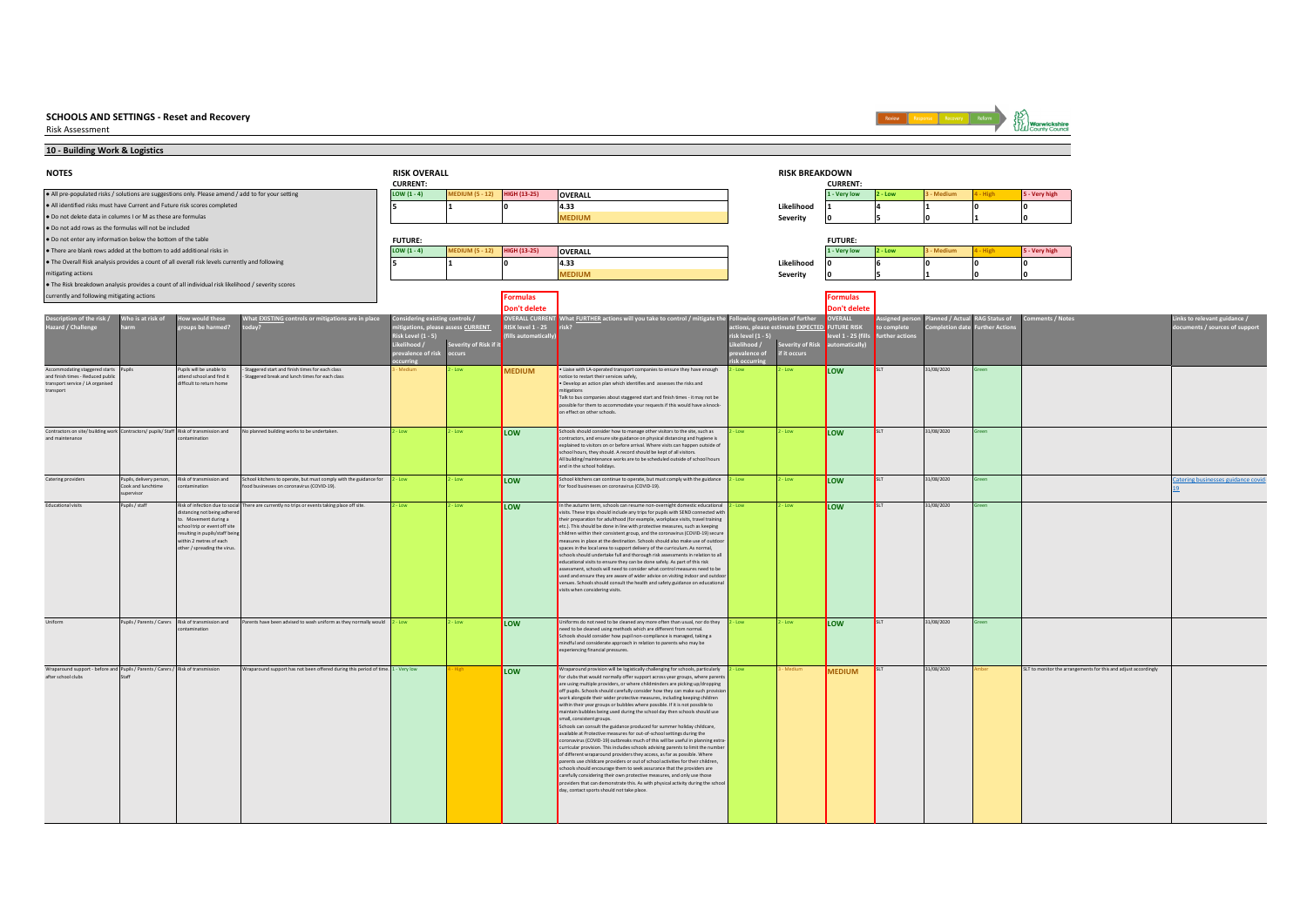Risk Assessment



**11 - Recruitment & Staffing**

| <b>NOTES</b>                                                                                       |                   |                                                    |                                                                                                                                       | <b>RISK OVERALL</b><br><b>CURRENT:</b> |                                   |                                      |                                                                                                                                                                |                  | <b>RISK BREAKDOWN</b>   | <b>CURRENT:</b>                |             |           |                           |                                                                  |                                                                                       |
|----------------------------------------------------------------------------------------------------|-------------------|----------------------------------------------------|---------------------------------------------------------------------------------------------------------------------------------------|----------------------------------------|-----------------------------------|--------------------------------------|----------------------------------------------------------------------------------------------------------------------------------------------------------------|------------------|-------------------------|--------------------------------|-------------|-----------|---------------------------|------------------------------------------------------------------|---------------------------------------------------------------------------------------|
| . All pre-populated risks / solutions are suggestions only. Please amend / add to for your setting |                   |                                                    |                                                                                                                                       | LOW $(1 - 4)$                          | <b>MEDIUM (5 - 12)</b>            | <b>HIGH (13-25)</b>                  | OVERALL                                                                                                                                                        |                  |                         | 1 - Very low                   | - Low       | - Medium  |                           | - Very high                                                      |                                                                                       |
| . All identified risks must have Current and Future risk scores completed                          |                   |                                                    |                                                                                                                                       |                                        |                                   |                                      | 9.10                                                                                                                                                           |                  | Likelihood              |                                |             |           |                           |                                                                  |                                                                                       |
| . Do not delete data in columns I or M as these are formulas                                       |                   |                                                    |                                                                                                                                       |                                        |                                   |                                      | <b>MEDIUM</b>                                                                                                                                                  |                  | Severity                |                                |             |           |                           |                                                                  |                                                                                       |
| . Do not add rows as the formulas will not be included                                             |                   |                                                    |                                                                                                                                       |                                        |                                   |                                      |                                                                                                                                                                |                  |                         |                                |             |           |                           |                                                                  |                                                                                       |
| . Do not enter any information below the bottom of the table                                       |                   |                                                    |                                                                                                                                       | <b>FUTURE:</b>                         |                                   |                                      |                                                                                                                                                                |                  |                         | <b>FUTURE:</b>                 |             |           |                           |                                                                  |                                                                                       |
| . There are blank rows added at the bottom to add additional risks in                              |                   |                                                    |                                                                                                                                       | LOW $(1 - 4)$                          | <b>MEDIUM (5 - 12)</b>            | HIGH (13-25)                         | OVERALL                                                                                                                                                        |                  |                         | 1 - Very low                   | - Low       | - Medium  |                           | - Very high                                                      |                                                                                       |
| . The Overall Risk analysis provides a count of all overall risk levels currently and following    |                   |                                                    |                                                                                                                                       | ۱n                                     | 10                                |                                      | 6.80                                                                                                                                                           |                  | Likelihood              |                                |             |           |                           |                                                                  |                                                                                       |
| mitigating actions                                                                                 |                   |                                                    |                                                                                                                                       |                                        |                                   |                                      | <b>MEDIUM</b>                                                                                                                                                  |                  | Severity                |                                |             |           |                           |                                                                  |                                                                                       |
| . The Risk breakdown analysis provides a count of all individual risk likelihood / severity scores |                   |                                                    |                                                                                                                                       |                                        |                                   |                                      |                                                                                                                                                                |                  |                         |                                |             |           |                           |                                                                  |                                                                                       |
| currently and following mitigating actions                                                         |                   |                                                    |                                                                                                                                       |                                        |                                   | <b>Formulas</b><br>Don't delete      |                                                                                                                                                                |                  |                         | <b>Formulas</b><br>Don't delet |             |           |                           |                                                                  |                                                                                       |
| scription of the risk /                                                                            | Who is at risk of | w would these                                      | What <b>EXISTING</b> controls or mitigations are in place                                                                             | nsidering existing controls /          |                                   |                                      | DVERALL CURRENT What <u>FURTHER</u> actions will you take to control / mitigate the                                                                            | ving con         | <b>Ietion of furthe</b> | <b>VERALL</b>                  | gned per    |           | ed / Actual RAG Status of | nents / Notes                                                    | inks to relevant guidance /                                                           |
| Hazard / Challenge                                                                                 |                   | oups be harmed?                                    | odav?                                                                                                                                 |                                        | itigations, please assess CURRENT | RISK level 1 - 25<br>ills automatica |                                                                                                                                                                | ons, please est  | nate EXPECTED           | UTURE RISK                     | ther action | tion date | <b>urther Action</b>      |                                                                  | nents / sources of suppor                                                             |
|                                                                                                    |                   |                                                    |                                                                                                                                       | Risk Level (1 - 5)<br>Likelihood /     | everity of Risk if it             |                                      |                                                                                                                                                                | isk level (1 - 5 | rity of Risk            | vel 1 - 25 (fi                 |             |           |                           |                                                                  |                                                                                       |
|                                                                                                    |                   |                                                    |                                                                                                                                       | ce of risl                             | UT.                               |                                      |                                                                                                                                                                |                  | it occurs               |                                |             |           |                           |                                                                  |                                                                                       |
| New staff need to be recruited for Pupils / staff                                                  |                   |                                                    | If the new member of staff is School policies and procedures are in place.                                                            |                                        |                                   |                                      | Schools should continue to interview remotely. Conduct interviews online                                                                                       |                  |                         |                                |             | On-going  |                           |                                                                  | https://teaching.blog.gov.uk/2020/05/29/r                                             |
| Septembe                                                                                           |                   | not aware of school policies                       |                                                                                                                                       |                                        |                                   | <b>HIGH</b>                          | Lesson observations and selection tasks may have to be replaced with                                                                                           |                  |                         | <b>MEDIUM</b>                  |             |           |                           |                                                                  | ecruiting-during-lockdown-how-we-did-it/                                              |
|                                                                                                    |                   | and procedures                                     |                                                                                                                                       |                                        |                                   |                                      | reports/references provided by the ITE tutor or the HT of the candidate's<br>rrent school                                                                      |                  |                         |                                |             |           |                           |                                                                  | https://teaching.blog.gov.uk/2020/05/29/r<br>ecruiting-during-lockdown-how-we-did-it/ |
|                                                                                                    |                   |                                                    |                                                                                                                                       |                                        |                                   |                                      | . Ask candidates to record an online lesson they have delivered recently and                                                                                   |                  |                         |                                |             |           |                           |                                                                  |                                                                                       |
|                                                                                                    |                   |                                                    |                                                                                                                                       |                                        |                                   |                                      | ubmit this as part of the selection process (ensure pupils are not identifiable)                                                                               |                  |                         |                                |             |           |                           |                                                                  |                                                                                       |
| Staff induction including NQTs                                                                     | Pupils / staff    | If the new member of staff is                      | New staff/NQTs are furnished with the staff code of conduct booklet                                                                   |                                        |                                   | HIGH                                 | This will need to be done online                                                                                                                               |                  |                         | <b>MEDIUM</b>                  |             | On-going  |                           | LT to monitor the induction process for all new staff and adjust |                                                                                       |
|                                                                                                    |                   | not aware of school policies                       |                                                                                                                                       |                                        |                                   |                                      | Allocate a 'buddy' for each new starter                                                                                                                        |                  |                         |                                |             |           |                           | accordingly                                                      |                                                                                       |
|                                                                                                    |                   | and procedures                                     |                                                                                                                                       |                                        |                                   |                                      | Arrange a visit to the school when social distancing can be observed                                                                                           |                  |                         |                                |             |           |                           |                                                                  |                                                                                       |
| NQT support                                                                                        |                   | Stress<br>Anxiety                                  | <b>Staff Induction</b><br><b>Assigned 'buddy</b>                                                                                      |                                        |                                   | <b>MEDIUM</b>                        | Initial teacher training (ITT) providers have worked flexibly to ensure this<br>rear's NOTs are ready and prepared to enter the classroom. They will also be   |                  |                         | <b>MEDIUM</b>                  |             | Dn-going  |                           | SLT to be vigilant of NQTs progress and how they are adjusting.  | https://www.gov.uk/government/collectio<br>S/early-career-framework-reforms           |
|                                                                                                    |                   | Mental Health and wellbeir                         |                                                                                                                                       |                                        |                                   |                                      | pported by materials the Department for Education is making available to a                                                                                     |                  |                         |                                |             |           |                           |                                                                  |                                                                                       |
|                                                                                                    |                   |                                                    |                                                                                                                                       |                                        |                                   |                                      | schools based on the early career framework reforms,.                                                                                                          |                  |                         |                                |             |           |                           |                                                                  |                                                                                       |
| Staff who are clinically vulnerable Staff<br>or previously shielding                               |                   | Stress                                             | Contact maintained with staff throughout period of lockdown.                                                                          | Medium                                 | Medium                            | <b>MEDIUM</b>                        | Individuals who were considered to be clinically extremely vulnerable and<br>received a letter advising them to shield are now advised that they can return    | Low              | Medium                  | <b>MEDIUM</b>                  |             | On-going  |                           | SLT to be vigilant of staff wellbeing                            |                                                                                       |
|                                                                                                    |                   | Anxiety<br>Mental Health and wellbein              |                                                                                                                                       |                                        |                                   |                                      | to work from 1 August as long as they maintain social distancing. Advice for                                                                                   |                  |                         |                                |             |           |                           |                                                                  |                                                                                       |
|                                                                                                    |                   |                                                    |                                                                                                                                       |                                        |                                   |                                      | those who are extremely clinically vulnerable can be found in the guidance on<br>shielding and protecting people who are clinically extremely vulnerable from  |                  |                         |                                |             |           |                           |                                                                  |                                                                                       |
|                                                                                                    |                   |                                                    |                                                                                                                                       |                                        |                                   |                                      | COVID-19 School leaders should be flexible - enable staff to work remotely                                                                                     |                  |                         |                                |             |           |                           |                                                                  |                                                                                       |
|                                                                                                    |                   |                                                    |                                                                                                                                       |                                        |                                   |                                      | where possible or in roles in school where it is possible to maintain social<br>distancing. People who live with those who are clinically extremely vulnerable |                  |                         |                                |             |           |                           |                                                                  |                                                                                       |
|                                                                                                    |                   |                                                    |                                                                                                                                       |                                        |                                   |                                      | or clinically vulnerable can attend the workplace. As a general principle,                                                                                     |                  |                         |                                |             |           |                           |                                                                  |                                                                                       |
|                                                                                                    |                   |                                                    |                                                                                                                                       |                                        |                                   |                                      | pregnant women are in the 'clinically vulnerable' category and are advised to<br>follow the relevant guidance available for clinically-vulnerable people.      |                  |                         |                                |             |           |                           |                                                                  |                                                                                       |
|                                                                                                    |                   |                                                    |                                                                                                                                       |                                        |                                   |                                      |                                                                                                                                                                |                  |                         |                                |             |           |                           |                                                                  |                                                                                       |
|                                                                                                    |                   |                                                    |                                                                                                                                       |                                        |                                   |                                      |                                                                                                                                                                |                  |                         |                                |             |           |                           |                                                                  |                                                                                       |
| Staff with significant risk factors -                                                              | Staf              |                                                    | Staff may be at a higher level Staff are aware that they must share their concerns with the                                           |                                        |                                   | <b>MEDIUM</b>                        | If people with significant risk factors are concerned, we recommend schools                                                                                    |                  |                         | <b>MEDIUM</b>                  |             | On-going  |                           | SLT to be vigilant of staff wellbeing                            |                                                                                       |
| such as asthma, diabetes, BAME<br>community member                                                 |                   | of risk should they contract<br>COVID 19           | Executive Headteacher or HOS.<br>ernment guidelines to be followed in respect of safe attendance                                      |                                        |                                   |                                      | tuss their concerns and explain the measures the school is putting in place<br>to reduce risks. School leaders should try as far as practically possible to    |                  |                         |                                |             |           |                           |                                                                  |                                                                                       |
|                                                                                                    |                   |                                                    | at school and/or remote working.                                                                                                      |                                        |                                   |                                      | mmodate additional measures where appropriate. Individual risk                                                                                                 |                  |                         |                                |             |           |                           |                                                                  |                                                                                       |
|                                                                                                    |                   |                                                    | Being part of the BAME community is not an illness but it must be<br>erstood that they will be more susceptible to the disease)       |                                        |                                   |                                      | essments and an equality impact assessment should be carried out.<br>People who live with those who have comparatively increased risk from                     |                  |                         |                                |             |           |                           |                                                                  |                                                                                       |
|                                                                                                    |                   |                                                    |                                                                                                                                       |                                        |                                   |                                      | oronavirus (COVID-19) can attend the workplace.                                                                                                                |                  |                         |                                |             |           |                           |                                                                  |                                                                                       |
|                                                                                                    |                   |                                                    |                                                                                                                                       |                                        |                                   |                                      |                                                                                                                                                                |                  |                         |                                |             |           |                           |                                                                  |                                                                                       |
| Staff mental health and wellbeing Staff                                                            |                   | staff have experienced over                        | The unusual circumstances Staff who have identified with wellbeing concerns have access to<br>cupational support through Wes services | Low                                    | - Medium                          | <b>MEDIUM</b>                        | All employers have a duty of care to their employees, and this extends to their<br>nental health. Schools already have mechanisms to support staff wellbeing   | - Low            | Medium                  | <b>MEDIUM</b>                  |             | On-going  |                           | SLT to be vigilant of staff wellbeing                            | https://www.educationsupport.or<br>e.uk/                                              |
|                                                                                                    |                   | the last few months can<br>impact on their mental  |                                                                                                                                       |                                        |                                   |                                      | and these will be particularly important, as some staff may be particularly<br>anxious about returning to school. The Department for Education is providing    |                  |                         |                                |             |           |                           |                                                                  | https://www.gov.uk/government/                                                        |
|                                                                                                    |                   | health and wellbeing.                              |                                                                                                                                       |                                        |                                   |                                      | additional support for both pupil and staff wellbeing in the current situation.                                                                                |                  |                         |                                |             |           |                           |                                                                  | news/extra-mental-health-support-                                                     |
|                                                                                                    |                   | through increased<br>uncertainty, heighten anxie   |                                                                                                                                       |                                        |                                   |                                      | formation about the extra mental health support for pupils and teachers is<br>eldelikve                                                                        |                  |                         |                                |             |           |                           |                                                                  | for-pupils-and-teachers                                                               |
|                                                                                                    |                   | lack of routine.                                   |                                                                                                                                       |                                        |                                   |                                      | The Education Support Partnership provides a free helpline for school staff                                                                                    |                  |                         |                                |             |           |                           |                                                                  |                                                                                       |
|                                                                                                    |                   |                                                    |                                                                                                                                       |                                        |                                   |                                      | and targeted support for mental health and wellbeing.                                                                                                          |                  |                         |                                |             |           |                           |                                                                  |                                                                                       |
|                                                                                                    |                   |                                                    |                                                                                                                                       |                                        |                                   |                                      |                                                                                                                                                                |                  |                         |                                |             |           |                           |                                                                  |                                                                                       |
| Staff deployment - teachers and Staff/Pupils                                                       |                   | Anxiety levels may increase                        | Rotas have been used to deployed staff where needed                                                                                   |                                        | $2 - Low$                         | <b>MEDIUM</b>                        | Schools may need to alter the way in which they deploy their staff, and use                                                                                    | Medium           | - Low                   | <b>MEDIUM</b>                  |             | On-going  |                           |                                                                  | https://www.gov.uk/guidance/school-                                                   |
| teaching assistants                                                                                |                   | due to working in a differen<br>way. Cross contami |                                                                                                                                       |                                        |                                   |                                      | cisting staff more flexibly to welcome back all pupils at the start of the<br>autumn term. Managers should discuss and agree any changes to staff roles        |                  |                         |                                |             |           |                           |                                                                  | workload-reduction-toolkit<br>https://www.gov.uk/government/collectio                 |
|                                                                                                    |                   |                                                    |                                                                                                                                       |                                        |                                   |                                      | with individuals, taking into account workload and wellbeing                                                                                                   |                  |                         |                                |             |           |                           |                                                                  | ns/case-studies-remote-education-practice-                                            |
|                                                                                                    |                   |                                                    |                                                                                                                                       |                                        |                                   |                                      | Schools should ensure that appropriate support is made available for pupils<br>with SEND, for example by deploying teaching assistants and enabling            |                  |                         |                                |             |           |                           |                                                                  | for-schools-during-coronavirus-covid-19                                               |
|                                                                                                    |                   |                                                    |                                                                                                                                       |                                        |                                   |                                      | specialist staff from both within and outside the school to work with pupils in<br>different classes or year groups.                                           |                  |                         |                                |             |           |                           |                                                                  |                                                                                       |
|                                                                                                    |                   |                                                    |                                                                                                                                       |                                        |                                   |                                      |                                                                                                                                                                |                  |                         |                                |             |           |                           |                                                                  |                                                                                       |
| Supply and temporary staff                                                                         | Staff/Pupils      | Spread of disease and                              | No Supply/temporary staff have been needed during this period of 2 - Low                                                              |                                        | - Low                             | LOW                                  | upply staff and other temporary workers can move between schools, but                                                                                          |                  | Medium                  | <b>MEDIUM</b>                  |             | On-going  |                           |                                                                  |                                                                                       |
|                                                                                                    |                   |                                                    |                                                                                                                                       |                                        |                                   |                                      | chool leaders will want to consider how to minimise the number of visitors to                                                                                  |                  |                         |                                |             |           |                           |                                                                  |                                                                                       |
|                                                                                                    |                   |                                                    |                                                                                                                                       |                                        |                                   |                                      | the school where possible. Where it is necessary to use supply staff and to<br>elcome visitors to the school such as peripatetic teachers, those individuals   |                  |                         |                                |             |           |                           |                                                                  |                                                                                       |
|                                                                                                    |                   |                                                    |                                                                                                                                       |                                        |                                   |                                      | will be expected to comply with the school's arrangements for managing and                                                                                     |                  |                         |                                |             |           |                           |                                                                  |                                                                                       |
|                                                                                                    |                   |                                                    |                                                                                                                                       |                                        |                                   |                                      | inimising risk, including taking particular care to maintain distance from other<br>staff and pupils.                                                          |                  |                         |                                |             |           |                           |                                                                  |                                                                                       |
|                                                                                                    |                   |                                                    |                                                                                                                                       |                                        |                                   |                                      |                                                                                                                                                                |                  |                         |                                |             |           |                           |                                                                  |                                                                                       |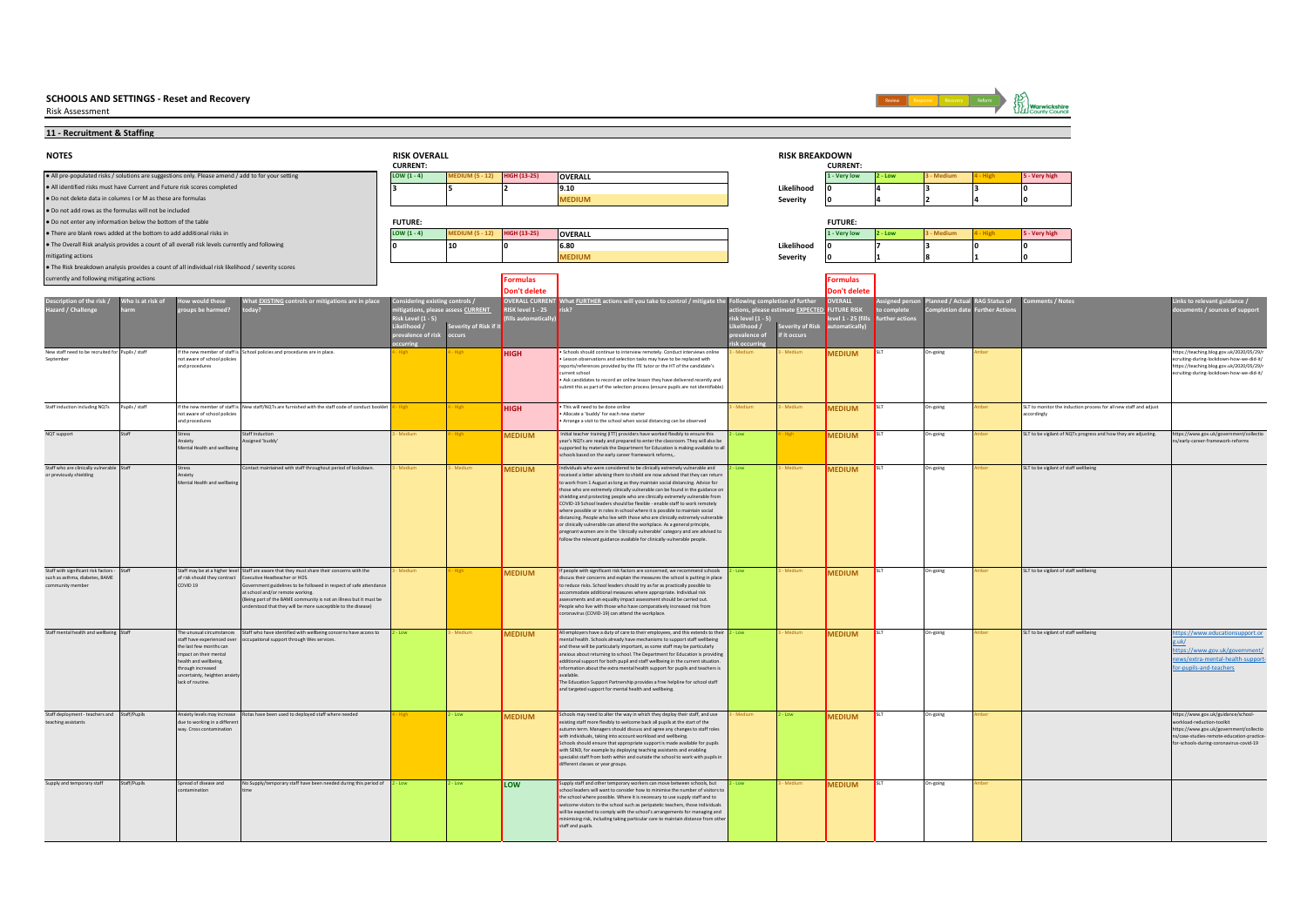| Annual leave | Staff/Pupils | Spread of disease and<br>contamination | Followed Government guidelines          |  | LOW | Many staff will want to take a holiday over the summer period, which may $2 - Low$<br>involve travelling abroad. The government has set a requirement for people<br>returning from some countries to quarantine for 14 days on their return. The<br>latest guidance on quarantine can be accessed at coronavirus (COVID-19): how<br>to self-isolate when you travel to the UK.<br>However, staff will be expected to return to work in September. The LGA,<br>NAHT and ASCL have produced joint guidance on quarantine for school staff. |           | 3 - Medium | <b>MEDIUM</b> | All staff | On-going | Staff to advise SLT of any impending foreign holidays | https://www.gov.uk/government/publicati<br>ons/coronavirus-covid-19-how-to-self-<br>isolate-when-you-travel-to-the-<br>uk/coronavirus-covid-19-how-to-self-<br>isolate-when-you-travel-to-the-uk<br>https://www.local.gov.uk/sites/default/file<br>s/documents/Joint%20schools%20guidance<br>%20current%20rules%20on%20quarantine<br>%20and%20self%20isolation%20with%20re<br>gards%20hospital%20admission%2019%20J |
|--------------|--------------|----------------------------------------|-----------------------------------------|--|-----|------------------------------------------------------------------------------------------------------------------------------------------------------------------------------------------------------------------------------------------------------------------------------------------------------------------------------------------------------------------------------------------------------------------------------------------------------------------------------------------------------------------------------------------|-----------|------------|---------------|-----------|----------|-------------------------------------------------------|---------------------------------------------------------------------------------------------------------------------------------------------------------------------------------------------------------------------------------------------------------------------------------------------------------------------------------------------------------------------------------------------------------------------|
| Volunteers   | Staff/Pupils | Spread of disease and<br>contamination | The school does not have any volunteers |  | LOW | Mixing of volunteers across groups should be kept to a minimum, and they<br>should remain 2 metres from pupils and staff where possible.                                                                                                                                                                                                                                                                                                                                                                                                 | $2 - Low$ | 3 - Medium | <b>MEDIUM</b> |           | On-going |                                                       |                                                                                                                                                                                                                                                                                                                                                                                                                     |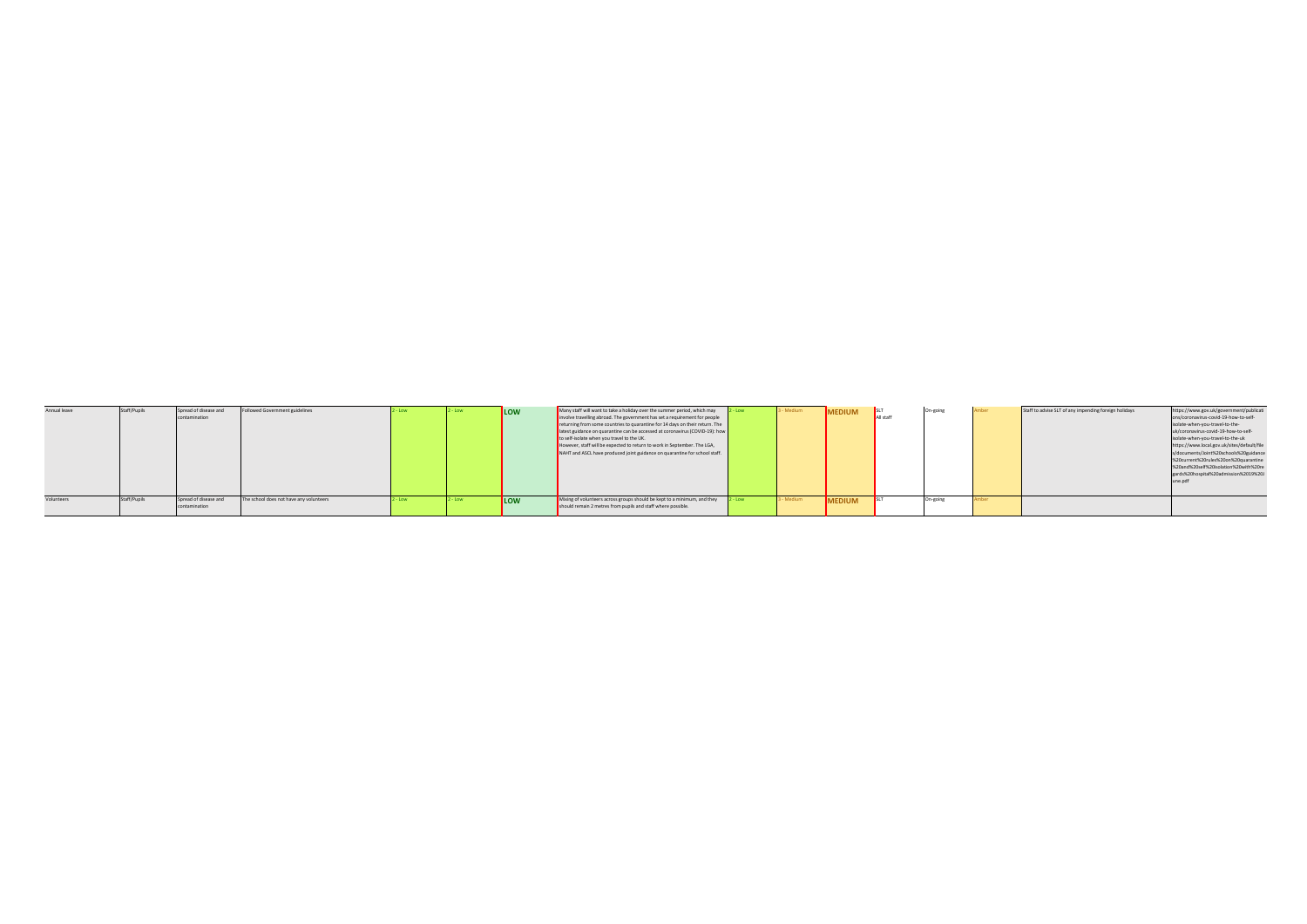| <b>SCHOOLS AND SETTINGS - Reset and Recovery</b><br><b>Risk Assessment</b>                                                                                                                                                     |                           |                                                                                                                                                                                    |                                                                                                   |                                                                                                                                                    |                        |                                               |                                                                                                                                                                                                                                                                                                                                                                                                                                                                                                                                                                                                                                             |                                                              |                                                                                                   |                                                                    |                                            | Response Recovery             |                                       | <b>Warwickshire</b><br><b>LLI County Council</b>                                                                                        |                                                                            |
|--------------------------------------------------------------------------------------------------------------------------------------------------------------------------------------------------------------------------------|---------------------------|------------------------------------------------------------------------------------------------------------------------------------------------------------------------------------|---------------------------------------------------------------------------------------------------|----------------------------------------------------------------------------------------------------------------------------------------------------|------------------------|-----------------------------------------------|---------------------------------------------------------------------------------------------------------------------------------------------------------------------------------------------------------------------------------------------------------------------------------------------------------------------------------------------------------------------------------------------------------------------------------------------------------------------------------------------------------------------------------------------------------------------------------------------------------------------------------------------|--------------------------------------------------------------|---------------------------------------------------------------------------------------------------|--------------------------------------------------------------------|--------------------------------------------|-------------------------------|---------------------------------------|-----------------------------------------------------------------------------------------------------------------------------------------|----------------------------------------------------------------------------|
| 12 - Miscellaneous                                                                                                                                                                                                             |                           |                                                                                                                                                                                    |                                                                                                   |                                                                                                                                                    |                        |                                               |                                                                                                                                                                                                                                                                                                                                                                                                                                                                                                                                                                                                                                             |                                                              |                                                                                                   |                                                                    |                                            |                               |                                       |                                                                                                                                         |                                                                            |
| <b>NOTES</b>                                                                                                                                                                                                                   |                           | <b>RISK OVERALL</b><br><b>CURRENT:</b>                                                                                                                                             |                                                                                                   |                                                                                                                                                    |                        |                                               | <b>RISK BREAKDOWN</b>                                                                                                                                                                                                                                                                                                                                                                                                                                                                                                                                                                                                                       | <b>CURRENT:</b>                                              |                                                                                                   |                                                                    |                                            |                               |                                       |                                                                                                                                         |                                                                            |
| . All pre-populated risks / solutions are suggestions only. Please amend / add to for your setting                                                                                                                             |                           |                                                                                                                                                                                    |                                                                                                   | LOW $(1 - 4)$                                                                                                                                      | <b>MEDIUM (5 - 12)</b> | <b>HIGH (13-25)</b>                           | <b>OVERALL</b>                                                                                                                                                                                                                                                                                                                                                                                                                                                                                                                                                                                                                              |                                                              |                                                                                                   | 1 - Very low                                                       | $2 - Low$                                  | 3 - Medium                    | - High                                | 5 - Very high                                                                                                                           |                                                                            |
| . All identified risks must have Current and Future risk scores completed                                                                                                                                                      |                           |                                                                                                                                                                                    |                                                                                                   |                                                                                                                                                    |                        |                                               | 6.80                                                                                                                                                                                                                                                                                                                                                                                                                                                                                                                                                                                                                                        |                                                              | Likelihood                                                                                        |                                                                    |                                            |                               |                                       |                                                                                                                                         |                                                                            |
| . Do not delete data in columns I or M as these are formulas                                                                                                                                                                   |                           |                                                                                                                                                                                    |                                                                                                   |                                                                                                                                                    |                        |                                               | <b>MEDIUM</b>                                                                                                                                                                                                                                                                                                                                                                                                                                                                                                                                                                                                                               |                                                              | Severity                                                                                          |                                                                    |                                            |                               |                                       |                                                                                                                                         |                                                                            |
| . Do not add rows as the formulas will not be included                                                                                                                                                                         |                           |                                                                                                                                                                                    |                                                                                                   |                                                                                                                                                    |                        |                                               |                                                                                                                                                                                                                                                                                                                                                                                                                                                                                                                                                                                                                                             |                                                              |                                                                                                   |                                                                    |                                            |                               |                                       |                                                                                                                                         |                                                                            |
| . Do not enter any information below the bottom of the table                                                                                                                                                                   |                           |                                                                                                                                                                                    |                                                                                                   | <b>FUTURE:</b><br><b>FUTURE:</b>                                                                                                                   |                        |                                               |                                                                                                                                                                                                                                                                                                                                                                                                                                                                                                                                                                                                                                             |                                                              |                                                                                                   |                                                                    |                                            |                               |                                       |                                                                                                                                         |                                                                            |
| . There are blank rows added at the bottom to add additional risks in                                                                                                                                                          |                           |                                                                                                                                                                                    |                                                                                                   | $LOW (1 - 4)$                                                                                                                                      | <b>MEDIUM (5 - 12)</b> | <b>HIGH (13-25)</b>                           | <b>OVERALL</b>                                                                                                                                                                                                                                                                                                                                                                                                                                                                                                                                                                                                                              |                                                              |                                                                                                   | 1 - Very low                                                       | $2 - Low$                                  | - Medium                      |                                       | 5 - Very high                                                                                                                           |                                                                            |
| . The Overall Risk analysis provides a count of all overall risk levels currently and following                                                                                                                                |                           |                                                                                                                                                                                    |                                                                                                   |                                                                                                                                                    |                        |                                               | 7.20                                                                                                                                                                                                                                                                                                                                                                                                                                                                                                                                                                                                                                        |                                                              | Likelihood                                                                                        |                                                                    |                                            | $\mathbf{r}$                  |                                       |                                                                                                                                         |                                                                            |
| mitigating actions                                                                                                                                                                                                             |                           |                                                                                                                                                                                    |                                                                                                   |                                                                                                                                                    |                        |                                               | <b>MEDIUM</b>                                                                                                                                                                                                                                                                                                                                                                                                                                                                                                                                                                                                                               |                                                              | Severity                                                                                          |                                                                    |                                            |                               |                                       |                                                                                                                                         |                                                                            |
| . The Risk breakdown analysis provides a count of all individual risk likelihood / severity scores                                                                                                                             |                           |                                                                                                                                                                                    |                                                                                                   |                                                                                                                                                    |                        |                                               |                                                                                                                                                                                                                                                                                                                                                                                                                                                                                                                                                                                                                                             |                                                              |                                                                                                   |                                                                    |                                            |                               |                                       |                                                                                                                                         |                                                                            |
| currently and following mitigating actions                                                                                                                                                                                     |                           |                                                                                                                                                                                    |                                                                                                   |                                                                                                                                                    |                        | <b>Formulas</b><br>Don't delete               |                                                                                                                                                                                                                                                                                                                                                                                                                                                                                                                                                                                                                                             |                                                              |                                                                                                   | <b>Formulas</b><br>Don't delet                                     |                                            |                               |                                       |                                                                                                                                         |                                                                            |
| Description of the risk /<br>Hazard / Challenge                                                                                                                                                                                | Who is at risk of<br>harm | ow would these<br>roups be harmed?                                                                                                                                                 | What EXISTING controls or mitigations are in place<br>oday?                                       | Onsidering existing controls /<br>mitigations, please assess CURRENT<br>$tisk Level(1 - 5)$<br>ikelihood /<br>prevalence of risk occurs<br>iccurri | Severity of Risk if i  | <b>RISK level 1 - 25</b><br>ills automaticall | <b>DVERALL CURRENT</b> What FURTHER actions will you take to control / mitigate the F                                                                                                                                                                                                                                                                                                                                                                                                                                                                                                                                                       | risk level (1 - 5<br>Likelihood<br>orevalence of<br>isk occu | owing completion of further<br>ctions, please estimate EXPECTED<br>everity of Risk<br>f it occurs | OVERALL<br><b>FUTURE RISK</b><br>evel 1 - 25 (fil<br>utomatically) | igned per:<br>o complete<br>urther actions | nned / Actu<br>ompletion date | <b>AG Status of</b><br>urther Actions | mments / Notes                                                                                                                          | Links to relevant guidance /<br>locuments / sources of support             |
| Additional support and guidance Staff/ Pupil/<br>for specific groups of pupils such Parents/careers<br>ac-<br>· EAL pupils<br>. Newly arrived to the UK<br>• Refugees<br>· Families with no recourse to<br>public funds (NRPF) |                           | Lack of understanding the<br>English language and the<br>implications that this may<br>bring in understanding the<br>severity of COVID-19.<br>At risk of contracting the<br>virus. | ommunication sent to them in their first language                                                 | - Very low                                                                                                                                         |                        | <b>LOW</b>                                    | Assess the likelihood of your school receiving new pupils from these<br>ommunities<br>. Plan support, induction and training for staff if appropriate<br>. Ensure a welcome procedure is in place for new families, which includes<br>access to translated advice about social distancing                                                                                                                                                                                                                                                                                                                                                   | - Low                                                        | Medium                                                                                            | <b>MEDIUM</b>                                                      | Class Teachers                             | On-going                      |                                       | SLT and class teachers to ensure that any communication sent to<br>parents/cares of EAL pupils is in a format that they will understand | ocal guidance from community<br><b>Public Health guidance</b>              |
| Staff training implications                                                                                                                                                                                                    | Pupils/staff              | Lack of training impacts on<br>health and safety of pupils<br>and staff within the setting.                                                                                        | Staff to be briefed in line with risk assessment and recovery routines 2 - Low<br>and procedures. |                                                                                                                                                    | - Medium               | <b>MEDIUM</b>                                 | • Staff will need to be trained in new procedures and practices such as use of $2 - Low$<br>PPE, monitoring social distancing.                                                                                                                                                                                                                                                                                                                                                                                                                                                                                                              |                                                              | - Medium                                                                                          | <b>MEDIUM</b>                                                      |                                            | On-going                      | nher                                  |                                                                                                                                         | Public health guidance<br>School nurse service?                            |
| Governors may be called upon to School/ school leaders<br>support leaders for example in<br>appeals, challenging situations or<br>communication with parents                                                                   |                           | Procedures may have been<br>delayed.                                                                                                                                               | There are currently no appeals or complaints to be communicated.                                  | - Low                                                                                                                                              | - Medium               | <b>MEDIUM</b>                                 | . Governors should ensure that all school policies are up-to-date, reflecting<br>the latest national and local guidance.<br>. Behaviour, attendance, safeguarding, social distancing, risk assessments will<br>all need to be reviewed.                                                                                                                                                                                                                                                                                                                                                                                                     | - Low                                                        | Medium                                                                                            | <b>MEDIUM</b>                                                      |                                            | On-going                      |                                       | Share appendices with Governors when available and before 31<br>August 2020.                                                            | Local and national guidance from Governor<br>Support services and the NGA. |
| Admissions - some parents may<br>request to defer their child's<br>place in Reception until the<br>following year                                                                                                              | Parents / pupils          | Pupils starting school one<br>year behind their peers.                                                                                                                             | There are currently no requests to defer the Reception year for the<br>21-22 intake.              | - Medium                                                                                                                                           | - Medium               | <b>MEDIUM</b>                                 | The DfE guidance states the they do not expect it to be a common request<br>from parents that their child's place is deferred. Contact those parents who<br>have not accepted the place<br>. Talk to them about their concerns and the implications of their decision<br>After discussion if parents still wish to have a deferred place they must<br>omplete a Deferral Application Form for the LA to consider.<br>Children must not be offered a deferred place without following the Local<br>uthority process<br>Make sure you direct parents to the up to date policy on the WCC website<br>to help parents in making their decision. | <b>Medium</b>                                                | Medium                                                                                            | <b>MEDIUM</b>                                                      | <b>ISIT</b>                                | On-going                      | nber                                  | Monitor list for Reception for new academic year.                                                                                       | Local guidance - admissions and appeals                                    |
| Will Ofsted inspections begin as Staff<br>soon as schools return?                                                                                                                                                              |                           | Increased anxiety of an<br>impending visit                                                                                                                                         | Staff are all aware of the monitoring Ofsted visit to happen in the<br>Autumn Term                | - Medium                                                                                                                                           | - Medium               | <b>MEDIUM</b>                                 | See quality of education section.                                                                                                                                                                                                                                                                                                                                                                                                                                                                                                                                                                                                           | - Medium                                                     | Medium                                                                                            | <b>MEDIUM</b>                                                      |                                            | On-going                      |                                       | SLT to prepare documentation for the inspection.                                                                                        | National guidance from DfE                                                 |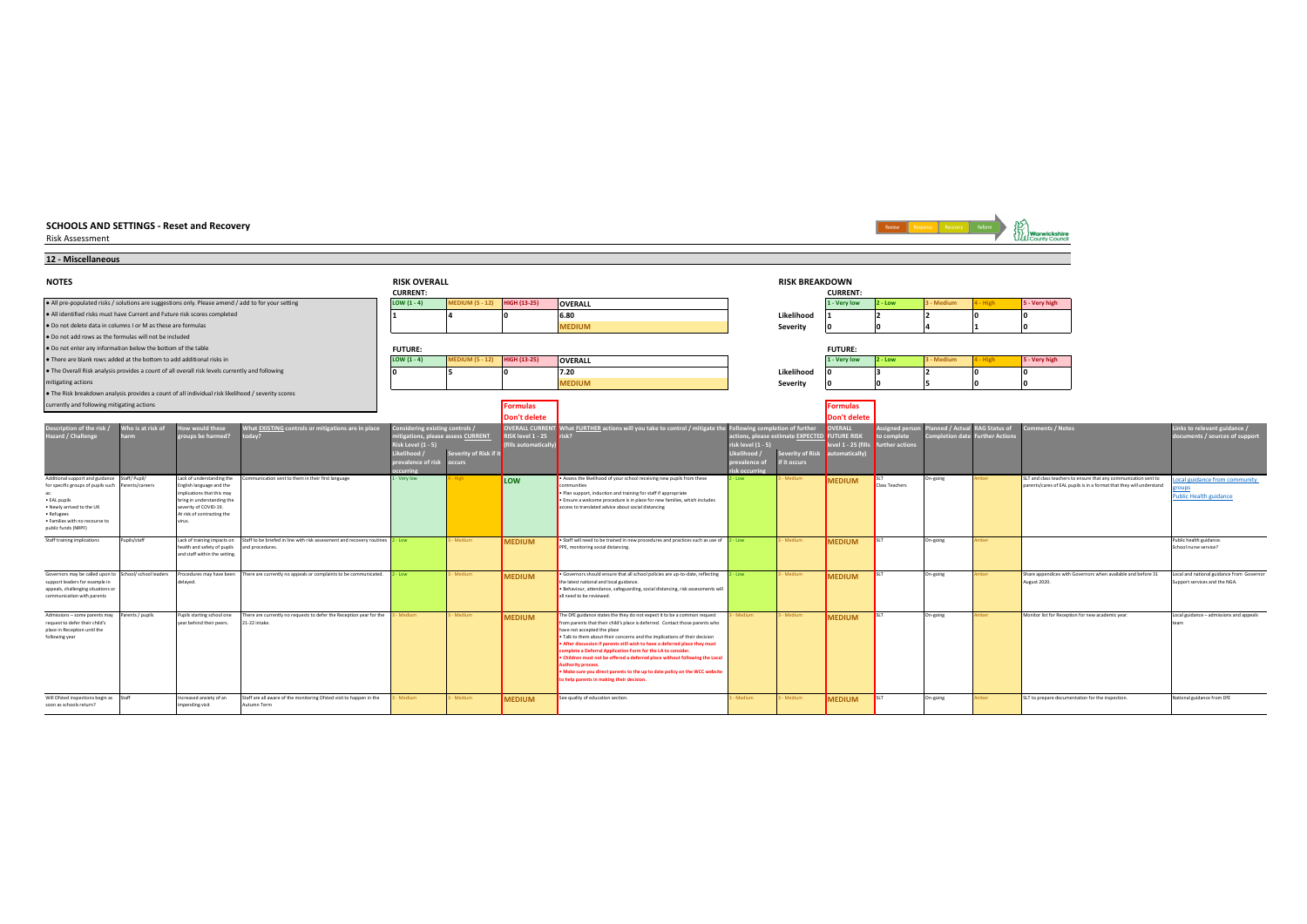Risk Assessment



| 13 - Additional                                              |                                                                       |                                                                                                    |                                                                                                    |                                                  |                                   |                                          |                                                                                                              |                                    |                                                       |                     |                                |            |                                        |                  |
|--------------------------------------------------------------|-----------------------------------------------------------------------|----------------------------------------------------------------------------------------------------|----------------------------------------------------------------------------------------------------|--------------------------------------------------|-----------------------------------|------------------------------------------|--------------------------------------------------------------------------------------------------------------|------------------------------------|-------------------------------------------------------|---------------------|--------------------------------|------------|----------------------------------------|------------------|
| <b>NOTES</b>                                                 |                                                                       |                                                                                                    |                                                                                                    | <b>RISK OVERALL</b><br><b>CURRENT:</b>           |                                   |                                          |                                                                                                              |                                    | <b>RISK BREAKDOWN</b>                                 | <b>CURRENT:</b>     |                                |            |                                        |                  |
|                                                              |                                                                       |                                                                                                    | . All pre-populated risks / solutions are suggestions only. Please amend / add to for your setting | LOW $(1 - 4)$                                    | <b>MEDIUM (5 - 12)</b>            | <b>HIGH (13-25)</b>                      | OVERALL                                                                                                      |                                    |                                                       | 1 - Very low        | $2 - Low$                      | 3 - Medium | 4 - High                               | 5 - Very high    |
|                                                              |                                                                       | . All identified risks must have Current and Future risk scores completed                          |                                                                                                    | ۱n                                               |                                   | ١n                                       |                                                                                                              |                                    | Likelihood                                            | ١o                  | ١o                             | ١o         | 0                                      | ١o               |
| . Do not delete data in columns I or M as these are formulas |                                                                       |                                                                                                    |                                                                                                    |                                                  |                                   |                                          |                                                                                                              |                                    | Severity                                              | 10                  | ١o                             | I٥         | 0                                      | ۱o               |
| . Do not add rows as the formulas will not be included       |                                                                       |                                                                                                    |                                                                                                    |                                                  |                                   |                                          |                                                                                                              |                                    |                                                       |                     |                                |            |                                        |                  |
| . Do not enter any information below the bottom of the table |                                                                       |                                                                                                    |                                                                                                    | <b>FUTURE:</b>                                   |                                   |                                          |                                                                                                              |                                    |                                                       | <b>FUTURE:</b>      |                                |            |                                        |                  |
|                                                              | . There are blank rows added at the bottom to add additional risks in |                                                                                                    |                                                                                                    | LOW $(1 - 4)$                                    | <b>MEDIUM (5 - 12)</b>            | <b>HIGH (13-25)</b>                      | OVERALL                                                                                                      |                                    |                                                       | 1 - Very low        | $2 - Low$                      | 3 - Medium | 4 - High                               | 5 - Very high    |
|                                                              |                                                                       | . The Overall Risk analysis provides a count of all overall risk levels currently and following    |                                                                                                    | ۱n                                               |                                   | ١o                                       |                                                                                                              |                                    | Likelihood                                            | In                  | ١o                             | ١o         | 0                                      | ١o               |
| mitigating actions                                           |                                                                       |                                                                                                    |                                                                                                    |                                                  |                                   |                                          |                                                                                                              |                                    | Severity                                              | 10                  | n                              | l n        |                                        | lo               |
|                                                              |                                                                       | . The Risk breakdown analysis provides a count of all individual risk likelihood / severity scores |                                                                                                    |                                                  |                                   |                                          |                                                                                                              |                                    |                                                       |                     |                                |            |                                        |                  |
| currently and following mitigating actions                   |                                                                       |                                                                                                    |                                                                                                    |                                                  |                                   | <b>Formulas</b>                          |                                                                                                              |                                    |                                                       | Formulas            |                                |            |                                        |                  |
|                                                              |                                                                       |                                                                                                    |                                                                                                    |                                                  |                                   | Don't delete                             |                                                                                                              |                                    |                                                       | Don't delete        |                                |            |                                        |                  |
| Description of the risk /<br>Hazard / Challenge              | Who is at risk of                                                     | low would these                                                                                    | What <u>EXISTING</u> controls or mitigations are in place                                          | onsidering existing controls /                   |                                   |                                          | OVERALL CURRENT What FURTHER actions will you take to control / mitigate the Following completion of further |                                    |                                                       | OVERALL             | <b>Assigned person</b>         |            | lanned / Actual RAG Status of          | Comments / Notes |
|                                                              | harm                                                                  | roups be harmed?                                                                                   | oday?                                                                                              | isk Level (1 - 5)                                | itigations, please assess CURRENT | RISK level 1 - 25<br>(fills automaticall | risk?                                                                                                        |                                    | actions, please estimate <u>EXPECTED.</u> FUTURE RISK | level 1 - 25 (fills | to complete<br>further actions |            | <b>Completion date Further Actions</b> |                  |
|                                                              |                                                                       |                                                                                                    |                                                                                                    | ikelihood / Severity<br>revalence of risk occurs | Severity of Risk if it            |                                          |                                                                                                              | risk level (1 - 5)<br>Likelihood / | <b>Severity of Risk</b>                               | automatically)      |                                |            |                                        |                  |
|                                                              |                                                                       |                                                                                                    |                                                                                                    |                                                  |                                   |                                          |                                                                                                              | prevalence of                      | if it occurs                                          |                     |                                |            |                                        |                  |
|                                                              |                                                                       |                                                                                                    |                                                                                                    | rring                                            |                                   |                                          |                                                                                                              | isk occurring                      |                                                       |                     |                                |            |                                        |                  |
|                                                              |                                                                       |                                                                                                    |                                                                                                    |                                                  |                                   |                                          |                                                                                                              |                                    |                                                       |                     |                                |            |                                        |                  |
|                                                              |                                                                       |                                                                                                    |                                                                                                    |                                                  |                                   |                                          |                                                                                                              |                                    |                                                       |                     |                                |            |                                        |                  |
|                                                              |                                                                       |                                                                                                    |                                                                                                    |                                                  |                                   |                                          |                                                                                                              |                                    |                                                       |                     |                                |            |                                        |                  |
|                                                              |                                                                       |                                                                                                    |                                                                                                    |                                                  |                                   |                                          |                                                                                                              |                                    |                                                       |                     |                                |            |                                        |                  |
|                                                              |                                                                       |                                                                                                    |                                                                                                    |                                                  |                                   |                                          |                                                                                                              |                                    |                                                       |                     |                                |            |                                        |                  |
|                                                              |                                                                       |                                                                                                    |                                                                                                    |                                                  |                                   |                                          |                                                                                                              |                                    |                                                       |                     |                                |            |                                        |                  |
|                                                              |                                                                       |                                                                                                    |                                                                                                    |                                                  |                                   |                                          |                                                                                                              |                                    |                                                       |                     |                                |            |                                        |                  |
|                                                              |                                                                       |                                                                                                    |                                                                                                    |                                                  |                                   |                                          |                                                                                                              |                                    |                                                       |                     |                                |            |                                        |                  |
|                                                              |                                                                       |                                                                                                    |                                                                                                    |                                                  |                                   |                                          |                                                                                                              |                                    |                                                       |                     |                                |            |                                        |                  |
|                                                              |                                                                       |                                                                                                    |                                                                                                    |                                                  |                                   |                                          |                                                                                                              |                                    |                                                       |                     |                                |            |                                        |                  |
|                                                              |                                                                       |                                                                                                    |                                                                                                    |                                                  |                                   |                                          |                                                                                                              |                                    |                                                       |                     |                                |            |                                        |                  |
|                                                              |                                                                       |                                                                                                    |                                                                                                    |                                                  |                                   |                                          |                                                                                                              |                                    |                                                       |                     |                                |            |                                        |                  |
|                                                              |                                                                       |                                                                                                    |                                                                                                    |                                                  |                                   |                                          |                                                                                                              |                                    |                                                       |                     |                                |            |                                        |                  |
|                                                              |                                                                       |                                                                                                    |                                                                                                    |                                                  |                                   |                                          |                                                                                                              |                                    |                                                       |                     |                                |            |                                        |                  |
|                                                              |                                                                       |                                                                                                    |                                                                                                    |                                                  |                                   |                                          |                                                                                                              |                                    |                                                       |                     |                                |            |                                        |                  |
|                                                              |                                                                       |                                                                                                    |                                                                                                    |                                                  |                                   |                                          |                                                                                                              |                                    |                                                       |                     |                                |            |                                        |                  |
|                                                              |                                                                       |                                                                                                    |                                                                                                    |                                                  |                                   |                                          |                                                                                                              |                                    |                                                       |                     |                                |            |                                        |                  |
|                                                              |                                                                       |                                                                                                    |                                                                                                    |                                                  |                                   |                                          |                                                                                                              |                                    |                                                       |                     |                                |            |                                        |                  |
|                                                              |                                                                       |                                                                                                    |                                                                                                    |                                                  |                                   |                                          |                                                                                                              |                                    |                                                       |                     |                                |            |                                        |                  |
|                                                              |                                                                       |                                                                                                    |                                                                                                    |                                                  |                                   |                                          |                                                                                                              |                                    |                                                       |                     |                                |            |                                        |                  |
|                                                              |                                                                       |                                                                                                    |                                                                                                    |                                                  |                                   |                                          |                                                                                                              |                                    |                                                       |                     |                                |            |                                        |                  |
|                                                              |                                                                       |                                                                                                    |                                                                                                    |                                                  |                                   |                                          |                                                                                                              |                                    |                                                       |                     |                                |            |                                        |                  |
|                                                              |                                                                       |                                                                                                    |                                                                                                    |                                                  |                                   |                                          |                                                                                                              |                                    |                                                       |                     |                                |            |                                        |                  |
|                                                              |                                                                       |                                                                                                    |                                                                                                    |                                                  |                                   |                                          |                                                                                                              |                                    |                                                       |                     |                                |            |                                        |                  |
|                                                              |                                                                       |                                                                                                    |                                                                                                    |                                                  |                                   |                                          |                                                                                                              |                                    |                                                       |                     |                                |            |                                        |                  |
|                                                              |                                                                       |                                                                                                    |                                                                                                    |                                                  |                                   |                                          |                                                                                                              |                                    |                                                       |                     |                                |            |                                        |                  |
|                                                              |                                                                       |                                                                                                    |                                                                                                    |                                                  |                                   |                                          |                                                                                                              |                                    |                                                       |                     |                                |            |                                        |                  |
|                                                              |                                                                       |                                                                                                    |                                                                                                    |                                                  |                                   |                                          |                                                                                                              |                                    |                                                       |                     |                                |            |                                        |                  |
|                                                              |                                                                       |                                                                                                    |                                                                                                    |                                                  |                                   |                                          |                                                                                                              |                                    |                                                       |                     |                                |            |                                        |                  |
|                                                              |                                                                       |                                                                                                    |                                                                                                    |                                                  |                                   |                                          |                                                                                                              |                                    |                                                       |                     |                                |            |                                        |                  |
|                                                              |                                                                       |                                                                                                    |                                                                                                    |                                                  |                                   |                                          |                                                                                                              |                                    |                                                       |                     |                                |            |                                        |                  |
|                                                              |                                                                       |                                                                                                    |                                                                                                    |                                                  |                                   |                                          |                                                                                                              |                                    |                                                       |                     |                                |            |                                        |                  |
|                                                              |                                                                       |                                                                                                    |                                                                                                    |                                                  |                                   |                                          |                                                                                                              |                                    |                                                       |                     |                                |            |                                        |                  |
|                                                              |                                                                       |                                                                                                    |                                                                                                    |                                                  |                                   |                                          |                                                                                                              |                                    |                                                       |                     |                                |            |                                        |                  |
| END OF TABLE - DO NOT ENTER INFO BELOW HERE                  |                                                                       |                                                                                                    |                                                                                                    |                                                  |                                   |                                          |                                                                                                              |                                    |                                                       |                     |                                |            |                                        |                  |